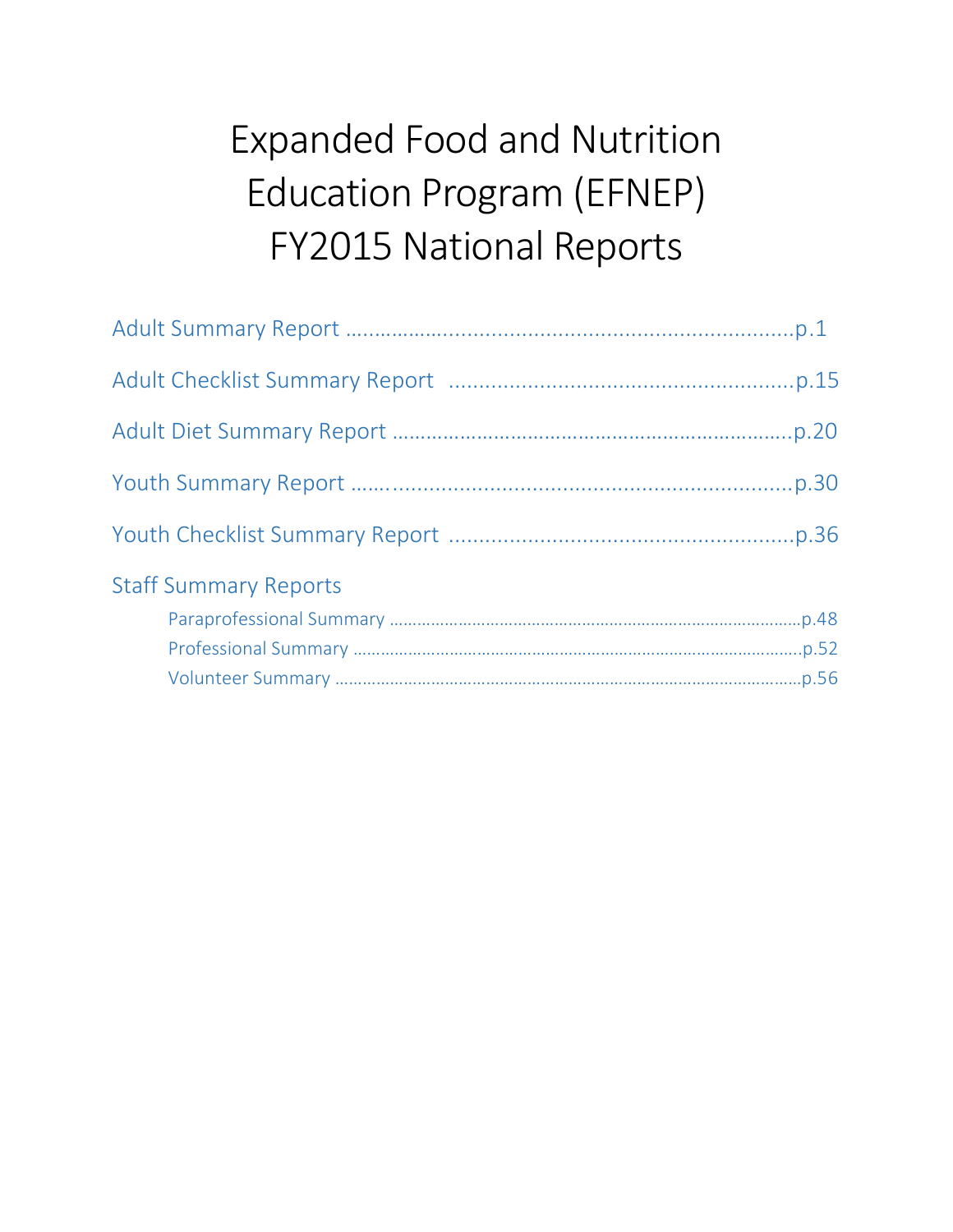### <span id="page-1-0"></span>**Adult Summary Report**

**System:** EFNEP **Institutes(s)**: All Institutes **Filter**: EFNEP **Reporting Year**:2015 **Reporting Period**:10/01/2014 - 09/30/2015

#### **1. Number of Program Families**

a) Total number of program families: 119351

b) Number of new families enrolled this reporting period: 96894 (81%)

c) Number of people in program families: 348460

| Number of Children | <b>Number of Families</b> | Percent |
|--------------------|---------------------------|---------|
|                    | 18648                     | 16%     |
|                    | 37598                     | 32%     |
|                    | 32073                     | 27%     |
|                    | 18764                     | 16%     |
|                    | 7843                      | 7%      |
|                    | 2946                      | 2%      |
| $6+$               | 1479                      | $1\%$   |
| Total              | 119351                    | 100%    |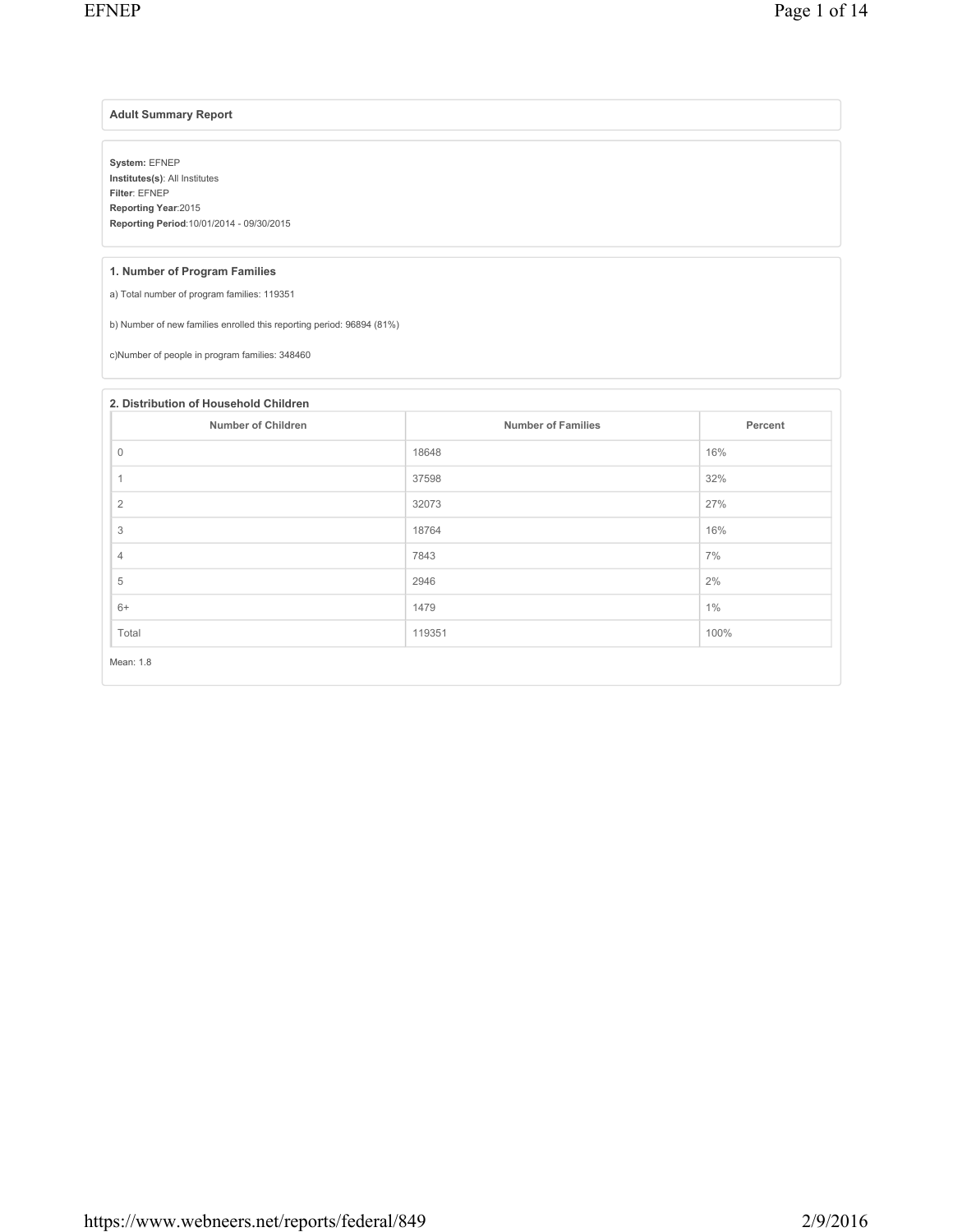| 3. Distribution of Ages of Children |                           |         |  |  |
|-------------------------------------|---------------------------|---------|--|--|
| Age Range                           | <b>Number of Children</b> | Percent |  |  |
| Under 1                             | 13735                     | 6%      |  |  |
| $1 - 5$                             | 76160                     | 36%     |  |  |
| $6 - 8$                             | 39807                     | 19%     |  |  |
| $9 - 12$                            | 41219                     | 19%     |  |  |
| $13 - 15$                           | 23093                     | 11%     |  |  |
| 16-19                               | 19822                     | 9%      |  |  |
| Total                               | 213836                    | 100%    |  |  |

| 4. Distribution of Family Size |                           |         |  |  |  |
|--------------------------------|---------------------------|---------|--|--|--|
| <b>Family Size</b>             | <b>Number of Families</b> | Percent |  |  |  |
| 1                              | 9559                      | 8%      |  |  |  |
| $\overline{2}$                 | 17691                     | 15%     |  |  |  |
| 3                              | 26153                     | 22%     |  |  |  |
| $\overline{4}$                 | 27004                     | 23%     |  |  |  |
| 5                              | 19332                     | 16%     |  |  |  |
| 6                              | 10355                     | 9%      |  |  |  |
| $\overline{7}$                 | 4997                      | 4%      |  |  |  |
| $8+$                           | 4260                      | 4%      |  |  |  |
| Total                          | 119351                    | 100%    |  |  |  |
| <b>Mean: 3.9</b>               |                           |         |  |  |  |

| 5. Household Income                |                           |         |  |  |  |
|------------------------------------|---------------------------|---------|--|--|--|
| <b>Percentage of Poverty Level</b> | <b>Number of Families</b> | Percent |  |  |  |
| $\leq$ =50%                        | 52720                     | 44%     |  |  |  |
| 51-75%                             | 20193                     | 17%     |  |  |  |
| 76-100%                            | 11360                     | 10%     |  |  |  |
| 101-125%                           | 6374                      | 5%      |  |  |  |
| 126-150%                           | 2901                      | 2%      |  |  |  |
| 151-185%                           | 2476                      | 2%      |  |  |  |
| $>=186%$                           | 2859                      | 2%      |  |  |  |
| Not Specified                      | 20468                     | 17%     |  |  |  |
| Total                              | 119351                    | 100%    |  |  |  |

| 6. Pregnant and Nursing                           |        |         |  |  |
|---------------------------------------------------|--------|---------|--|--|
|                                                   | Number | Percent |  |  |
| A) Pregnant                                       | 9137   | 8%      |  |  |
| B) Nursing                                        | 4159   | 3%      |  |  |
| C) Pregnant and Nursing                           | 911    | $1\%$   |  |  |
| D) Age < 20 and Pregnant or Nursing               | 2123   | 2%      |  |  |
| E) Not Pregnant, Not Nursing, No Children at Home | 15752  | 13%     |  |  |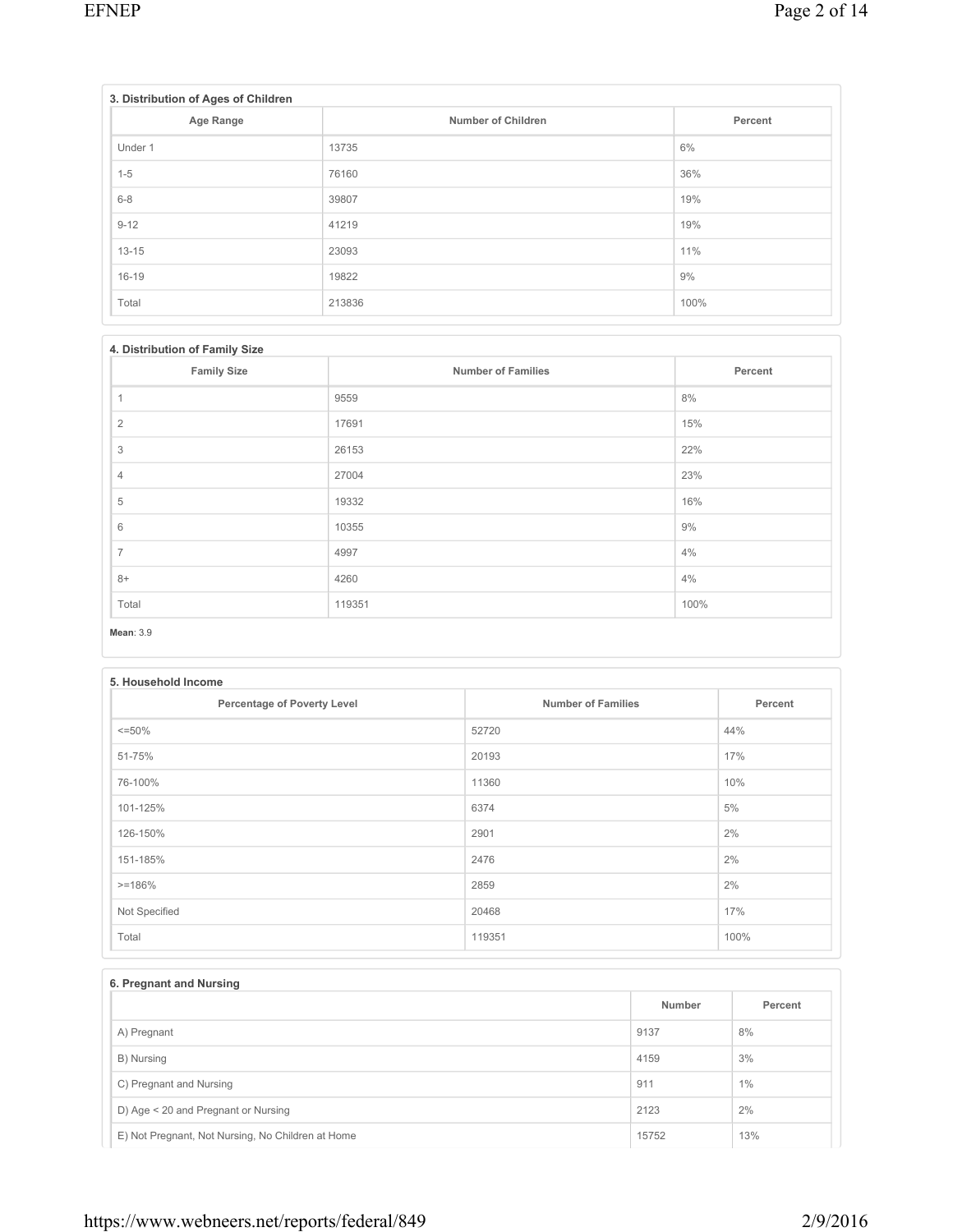|                                                                                                              |                |         |                |         | Number         | Percent |
|--------------------------------------------------------------------------------------------------------------|----------------|---------|----------------|---------|----------------|---------|
| Note: Total Pregnant participation is a sum of A) and C); and total nursing participants is sum of B) and C) |                |         |                |         |                |         |
|                                                                                                              |                |         |                |         |                |         |
| 7. Age and Gender                                                                                            |                |         |                |         |                |         |
|                                                                                                              |                | Female  |                | Male    |                | Total   |
| Age                                                                                                          | Number         | Percent | Number         | Percent | Number         | Percent |
| Not Given                                                                                                    | 2702           | 2%      | 387            | $0\%$   | 3089           | 3%      |
| 10 or Under                                                                                                  | 30             | $0\%$   | 3              | $0\%$   | 33             | $0\%$   |
| 11                                                                                                           | 3              | $0\%$   | $\mathbf{1}$   | $0\%$   | $\overline{4}$ | $0\%$   |
| 12                                                                                                           | $\overline{4}$ | $0\%$   | $\overline{2}$ | $0\%$   | 6              | $0\%$   |
| 13                                                                                                           | 11             | $0\%$   | $\overline{2}$ | $0\%$   | 13             | $0\%$   |
| 14                                                                                                           | 64             | $0\%$   | 6              | $0\%$   | 70             | $0\%$   |
| 15                                                                                                           | 257            | $0\%$   | 41             | $0\%$   | 298            | $0\%$   |
| 16                                                                                                           | 654            | $1\%$   | 100            | $0\%$   | 754            | $1\%$   |
| 17                                                                                                           | 1118           | $1\%$   | 230            | $0\%$   | 1348           | $1\%$   |
| 18                                                                                                           | 1510           | $1\%$   | 341            | $0\%$   | 1851           | 2%      |
| 19                                                                                                           | 1867           | 2%      | 386            | $0\%$   | 2253           | 2%      |
| 20                                                                                                           | 2320           | 2%      | 383            | $0\%$   | 2703           | 2%      |
| $21 - 29$                                                                                                    | 29938          | 25%     | 4254           | 4%      | 34192          | 29%     |
| 30-39                                                                                                        | 31140          | 26%     | 4231           | 4%      | 35371          | 30%     |
| $40 - 49$                                                                                                    | 16530          | 14%     | 3077           | 3%      | 19607          | 16%     |
| 50-59                                                                                                        | 8702           | 7%      | 1977           | 2%      | 10679          | 9%      |
| 60 and over                                                                                                  | 5943           | 5%      | 1137           | $1\%$   | 7080           | 6%      |
| Total                                                                                                        | 102793         | 86%     | 16558          | 14%     | 119351         | 100%    |

| <b>Highest Grade Completed</b> | <b>Number of Participants</b> | Percent |
|--------------------------------|-------------------------------|---------|
| Not Supplied                   | 30179                         | 25%     |
| Grade 6 or less                | 5111                          | 4%      |
| Grade 7                        | 979                           | 1%      |
| Grade 8                        | 2475                          | 2%      |
| Grade 9                        | 5150                          | 4%      |
| Grade 10                       | 5241                          | 4%      |
| Grade 11                       | 6985                          | 6%      |
| Grade 12                       | 26490                         | 22%     |
| GED                            | 8445                          | 7%      |
| Some College                   | 15971                         | 13%     |
| Graduated 2-year College       | 5306                          | 4%      |
| <b>Graduated College</b>       | 5665                          | 5%      |
| Post Graduate                  | 1354                          | $1\%$   |
| Total                          | 119351                        | 100%    |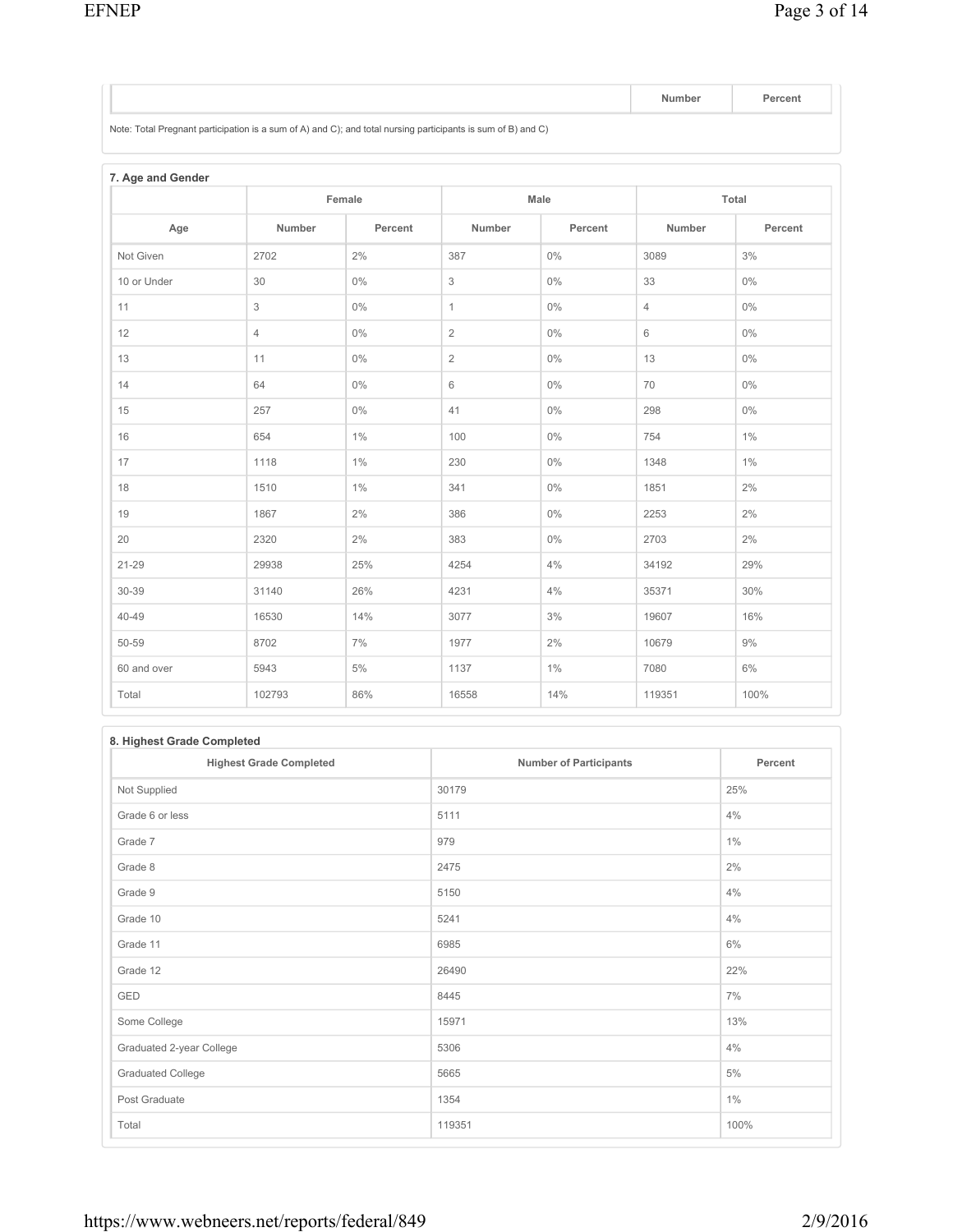| 9. Place of Residence                               |                 |         |
|-----------------------------------------------------|-----------------|---------|
|                                                     | <b>Families</b> | Percent |
| Farm                                                | 1869            | 2%      |
| Towns under 10,000 and rural non-farms              | 18365           | 15%     |
| Towns and Cities 10,000 to 50,000 and their suburbs | 27076           | 23%     |
| Suburbs of cities over 50,000                       | 7275            | 6%      |
| Central cities over 50,000                          | 64766           | 54%     |
| Total                                               | 119351          | 100%    |

| 10. Status of Participants |        |         |  |  |  |
|----------------------------|--------|---------|--|--|--|
|                            | Number | Percent |  |  |  |
| <b>Completed Program</b>   | 76949  | 64%     |  |  |  |
| <b>Terminated Program</b>  | 24158  | 20%     |  |  |  |
| Continuing in Program      | 18244  | 15%     |  |  |  |
| Total                      | 119351 | 100%    |  |  |  |

| 11. Reasons why Participant did not Complete Program |        |         |  |  |  |
|------------------------------------------------------|--------|---------|--|--|--|
| <b>Exit Reason</b>                                   | Number | Percent |  |  |  |
| Returned to school                                   | 204    | $1\%$   |  |  |  |
| Took a job                                           | 1656   | 7%      |  |  |  |
| <b>Family Concerns</b>                               | 1053   | 4%      |  |  |  |
| <b>Staff Vacancy</b>                                 | 607    | 3%      |  |  |  |
| Moved                                                | 1909   | 8%      |  |  |  |
| Lost Interest                                        | 2501   | 10%     |  |  |  |
| Other                                                | 3452   | 14%     |  |  |  |
| Other Obligations                                    | 2307   | 10%     |  |  |  |
| Lost contact with client                             | 10469  | 43%     |  |  |  |
| Total                                                | 24158  | 100%    |  |  |  |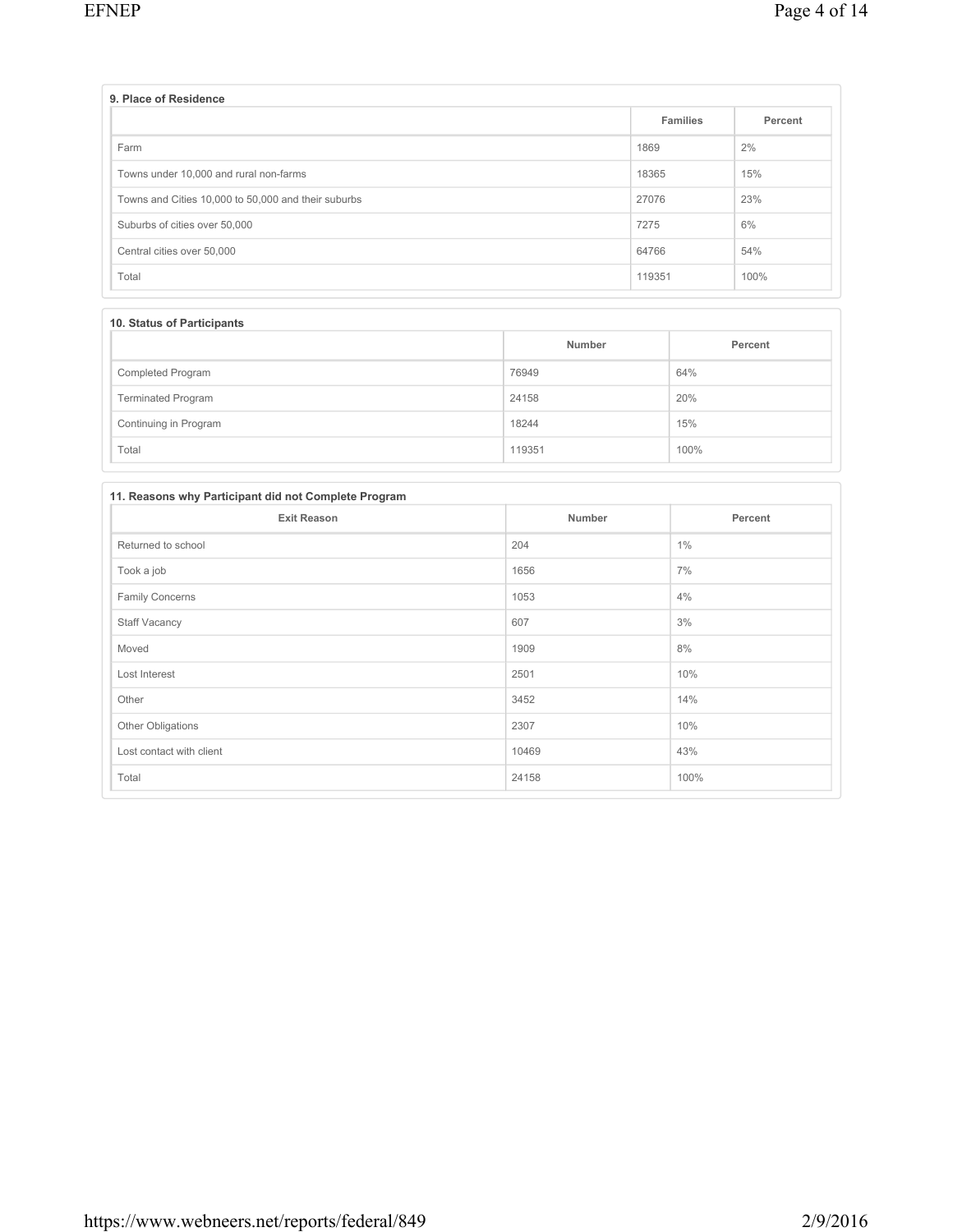| 12. Months in Program |           |                               |                                   |         |
|-----------------------|-----------|-------------------------------|-----------------------------------|---------|
| Months in Program     |           | <b>Number of Participants</b> |                                   | Percent |
| $0 - 3$               |           | 79551                         |                                   | 67%     |
| $4 - 6$               |           | 14631                         |                                   | 12%     |
| $7 - 9$               |           | 8235                          |                                   | 7%      |
| $10 - 12$<br>6194     |           |                               |                                   | 5%      |
| $13 - 15$             |           | 2610                          |                                   | 2%      |
| 16 and up             |           | 8130                          |                                   | 7%      |
| Total                 | 119351    |                               |                                   | 100%    |
|                       | Completed |                               | <b>Exit Before Objectives Met</b> |         |
| Mean                  | 3.4       |                               | 6.7                               |         |
| StdDev                | 11.2      |                               | 5.7                               |         |

|  | 13. Type of Instruction |  |
|--|-------------------------|--|
|  |                         |  |

|                           | Number | Percent |
|---------------------------|--------|---------|
| Group                     | 108000 | 90%     |
| Individual                | 6686   | 6%      |
| Both Group And Individual | 4522   | 4%      |
| Other                     | 143    | $0\%$   |
| Total                     | 119351 | 100%    |

| 14. Distribution of Lessons Taught - Completed Program |                               |         |  |  |  |  |  |
|--------------------------------------------------------|-------------------------------|---------|--|--|--|--|--|
| <b>Number of Lessons</b>                               | <b>Number of Participants</b> | Percent |  |  |  |  |  |
| Entry                                                  | $\overline{4}$                | $0\%$   |  |  |  |  |  |
| $1 - 6$                                                | 18227                         | 24%     |  |  |  |  |  |
| $7 - 12$                                               | 56842                         | 74%     |  |  |  |  |  |
| $13 - 18$                                              | 1553                          | 2%      |  |  |  |  |  |
| $19+$                                                  | 323                           | $0\%$   |  |  |  |  |  |
| Total                                                  | 76949                         | 100%    |  |  |  |  |  |

Total Lessons: 76949

Mean: 8

StdDev: 2.5

| 15. Distribution of Lessons Taught - Exited Before Objectives Met |                               |         |  |  |  |  |  |
|-------------------------------------------------------------------|-------------------------------|---------|--|--|--|--|--|
| Number of Lessons                                                 | <b>Number of Participants</b> | Percent |  |  |  |  |  |
| Entry                                                             | 97                            | $0\%$   |  |  |  |  |  |
| $1 - 6$                                                           | 22810                         | 94%     |  |  |  |  |  |
| $7 - 12$                                                          | 1228                          | 5%      |  |  |  |  |  |
| $13 - 18$                                                         | 20                            | $0\%$   |  |  |  |  |  |
| $19+$                                                             | 3                             | $0\%$   |  |  |  |  |  |
| Total                                                             | 24158                         | 100%    |  |  |  |  |  |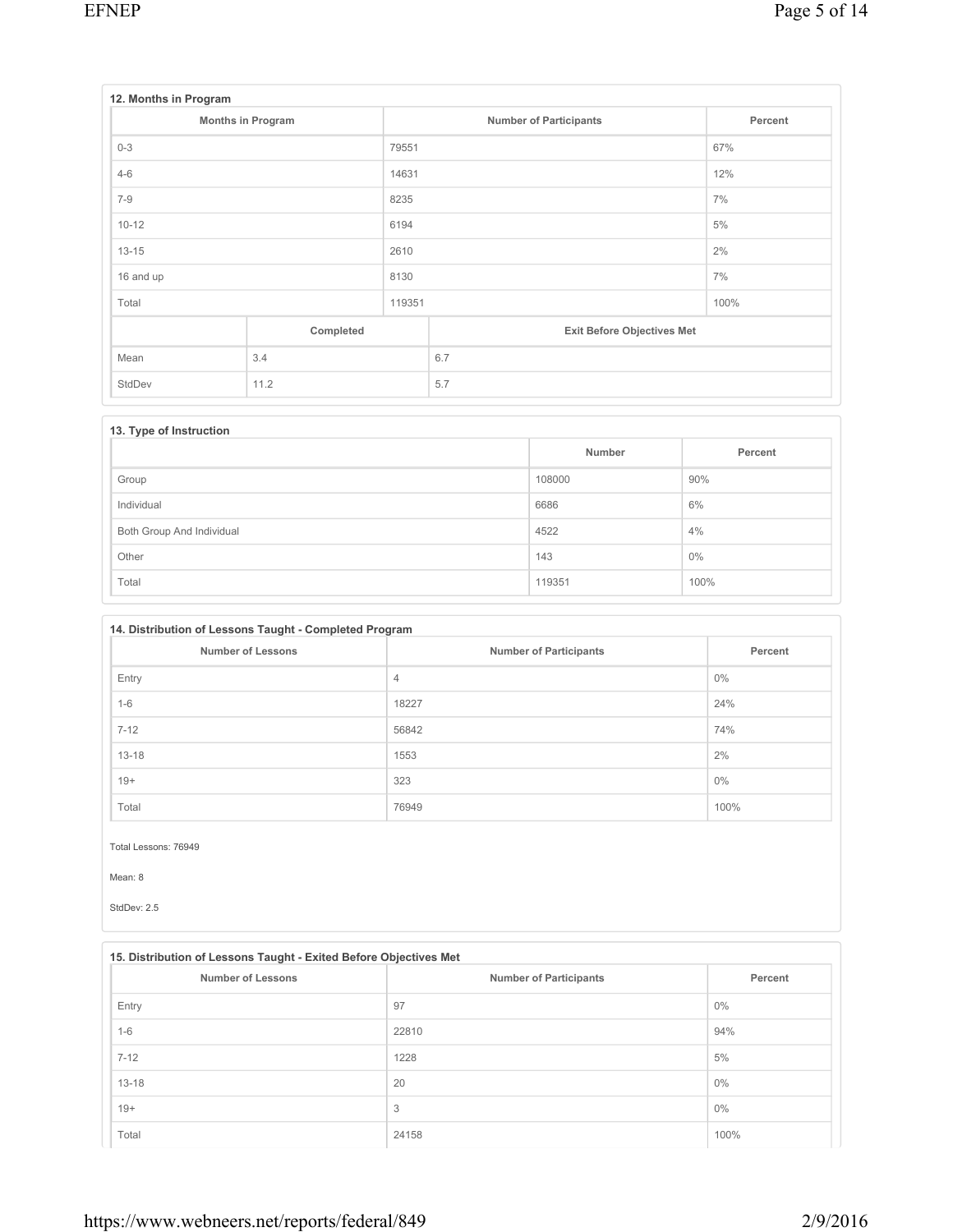| <b>Number of Lessons</b> | <b>Number of Participants</b> | Percent |
|--------------------------|-------------------------------|---------|
| Total Lessons: 24158     |                               |         |
| Mean: 3.1                |                               |         |
| StdDev: 1.9              |                               |         |

| <b>Number of Sessions</b> | <b>Number of Participants</b> | Percent |
|---------------------------|-------------------------------|---------|
| Entry                     | 5                             | $0\%$   |
| $1 - 6$                   | 33729                         | 44%     |
| $7 - 12$                  | 41667                         | 54%     |
| $13 - 18$                 | 1251                          | 2%      |
| $19+$                     | 297                           | $0\%$   |
| Total                     | 76949                         | 100%    |
| Total Lessons: 76949      |                               |         |
| Mean: 7.2                 |                               |         |

StdDev: 2.2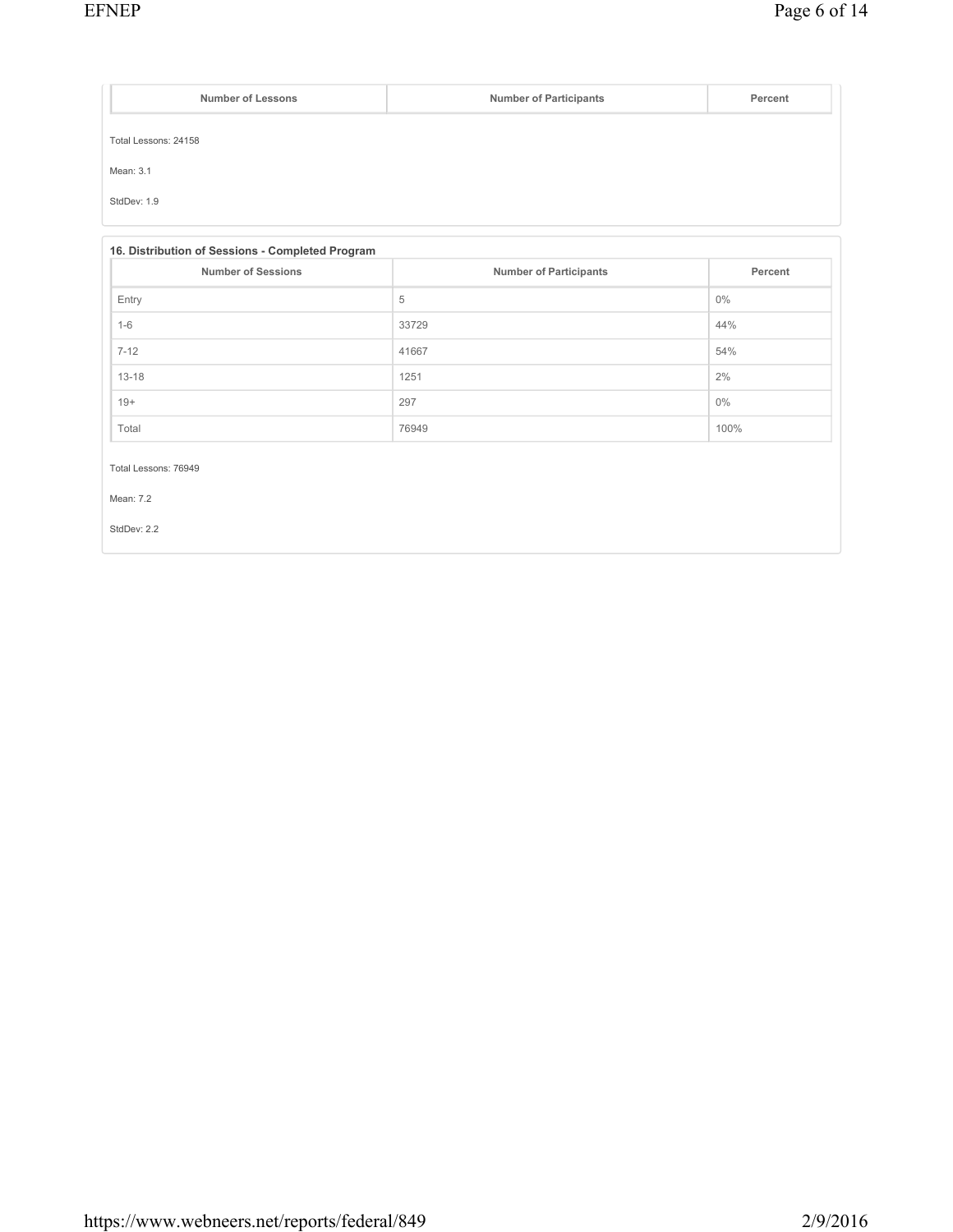| 17. Distribution of Sessions - Exited Before Objectives Met |                               |         |  |  |  |  |  |
|-------------------------------------------------------------|-------------------------------|---------|--|--|--|--|--|
| <b>Number of Sessions</b>                                   | <b>Number of Participants</b> | Percent |  |  |  |  |  |
| Entry                                                       | 63                            | $0\%$   |  |  |  |  |  |
| $1 - 6$                                                     | 23320                         | 97%     |  |  |  |  |  |
| $7 - 12$                                                    | 751                           | 3%      |  |  |  |  |  |
| $13 - 18$                                                   | 24                            | $0\%$   |  |  |  |  |  |
| $19+$                                                       | $\mathbf 0$                   | $0\%$   |  |  |  |  |  |
| Total                                                       | 24158                         | 100%    |  |  |  |  |  |

Total Lessons: 24158

Mean: 2.6

StdDev: 1.7

| 18. Distribution of Hours |                               |                                   |      |  |  |  |  |
|---------------------------|-------------------------------|-----------------------------------|------|--|--|--|--|
| Hours                     | <b>Number of Participants</b> | Percent                           |      |  |  |  |  |
| $0 - 3$                   | 35943                         |                                   | 30%  |  |  |  |  |
| $4 - 6$                   | 22361                         |                                   | 19%  |  |  |  |  |
| $7 - 9$                   | 27436                         |                                   | 23%  |  |  |  |  |
| $10 - 12$                 | 19752                         |                                   | 17%  |  |  |  |  |
| $13 - 15$                 | 4631                          |                                   | 4%   |  |  |  |  |
| $16+$                     | 8452                          |                                   | 7%   |  |  |  |  |
| Total                     | 118575                        |                                   | 100% |  |  |  |  |
|                           | Completed                     | <b>Exit Before Objectives Met</b> |      |  |  |  |  |
| Mean                      | 9.9                           | 3.3                               |      |  |  |  |  |
| StdDev                    | 10                            | 2.7                               |      |  |  |  |  |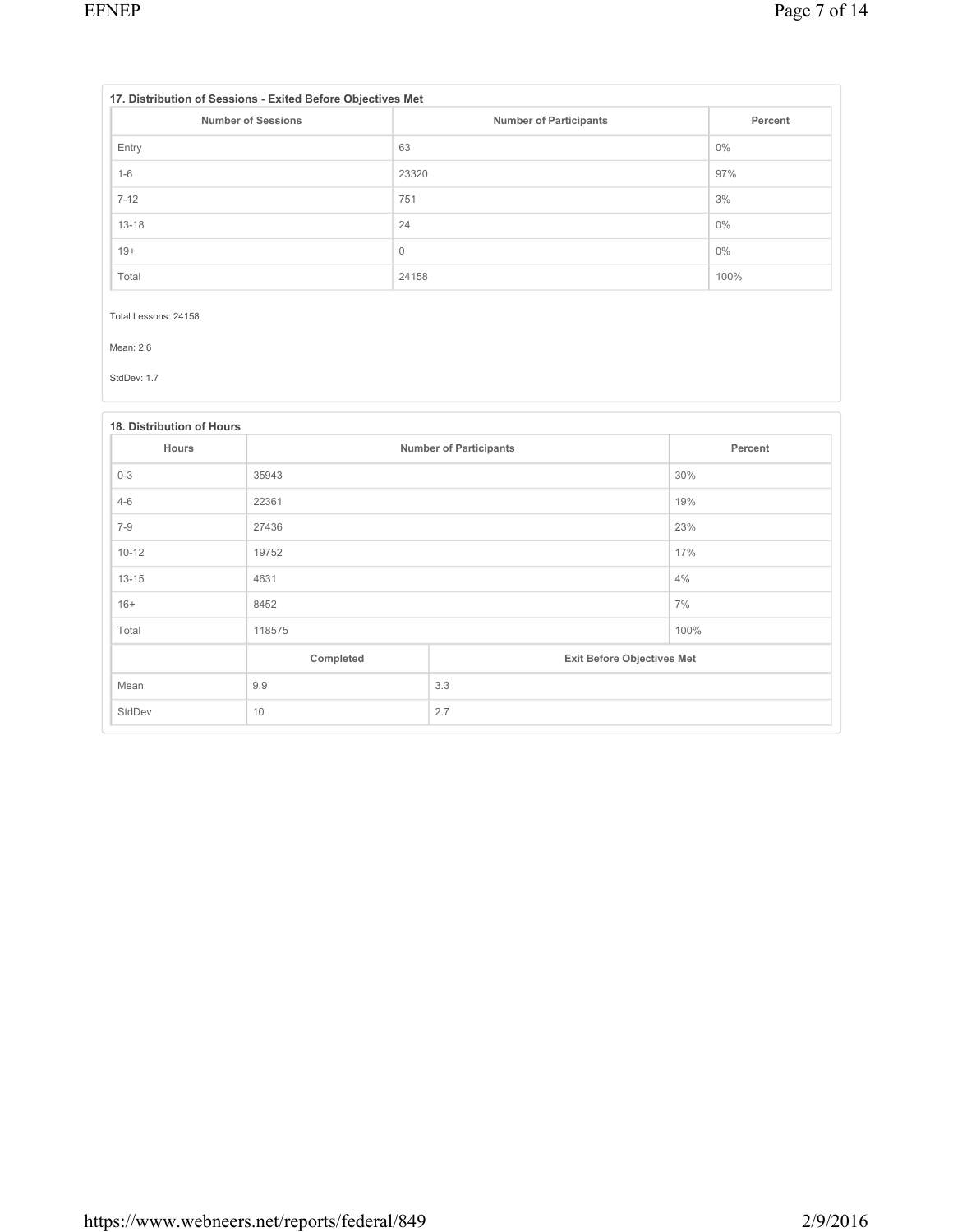|                                             |                        |              | Female  |                | Male    |                | Total   |
|---------------------------------------------|------------------------|--------------|---------|----------------|---------|----------------|---------|
| Race                                        | Ethnicity              | Number       | Percent | Number         | Percent | Number         | Percent |
|                                             | Hispanic or Latino:    | 31731        | 27%     | 2214           | $2\%$   | 33945          | 28%     |
|                                             | Not Hispanic / Latino: | 25010        | 21%     | 5654           | 5%      | 30664          | 26%     |
| White                                       | Not Provided:          | 1189         | $1\%$   | 368            | $0\%$   | 1557           | $1\%$   |
|                                             | Total:                 | 57930        | 49%     | 8236           | 7%      | 66166          | 55%     |
|                                             | Hispanic or Latino:    | 913          | $1\%$   | 169            | $0\%$   | 1082           | $1\%$   |
|                                             | Not Hispanic / Latino: | 22176        | 19%     | 4492           | 4%      | 26668          | 22%     |
| <b>Black or African American</b>            | Not Provided:          | 1211         | $1\%$   | 470            | $0\%$   | 1681           | 1%      |
|                                             | Total:                 | 24300        | 20%     | 5131           | 4%      | 29431          | 25%     |
|                                             | Hispanic or Latino:    | 1437         | $1\%$   | 174            | $0\%$   | 1611           | 1%      |
|                                             | Not Hispanic / Latino: | 1440         | $1\%$   | 312            | $0\%$   | 1752           | 1%      |
| American Indian or Alaskan Native           | Not Provided:          | 118          | $0\%$   | 36             | $0\%$   | 154            | $0\%$   |
|                                             | Total:                 | 2995         | 3%      | 522            | $0\%$   | 3517           | 3%      |
|                                             | Hispanic or Latino:    | 84           | $0\%$   | 11             | $0\%$   | 95             | $0\%$   |
| Asian                                       | Not Hispanic / Latino: | 2807         | 2%      | 436            | $0\%$   | 3243           | 3%      |
|                                             | Not Provided:          | 72           | $0\%$   | 13             | $0\%$   | 85             | $0\%$   |
|                                             | Total:                 | 2963         | 2%      | 460            | $0\%$   | 3423           | 3%      |
|                                             | Hispanic or Latino:    | 176          | $0\%$   | 27             | $0\%$   | 203            | $0\%$   |
| Native Hawaiian or Other Pacific Islander   | Not Hispanic / Latino: | 866          | $1\%$   | 283            | $0\%$   | 1149           | 1%      |
|                                             | Not Provided:          | 436          | $0\%$   | 135            | $0\%$   | 571            | $0\%$   |
|                                             | Total:                 | 1478         | $1\%$   | 445            | $0\%$   | 1923           | 2%      |
|                                             | Hispanic or Latino:    | 9879         | 8%      | 1046           | $1\%$   | 10925          | $9\%$   |
|                                             | Not Hispanic / Latino: | 536          | $0\%$   | 125            | $0\%$   | 661            | $1\%$   |
| Not Provided                                | Not Provided:          | 386          | $0\%$   | 100            | $0\%$   | 486            | $0\%$   |
|                                             | Total:                 | 10801        | 9%      | 1271           | $1\%$   | 12072          | 10%     |
|                                             | Hispanic or Latino:    | 187          | $0\%$   | 43             | $0\%$   | 230            | $0\%$   |
|                                             | Not Hispanic / Latino: | 647          | $1\%$   | 95             | $0\%$   | 742            | 1%      |
| White and Black or African American         | Not Provided:          | 36           | $0\%$   | 15             | $0\%$   | 51             | $0\%$   |
|                                             | Total:                 | 870          | $1\%$   | 153            | $0\%$   | 1023           | 1%      |
|                                             | Hispanic or Latino:    | 18           | $0\%$   | $\mathbf 0$    | $0\%$   | 18             | $0\%$   |
|                                             | Not Hispanic / Latino: | 100          | $0\%$   | 11             | $0\%$   | 111            | $0\%$   |
| White and Asian                             | Not Provided:          | $\mathbf{1}$ | $0\%$   | 3              | $0\%$   | $\overline{4}$ | $0\%$   |
|                                             | Total:                 | 119          | $0\%$   | 14             | $0\%$   | 133            | $0\%$   |
|                                             | Hispanic or Latino:    | 122          | $0\%$   | 23             | $0\%$   | 145            | $0\%$   |
|                                             | Not Hispanic / Latino: | 438          | $0\%$   | 112            | $0\%$   | 550            | $0\%$   |
| White and American Indian or Alaskan Native | Not Provided:          | 20           | $0\%$   | $\overline{7}$ | $0\%$   | 27             | $0\%$   |
|                                             | Total:                 | 580          | $0\%$   | 142            | $0\%$   | 722            | 1%      |
| All Others Reporting Multiple Races         | Hispanic or Latino:    | 150          | $0\%$   | 25             | $0\%$   | 175            | $0\%$   |
|                                             | Not Hispanic / Latino: | 581          | $0\%$   | 138            | $0\%$   | 719            | $1\%$   |
|                                             |                        |              |         |                |         |                |         |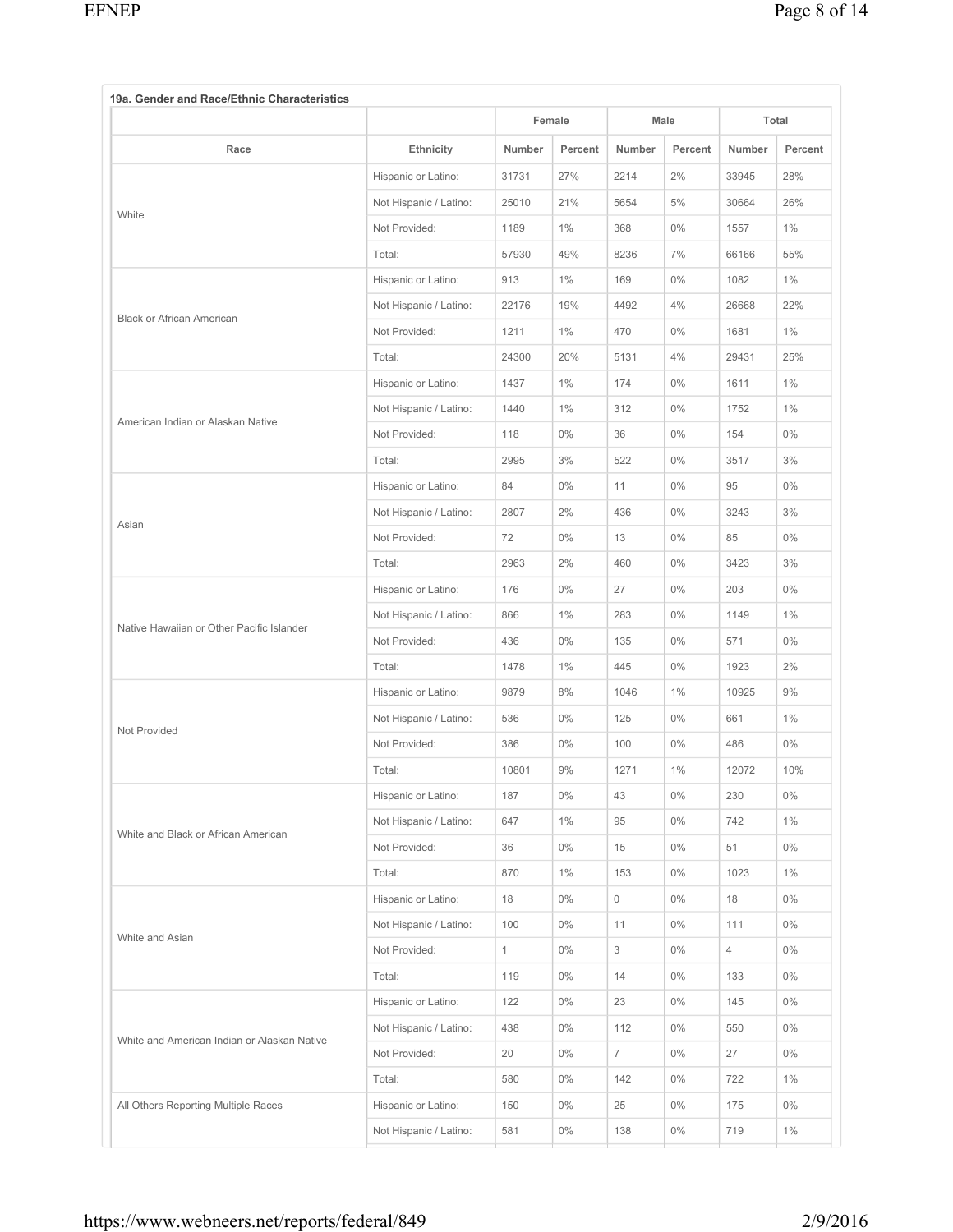|           |                        | Female |         | Male   |         | Total  |         |
|-----------|------------------------|--------|---------|--------|---------|--------|---------|
| Race      | Ethnicity              | Number | Percent | Number | Percent | Number | Percent |
|           | Not Provided:          | 26     | $0\%$   | 21     | $0\%$   | 47     | $0\%$   |
|           | Total:                 | 757    | $1\%$   | 184    | $0\%$   | 941    | 1%      |
|           | Hispanic or Latino:    | 44697  | 37%     | 3732   | 3%      | 48429  | 41%     |
| All Races | Not Hispanic / Latino: | 54601  | 46%     | 11658  | 10%     | 66259  | 56%     |
|           | Not Provided:          | 3495   | 3%      | 1168   | 1%      | 4663   | 4%      |
|           | Total:                 | 102793 | 86%     | 16558  | 14%     | 119351 | 100%    |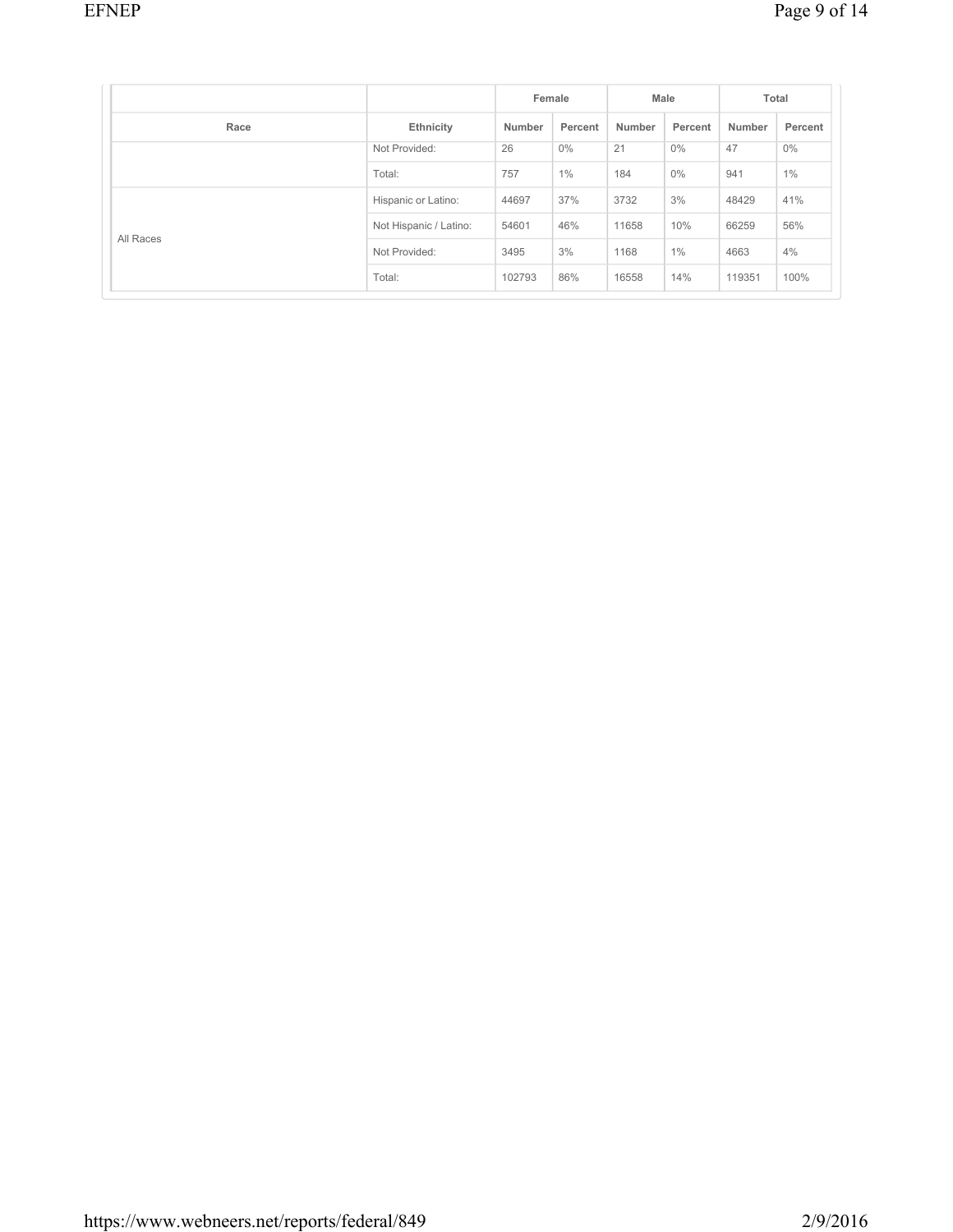| 19b. Gender and Race/Ethnic Characteristics |                           |         |                        |         |                               |         |        |         |  |  |
|---------------------------------------------|---------------------------|---------|------------------------|---------|-------------------------------|---------|--------|---------|--|--|
| Race                                        | <b>Hispanic or Latino</b> |         | Not Hispanic or Latino |         | <b>Ethnicity Not Provided</b> |         | Total  |         |  |  |
|                                             | Number                    | Percent | Number                 | Percent | Number                        | Percent | Number | Percent |  |  |
| Multiple Races Identified                   | 568                       | $0\%$   | 2122                   | 1%      | 129                           | $0\%$   | 2819   | $1\%$   |  |  |
| White                                       | 33945                     | 29%     | 30664                  | 26%     | 1557                          | $1\%$   | 66166  | 56%     |  |  |
| Black or African American                   | 1082                      | $1\%$   | 26668                  | 23%     | 1681                          | $1\%$   | 29431  | 25%     |  |  |
| American Indian or Alaskan Native           | 1611                      | $1\%$   | 1752                   | 1%      | 154                           | $0\%$   | 3517   | 2%      |  |  |
| Asian                                       | 95                        | $0\%$   | 3243                   | 2%      | 85                            | $0\%$   | 3423   | 2%      |  |  |
| Native Hawaiian or Other Pacific Islander   | 203                       | $0\%$   | 1149                   | 1%      | 571                           | $0\%$   | 1923   | 1%      |  |  |
| Not Provided                                | 10925                     | 9%      | 661                    | $0\%$   | 486                           | $0\%$   | 12072  | 9%      |  |  |
| All Races                                   | 48429                     | 40%     | 66259                  | 56%     | 4663                          | 4%      | 119351 | 100%    |  |  |

|         |                                      | <b>Total Enrolled at</b><br>Entry |         | <b>Additional Enrollment at Exit</b><br>as a Result of EFNEP or<br>SNAP-Ed<br>Assistance/Recommendation |         |
|---------|--------------------------------------|-----------------------------------|---------|---------------------------------------------------------------------------------------------------------|---------|
| Type    | Program                              | Number<br>at Entry                | Percent | Number at Exit                                                                                          | Percent |
| Federal | <b>Child Nutrition</b>               | 43498                             | 36%     | 2559                                                                                                    | 2%      |
| Federal | <b>FDPIR</b>                         | 620                               | $1\%$   | 138                                                                                                     | $0\%$   |
| Federal | SNAP                                 | 57419                             | 48%     | 2387                                                                                                    | 2%      |
| Federal | <b>Head Start</b>                    | 10721                             | 9%      | 837                                                                                                     | 1%      |
| Federal | Other                                | 7956                              | 7%      | 1351                                                                                                    | 1%      |
| Federal | <b>TANF</b>                          | 11057                             | 9%      | 738                                                                                                     | 1%      |
| Federal | TEFAP - Commodity                    | 5295                              | 4%      | 1446                                                                                                    | $1\%$   |
| Federal | WIC/CSPF                             | 37557                             | 31%     | 1639                                                                                                    | $1\%$   |
| Federal | Enrolled in EFNEP Only               | 25730                             | 22%     | 19798                                                                                                   | 17%     |
| Federal | One or More Food Assistance Programs | 93397                             | 78%     | 8466                                                                                                    | 7%      |

|  |  | 21. Racial/Ethnic Subcategory |  |
|--|--|-------------------------------|--|
|  |  |                               |  |

|                  | Female |         |             | Male    | Total  |         |  |
|------------------|--------|---------|-------------|---------|--------|---------|--|
| Race             | Number | Percent | Number      | Percent | Number | Percent |  |
| None             | 91563  | 77%     | 15123       | 13%     | 106686 | 89%     |  |
| Central American | 207    | $0\%$   | 16          | $0\%$   | 223    | $0\%$   |  |
| Hawaiian         | 114    | $0\%$   | 40          | $0\%$   | 154    | $0\%$   |  |
| Mexican          | 2602   | 2%      | 144         | $0\%$   | 2746   | 2%      |  |
| African American | 2409   | 2%      | 259         | $0\%$   | 2668   | 2%      |  |
| American Indian  | 205    | $0\%$   | 105         | $0\%$   | 310    | $0\%$   |  |
| Filipino         | 146    | $0\%$   | 58          | $0\%$   | 204    | $0\%$   |  |
| Samoan           | 292    | $0\%$   | 129         | $0\%$   | 421    | $0\%$   |  |
| Alaskan          | 15     | $0\%$   | $\mathbf 0$ | $0\%$   | 15     | $0\%$   |  |
| Cambodian        | 123    | $0\%$   | 2           | $0\%$   | 125    | $0\%$   |  |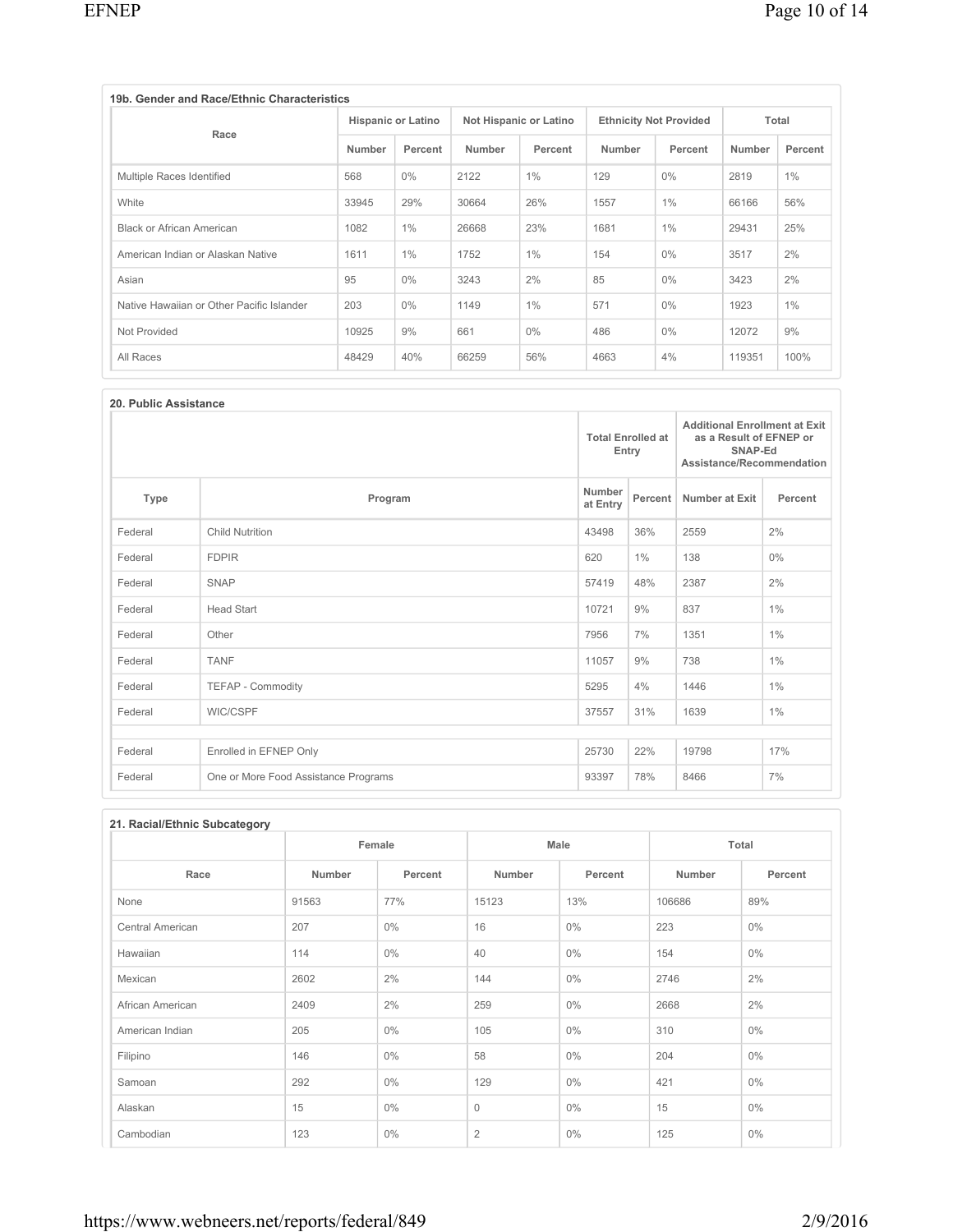|                 | Female         |         | Male                |         | Total          |         |  |
|-----------------|----------------|---------|---------------------|---------|----------------|---------|--|
| Race            | Number         | Percent | Number              | Percent | Number         | Percent |  |
| European        | 225            | $0\%$   | 53                  | $0\%$   | 278            | $0\%$   |  |
| Puerto Rican    | 2990           | 3%      | 273                 | $0\%$   | 3263           | 3%      |  |
| Russian         | 32             | $0\%$   | $\overline{2}$      | $0\%$   | 34             | $0\%$   |  |
| Micronesian     | 616            | $1\%$   | 176                 | $0\%$   | 792            | $1\%$   |  |
| Middle Eastern  | 70             | $0\%$   | 6                   | $0\%$   | 76             | $0\%$   |  |
| Caribbean       | 16             | $0\%$   | $\overline{4}$      | $0\%$   | 20             | $0\%$   |  |
| Dominican       | 343            | $0\%$   | 41                  | $0\%$   | 384            | $0\%$   |  |
| Haitian         | 21             | $0\%$   | $\mathbf{1}$        | $0\%$   | 22             | $0\%$   |  |
| Korean          | 12             | $0\%$   | 3                   | $0\%$   | 15             | $0\%$   |  |
| Laotian         | 25             | $0\%$   | $\mathbf 0$         | $0\%$   | 25             | $0\%$   |  |
| South American  | 127            | $0\%$   | 13                  | $0\%$   | 140            | $0\%$   |  |
| Central African | 8              | $0\%$   | $\mathsf{O}\xspace$ | $0\%$   | 8              | $0\%$   |  |
| South African   | 9              | $0\%$   | $\sqrt{2}$          | $0\%$   | 11             | $0\%$   |  |
| East African    | 12             | $0\%$   | $\sqrt{2}$          | $0\%$   | 14             | $0\%$   |  |
| El Salvadorian  | 166            | $0\%$   | 15                  | $0\%$   | 181            | $0\%$   |  |
| West African    | 13             | $0\%$   | $\overline{4}$      | $0\%$   | 17             | $0\%$   |  |
| Vietnamese      | 83             | $0\%$   | 10                  | $0\%$   | 93             | $0\%$   |  |
| Chinese         | 89             | $0\%$   | 30                  | $0\%$   | 119            | $0\%$   |  |
| Hmong           | 126            | $0\%$   | 11                  | $0\%$   | 137            | $0\%$   |  |
| Cuban           | 28             | $0\%$   | 12                  | $0\%$   | 40             | $0\%$   |  |
| North African   | 6              | $0\%$   | $\mathbf 0$         | $0\%$   | 6              | $0\%$   |  |
| Japanese        | 33             | $0\%$   | 14                  | $0\%$   | 47             | $0\%$   |  |
| Ethiopian       | 26             | $0\%$   | 1                   | $0\%$   | 27             | $0\%$   |  |
| Creole          | $\overline{2}$ | $0\%$   | $\mathsf{O}\xspace$ | $0\%$   | $\overline{2}$ | $0\%$   |  |
| French Canadian | 5              | $0\%$   | 1                   | $0\%$   | 6              | $0\%$   |  |
| Portuguese      | 26             | $0\%$   | 8                   | $0\%$   | 34             | $0\%$   |  |
| Caldean         | 8              | $0\%$   | $\mathbf 0$         | $0\%$   | 8              | $0\%$   |  |

## **22. Subgroups**

|         |                       |        | Total   |  |  |  |  |
|---------|-----------------------|--------|---------|--|--|--|--|
| Type    | <b>Subgroup Name</b>  | Number | Percent |  |  |  |  |
| Federal | <b>EFNEP</b>          | 119351 | 100%    |  |  |  |  |
| Federal | <b>ESWIC</b>          | 6909   | 6%      |  |  |  |  |
| Federal | SNAP-Ed               | 45     | $0\%$   |  |  |  |  |
| Federal | <b>Team Nutrition</b> | 5      | $0\%$   |  |  |  |  |
| Federal | Sample                | 4656   | 4%      |  |  |  |  |

**23. Institutes**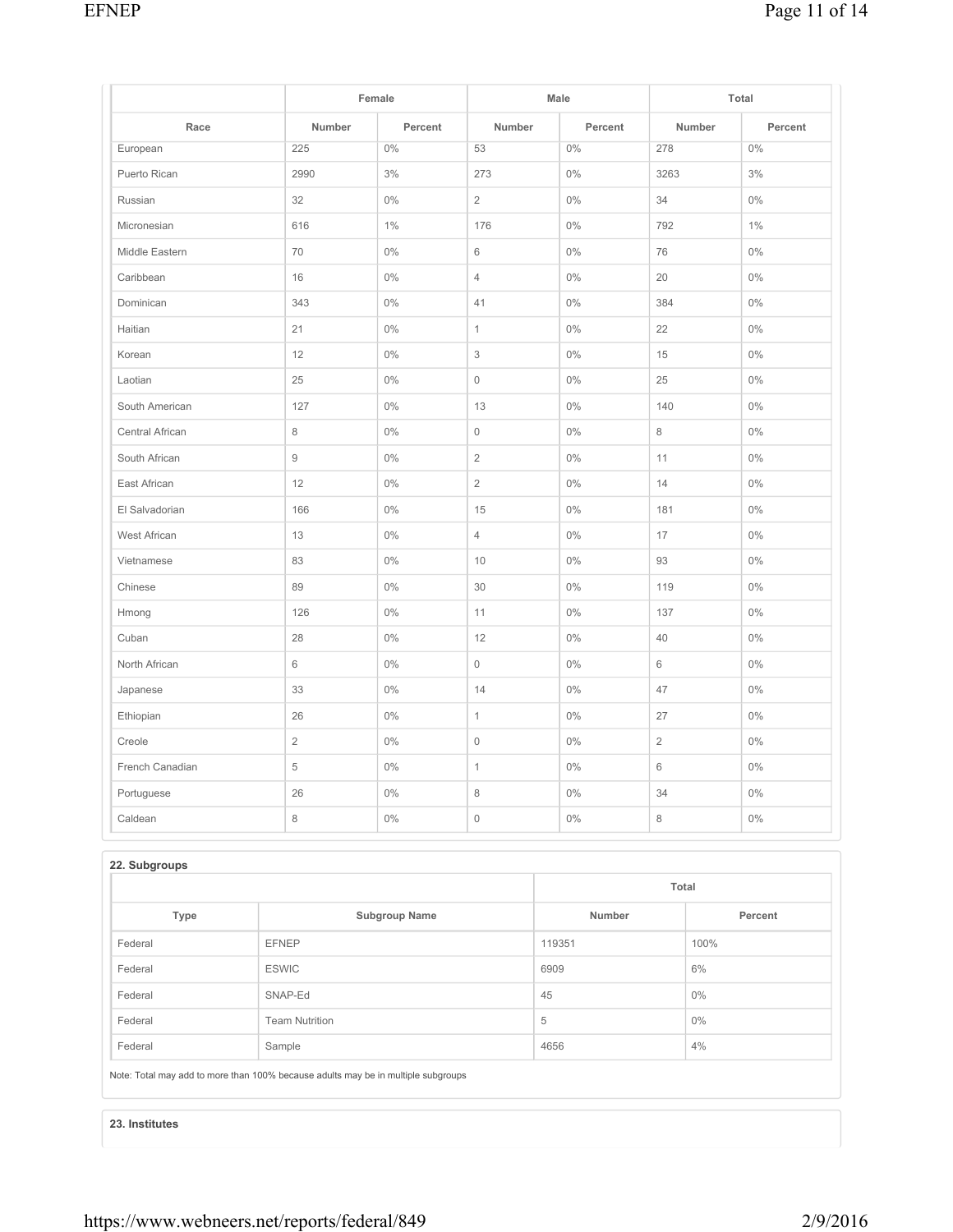|                                             |                | Total   |
|---------------------------------------------|----------------|---------|
| <b>Institute Name</b>                       | Number         | Percent |
| Alabama A&M University                      | 127            | 0.1%    |
| Alcorn State University                     | 31             | $0\%$   |
| American Samoa Community College            | 409            | 0.3%    |
| Auburn University                           | 2915           | 2.4%    |
| <b>Clemson University</b>                   | 523            | 0.4%    |
| College of Micronesia                       | 528            | 0.4%    |
| Colorado State University                   | 651            | 0.5%    |
| <b>Cornell University</b>                   | 8024           | 6.7%    |
| <b>Delaware State University</b>            | 147            | 0.1%    |
| Florida A&M University                      | $\mathbb O$    | $0\%$   |
| Fort Valley State University                | 129            | 0.1%    |
| Iowa State University                       | 1050           | 0.9%    |
| Kansas State University                     | 715            | 0.6%    |
| Kentucky State University                   | 67             | 0.1%    |
| Langston University                         | $\overline{7}$ | $0\%$   |
| <b>Lincoln University</b>                   | 117            | 0.1%    |
| Louisiana State University                  | 1511           | 1.3%    |
| Michigan State University                   | 1441           | 1.2%    |
| Mississippi State University                | 367            | 0.3%    |
| Montana State University                    | 510            | 0.4%    |
| New Mexico State University                 | 1680           | 1.4%    |
| North Carolina A&T State University         | 266            | 0.2%    |
| North Carolina State University             | 3285           | 2.8%    |
| North Dakota State University               | 298            | 0.2%    |
| Northern Marianas College                   | 252            | 0.2%    |
| Oklahoma State University                   | 1263           | 1.1%    |
| Oregon State University                     | 666            | 0.6%    |
| Pennsylvania State University               | 7005           | 5.9%    |
| Prairie View A&M University                 | 529            | 0.4%    |
| Purdue University                           | 956            | 0.8%    |
| Rutgers, the State University of New Jersey | 1472           | 1.2%    |
| South Carolina State University             | 13             | $0\%$   |
| South Dakota State University               | 403            | 0.3%    |
| Southern University                         | 165            | 0.1%    |
| Tennessee State University                  | 299            | 0.3%    |
| <b>Texas A&amp;M University</b>             | 18866          | 15.8%   |
| The Ohio State University                   | 3800           | 3.2%    |
| The University of Tennessee                 | 3102           | 2.6%    |
| <b>Tuskegee University</b>                  | 329            | 0.3%    |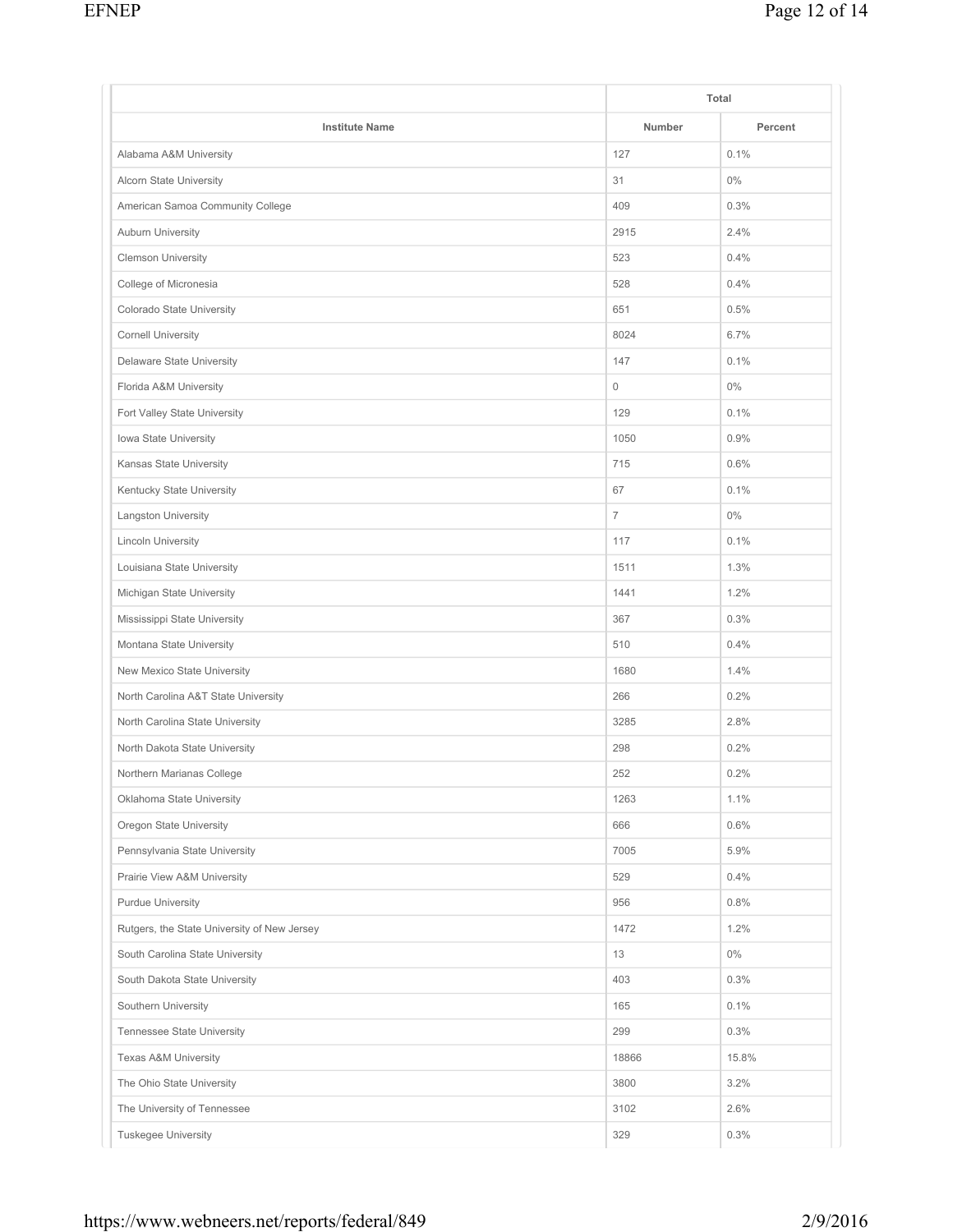|                                        |        | Total   |
|----------------------------------------|--------|---------|
| <b>Institute Name</b>                  | Number | Percent |
| University of Alaska - Fairbanks       | 59     | $0\%$   |
| University of Arizona                  | 3064   | 2.6%    |
| University of Arkansas                 | 2595   | 2.2%    |
| University of Arkansas at Pine Bluff   | 129    | 0.1%    |
| University of California               | 8849   | 7.4%    |
| University of Connecticut              | 579    | 0.5%    |
| University of Delaware                 | 176    | 0.1%    |
| University of Florida                  | 5136   | 4.3%    |
| University of Georgia                  | 4701   | 3.9%    |
| University of Guam                     | 169    | 0.1%    |
| University of Hawaii at Manoa          | 644    | 0.5%    |
| University of Idaho                    | 443    | 0.4%    |
| University of Illinois                 | 5230   | 4.4%    |
| University of Kentucky                 | 3893   | 3.3%    |
| University of Maine                    | 578    | 0.5%    |
| University of Maryland - College Park  | 1616   | 1.4%    |
| University of Maryland - Eastern Shore | 316    | 0.3%    |
| University of Massachusetts            | 1522   | 1.3%    |
| University of Minnesota                | 609    | 0.5%    |
| University of Missouri - Columbia      | 4023   | 3.4%    |
| University of Nebraska - Lincoln       | 1811   | 1.5%    |
| University of Nevada                   | 637    | 0.5%    |
| University of New Hampshire            | 247    | 0.2%    |
| University of Puerto Rico              | 2980   | 2.5%    |
| University of Rhode Island             | 447    | 0.4%    |
| University of the District of Columbia | 71     | 0.1%    |
| University of the Virgin Islands       | 132    | 0.1%    |
| University of Vermont                  | 159    | 0.1%    |
| University of Wisconsin                | 799    | 0.7%    |
| University of Wyoming                  | 264    | 0.2%    |
| <b>Utah State University</b>           | 743    | 0.6%    |
| Virginia State University              | 43     | $0\%$   |
| Virginia Tech                          | 955    | 0.8%    |
| Washington State University            | 1188   | $1\%$   |
| West Virginia State University         | 58     | $0\%$   |
| West Virginia University               | 568    | 0.5%    |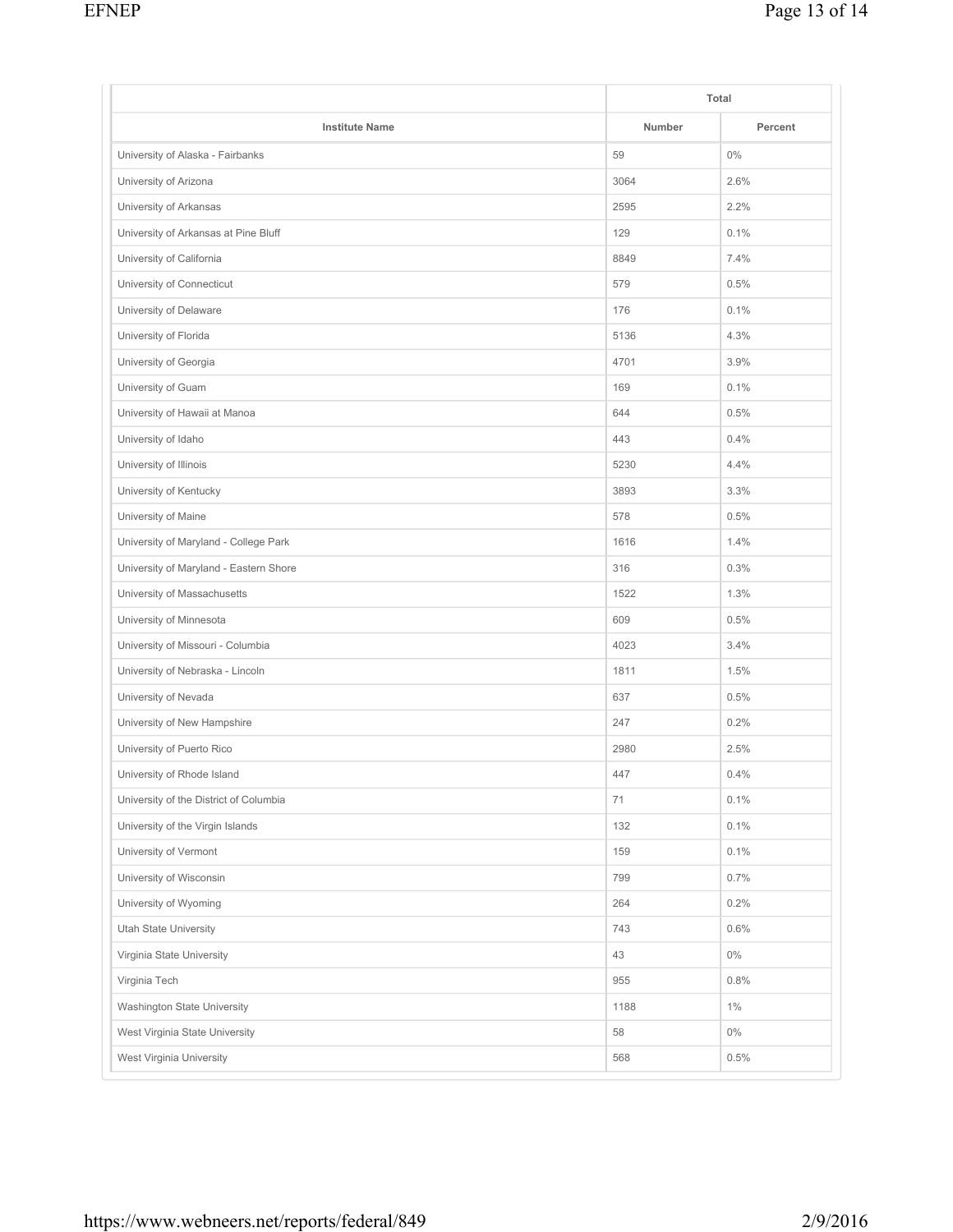## <span id="page-14-0"></span>**Adult Behavior Checklist Summary Report**

**System:** EFNEP **Institutes(s)**: All Institutes **Filter**: EFNEP **Reporting Year**:2015 **Reporting Period**:10/01/2014 - 09/30/2015

|                                   |       |                                  | No.<br>Response |       | Do Not Do |     | Seldom |     | <b>Sometimes</b> |     | Most of the<br>Time |     | Almost<br>Always |       |
|-----------------------------------|-------|----------------------------------|-----------------|-------|-----------|-----|--------|-----|------------------|-----|---------------------|-----|------------------|-------|
| Question                          | Type  | Number of<br><b>Participants</b> | Nbr             | Pct   | Nbr       | Pct | Nbr    | Pct | <b>Nbr</b>       | Pct | <b>Nbr</b>          | Pct | Nbr              | Pct   |
|                                   | Entry | 77531                            | 679             | 1%    | 11319     | 15% | 13199  | 17% | 24825            | 32% | 16276               | 21% | 11232            | 14%   |
| 1. Plan meals ahead               | Exit  | 77532                            | 496             | 1%    | 2602      | 3%  | 5304   | 7%  | 18977            | 25% | 25752               | 33% | 24401            | 32%   |
| 2. Compare prices before          | Entry | 77531                            | 545             | $1\%$ | 8163      | 11% | 9964   | 13% | 18062            | 23% | 19440               | 25% | 21251            | 27%   |
| you buy food                      | Exit  | 77532                            | 433             | 1%    | 2140      | 3%  | 3722   | 5%  | 12104            | 16% | 24039               | 31% | 35094            | 45%   |
| 3. Run out of food before         | Entry | 77531                            | 935             | $1\%$ | 18684     | 24% | 18373  | 24% | 21649            | 28% | 10051               | 13% | 7839             | 10%   |
| the end of the month              | Exit  | 77532                            | 928             | 1%    | 29150     | 38% | 21708  | 28% | 16143            | 21% | 5811                | 8%  | 4003             | 5%    |
|                                   | Entry | 77531                            | 806             | 1%    | 15657     | 20% | 12767  | 16% | 19088            | 24% | 14907               | 19% | 14306            | 18%   |
| 4. Shop with a grocery list       | Exit  | 77532                            | 666             | 1%    | 4907      | 6%  | 6069   | 8%  | 15389            | 20% | 23362               | 30% | 27245            | 35%   |
| 5. Let foods sit out for          | Entry | 77531                            | 1032            | 1%    | 43376     | 56% | 14841  | 19% | 10917            | 14% | 4176                | 5%  | 3295             | 4%    |
| more than two hours               | Exit  | 77532                            | 880             | 1%    | 56977     | 74% | 11463  | 15% | 5355             | 7%  | 1628                | 2%  | 1123             | $1\%$ |
| 6. Thaw frozen foods at           | Entry | 77531                            | 813             | 1%    | 13273     | 17% | 12460  | 16% | 20197            | 26% | 15492               | 20% | 15083            | 20%   |
| room temperature                  | Exit  | 77532                            | 888             | 1%    | 39879     | 51% | 13400  | 17% | 11114            | 14% | 6757                | 9%  | 5486             | 7%    |
| 7. Think about healthy            | Entry | 77531                            | 853             | 1%    | 5609      | 7%  | 9583   | 12% | 23454            | 30% | 21944               | 28% | 16194            | 21%   |
| food choices                      | Exit  | 77532                            | 764             | 1%    | 1521      | 2%  | 3181   | 4%  | 13480            | 17% | 27365               | 35% | 31327            | 40%   |
| 8. Prepare foods without          | Entry | 77531                            | 1017            | $1\%$ | 23002     | 30% | 17406  | 22% | 18495            | 24% | 9844                | 13% | 7873             | 10%   |
| adding salt                       | Exit  | 77532                            | 758             | 1%    | 9924      | 13% | 14729  | 19% | 23318            | 30% | 16403               | 21% | 12400            | 16%   |
| 9. Use 'Nutrition Facts' on       | Entry | 77531                            | 930             | 1%    | 22255     | 29% | 17787  | 23% | 20179            | 26% | 9826                | 13% | 6661             | 9%    |
| the label to make food<br>choices | Exit  | 77532                            | 734             | 1%    | 5034      | 7%  | 8079   | 10% | 19830            | 26% | 22382               | 29% | 21578            | 28%   |
| 10. Children eat within 2         | Entry | 77531                            | 5166            | 7%    | 6528      | 8%  | 6349   | 8%  | 12248            | 16% | 16212               | 21% | 31022            | 40%   |
| hours of waking up                | Exit  | 77532                            | 4409            | 6%    | 3444      | 4%  | 2921   | 4%  | 7373             | 10% | 15523               | 20% | 43962            | 57%   |

| II. Behavior Change by Question (Core Questions) |                            |            |     |           |     |           |     |
|--------------------------------------------------|----------------------------|------------|-----|-----------|-----|-----------|-----|
|                                                  |                            | Improved   |     | Unchanged |     | Decreased |     |
| Question                                         | <b>Number of Responses</b> | <b>Nbr</b> | Pct | Nbr       | Pct | Nbr       | Pct |
| 1. Plan meals ahead                              | 76603                      | 41232      | 54% | 26428     | 35% | 9049      | 12% |
| 2. Compare prices before you buy food            | 76762                      | 36263      | 47% | 30329     | 40% | 10170     | 13% |
| 3. Run out of food before the end of the month   | 76153                      | 32036      | 42% | 31543     | 41% | 12681     | 17% |
| 4. Shop with a grocery list                      | 76524                      | 39516      | 52% | 27312     | 36% | 9696      | 13% |
| 5. Let foods sit out for more than two hours     | 76054                      | 24651      | 32% | 41734     | 55% | 9563      | 13% |
| 6. Thaw frozen foods at room temperature         | 76086                      | 44004      | 58% | 22107     | 29% | 9975      | 13% |
|                                                  |                            |            |     |           |     |           |     |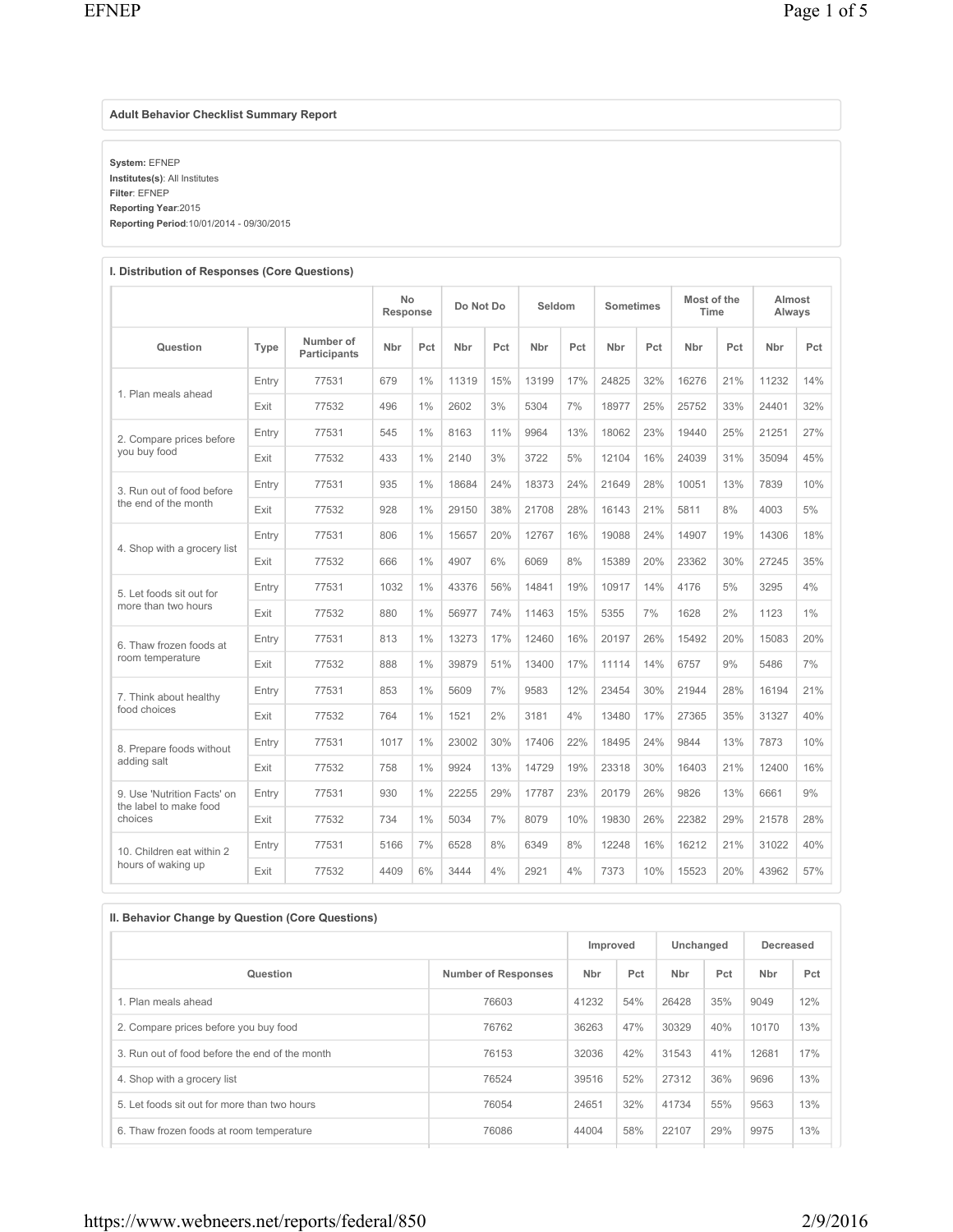|                                                            |                            | Improved   |     | Unchanged  |     | Decreased |     |
|------------------------------------------------------------|----------------------------|------------|-----|------------|-----|-----------|-----|
| Question                                                   | <b>Number of Responses</b> | <b>Nbr</b> | Pct | <b>Nbr</b> | Pct | Nbr       | Pct |
| 7. Think about healthy food choices                        | 76389                      | 37777      | 49% | 29612      | 39% | 8999      | 12% |
| 8. Prepare foods without adding salt                       | 76273                      | 36359      | 48% | 27731      | 36% | 12183     | 16% |
| 9. Use 'Nutrition Facts' on the label to make food choices | 76384                      | 48540      | 64% | 20864      | 27% | 6980      | 9%  |
| 10. Children eat within 2 hours of waking up               | 74171                      | 26785      | 36% | 37918      | 51% | 9468      | 13% |

Note: The number of responses varies by question due to missing data.

#### **III. Improvement by Cluster of Behavior**

#### **Food Resource Management Practices of participants improved as indicated by the following:**

54% (41232 of 76603) more often planned meals in advance. 47% (36263 of 76762) more often compared prices when shopping. 42% (32036 of 76153) less often ran out of food before the end of the month. 52% (39516 of 76524) more often used a list for grocery shopping.

#### **Nutrition Practices of participants improved as indicated by the following:**

54% (41232 of 76603) more often planned meals in advance. 49% (37777 of 76389) more often thought about healthy food choices when deciding what to feed their families. 48% (36359 of 76273) more often prepared foods without adding salt. 64% (48540 of 76384) more often used the "Nutrition Facts" on food labels to make food choices. 36% (26785 of 74171) reported their children ate breakfast more often.

#### **Food Safety Practices of participants improved as indicated by the following:**

32% (24651 of 76054) more often followed the recommended practices of not allowing meat and dairy foods to sit out for more than two hours. Furthermore 47% (35837 of 76054) ALWAYS follow the recommended practice. 58% (44004 of 76086) more often followed the recommended practices of not thawing foods at room temperature. Furthermore 13% (9742 of 76086) ALWAYS follow the recommended practice.

Note: The number of responses may vary by question due to missing data.

#### **IV. Summary of the Number of Practices Improved Within Clusters of Questions**

#### **Food Resource Management Practices:**

84% (64629 of 76836) of participants showed improvement in one or more food resource management practice (i.e. plan meals, compare prices, does not run out of food or uses grocery lists).

60% (45799 of 76836) of participants showed improvement in two or more food resource management practices (i.e. plan meals, compare prices, does not run out of food or uses grocery lists).

36% (27461 of 76836) of participants showed improvement in three or more food resource management practices (i.e. plan meals, compare prices, does not run out of food or uses grocery lists).

14% (11051 of 76836) of participants showed improvement in all four food resource management practices (i.e. plan meals, compare prices, does not run out of food and uses grocery lists).

#### **Nutrition Practices:**

89% (68537 of 76786) of participants showed improvement in one or more nutrition practice (i.e. plans meals, makes healthy food choices, prepares food without adding salt, reads nutrition labels or has children eat breakfast).

71% (54236 of 76786) of participants showed improvement in two or more nutrition practices (i.e. plans meals, makes healthy food choices, prepares food without adding salt, reads nutrition labels or has children eat breakfast).

49% (37610 of 76786) of participants showed improvement in three or more nutrition practices (i.e. plans meals, makes healthy food choices, prepares food without adding salt, reads nutrition labels or has children eat breakfast).

28% (21814 of 76786) of participants showed improvement in four or more nutrition practices (i.e. plans meals, makes healthy food choices, prepares food without adding salt, reads nutrition labels or has children eat breakfast)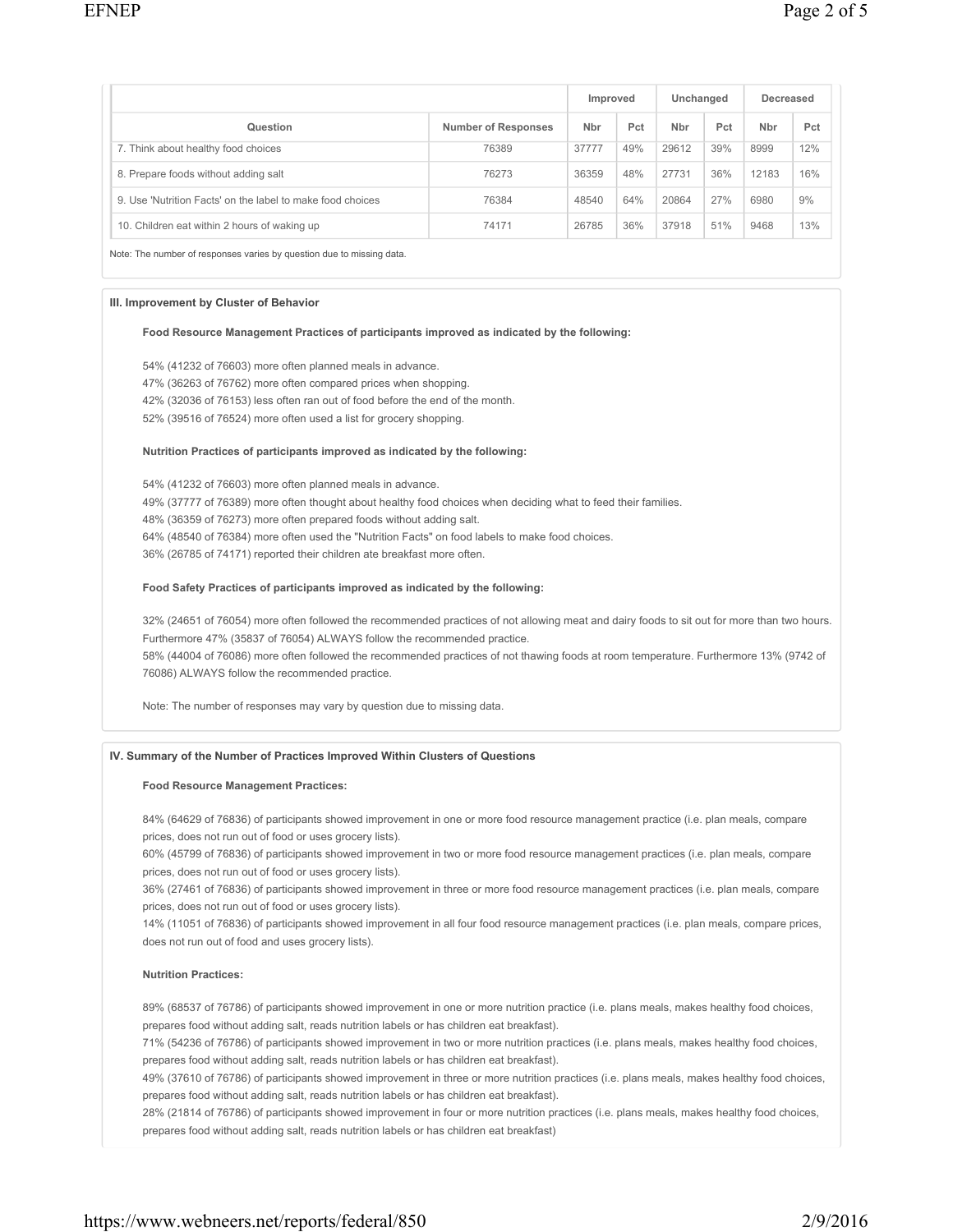11% (8284 of 76786) of participants showed improvement in all five nutrition practices (i.e. plans meals, makes healthy food choices, prepares food without adding salt, reads nutrition labels and has children eat breakfast)

#### **Food Safety Practices:**

66% (50033 of 76321) of participants showed improvement in one or more food safety practice (i.e. thawing and storing foods correctly). 25% (18728 of 76321) of participants showed improvement in both food safety practices (i.e. thawing and storing foods correctly).

Note: The number of responses varies by cluster due to missing data

#### **V. Participants with Acceptable Food-Related Practices**

4% (3409 of 77531) at ENTRY demonstrated acceptable practices in food resource management (i.e. plan meals, compare prices, does not run out of food and uses grocery lists).

22% (17019 of 77532) at EXIT demonstrated acceptable practices in food resource management (i.e. plan meals, compare prices, does not run out of food and uses grocery lists).

5% (4243 of 77531) at ENTRY demonstrated acceptable nutrition practices (i.e. plans meals, makes healthy food choices, prepares food without adding salt reads nutrition labels and has children eat breakfast).

23% (17935 of 77532) at EXIT demonstrated acceptable nutrition practices (i.e. plans meals, makes healthy food choices, prepares food without adding salt reads nutrition labels and has children eat breakfast).

16% (12196 of 77531) at ENTRY demonstrated acceptable food safety practices (i.e. thawing and storing foods properly). 50% (38827 of 77532) at EXIT demonstrated acceptable food safety practices (i.e. thawing and storing foods properly).

0% (324 of 77531) at ENTRY demonstrated acceptable scores in all three categories listed above: food resource management, nutrition practices, and food safety.

6% (4877 of 77532) at EXIT demonstrated acceptable scores in all three categories listed above: food resource management, nutrition practices, and food safety.

|                                  |        | Total   |
|----------------------------------|--------|---------|
| <b>Institute Name</b>            | Number | Percent |
| Alabama A&M University           | 118    | 0.2%    |
| Alcorn State University          | 31     | $0\%$   |
| American Samoa Community College | 257    | 0.3%    |
| Auburn University                | 2617   | 3.4%    |
| <b>Clemson University</b>        | 286    | 0.4%    |
| College of Micronesia            | 508    | 0.7%    |
| Colorado State University        | 355    | 0.5%    |
| <b>Cornell University</b>        | 5891   | 7.6%    |
| Delaware State University        | 133    | 0.2%    |
| Florida A&M University           | 0      | $0\%$   |
| Fort Valley State University     | 115    | 0.1%    |
| Iowa State University            | 575    | 0.7%    |
| Kansas State University          | 453    | 0.6%    |
| Kentucky State University        | 20     | $0\%$   |
| Langston University              | 6      | $0\%$   |
| <b>Lincoln University</b>        | 75     | 0.1%    |
| Louisiana State University       | 1344   | 1.7%    |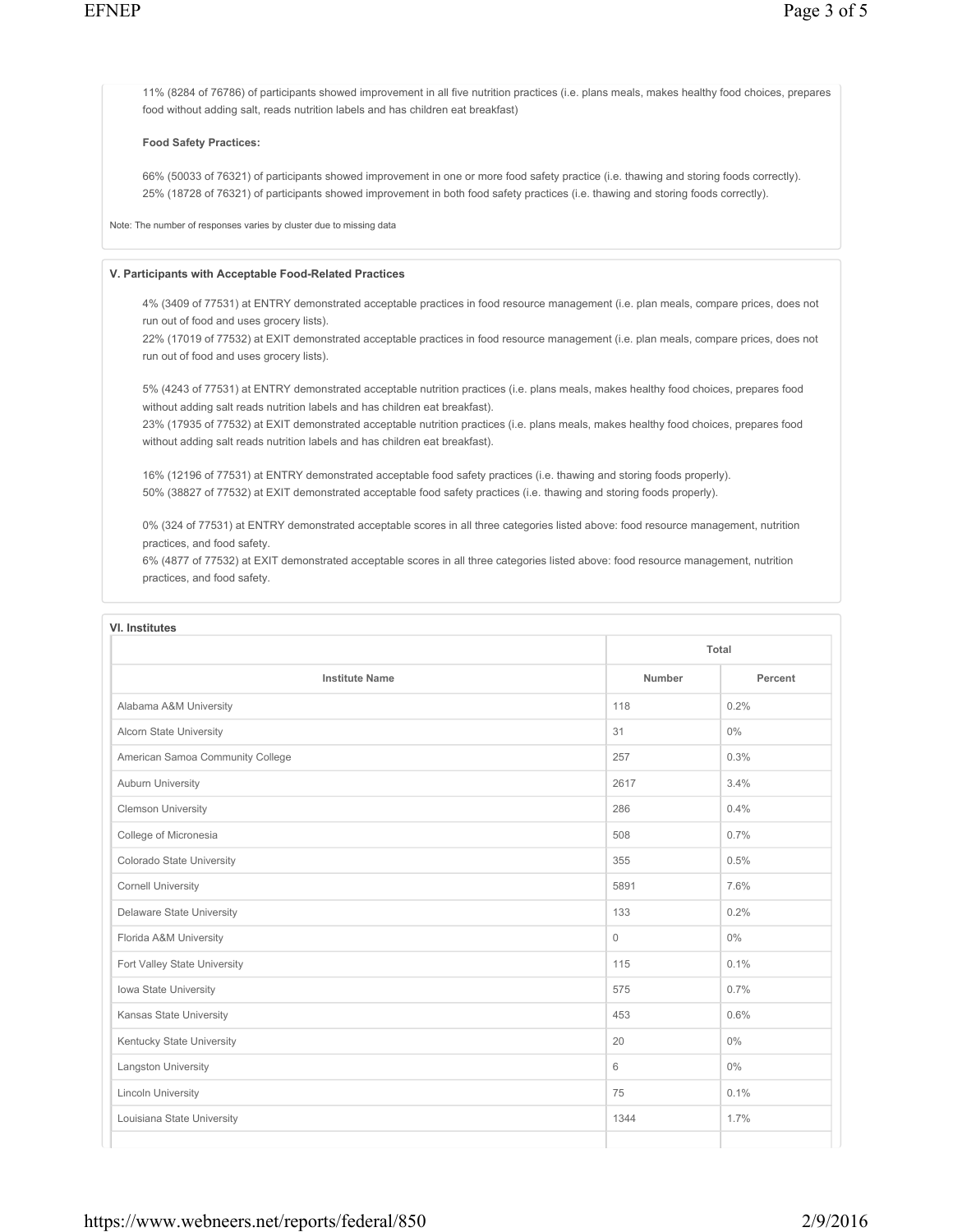|                                             | Total  |         |
|---------------------------------------------|--------|---------|
| <b>Institute Name</b>                       | Number | Percent |
| Michigan State University                   | 922    | 1.2%    |
| Mississippi State University                | 326    | 0.4%    |
| Montana State University                    | 377    | 0.5%    |
| New Mexico State University                 | 739    | 1%      |
| North Carolina A&T State University         | 196    | 0.3%    |
| North Carolina State University             | 2562   | 3.3%    |
| North Dakota State University               | 136    | 0.2%    |
| Northern Marianas College                   | 133    | 0.2%    |
| Oklahoma State University                   | 639    | 0.8%    |
| Oregon State University                     | 417    | 0.5%    |
| Pennsylvania State University               | 3352   | 4.3%    |
| Prairie View A&M University                 | 463    | 0.6%    |
| <b>Purdue University</b>                    | 415    | 0.5%    |
| Rutgers, the State University of New Jersey | 835    | 1.1%    |
| South Carolina State University             | 8      | $0\%$   |
| South Dakota State University               | 189    | 0.2%    |
| Southern University                         | 65     | 0.1%    |
| Tennessee State University                  | 195    | 0.3%    |
| Texas A&M University                        | 10629  | 13.7%   |
| The Ohio State University                   | 2437   | 3.1%    |
| The University of Tennessee                 | 1753   | 2.3%    |
| <b>Tuskegee University</b>                  | 320    | 0.4%    |
| University of Alaska - Fairbanks            | 56     | 0.1%    |
| University of Arizona                       | 2400   | 3.1%    |
| University of Arkansas                      | 1990   | 2.6%    |
| University of Arkansas at Pine Bluff        | 121    | 0.2%    |
| University of California                    | 7072   | 9.1%    |
| University of Connecticut                   | 393    | 0.5%    |
| University of Delaware                      | 101    | 0.1%    |
| University of Florida                       | 4776   | 6.2%    |
| University of Georgia                       | 2604   | 3.4%    |
| University of Guam                          | 167    | 0.2%    |
| University of Hawaii at Manoa               | 450    | 0.6%    |
| University of Idaho                         | 172    | 0.2%    |
| University of Illinois                      | 2688   | 3.5%    |
| University of Kentucky                      | 2306   | 3%      |
| University of Maine                         | 320    | 0.4%    |
| University of Maryland - College Park       | 1058   | 1.4%    |
| University of Maryland - Eastern Shore      | 167    | 0.2%    |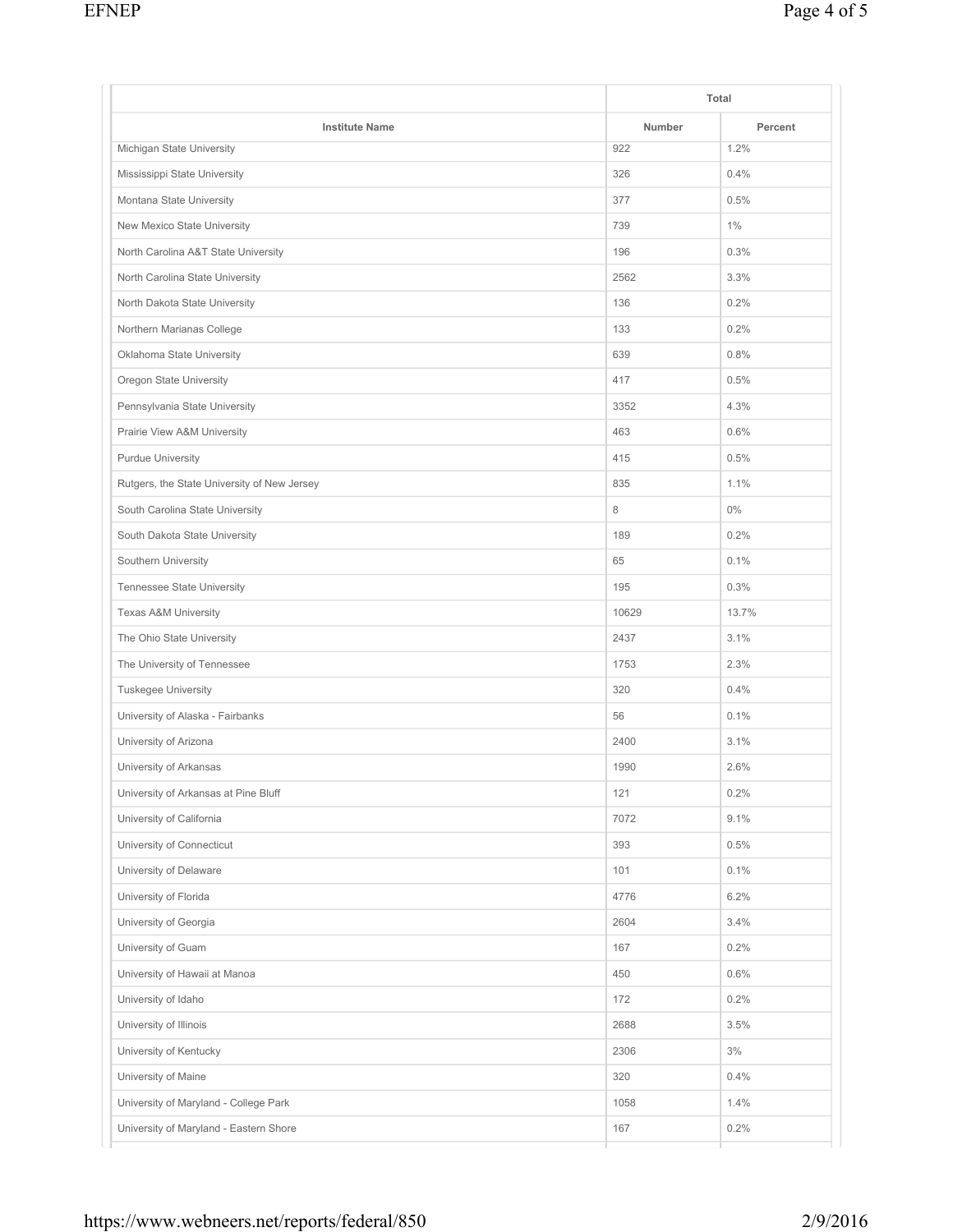|                                        | Total  |         |  |
|----------------------------------------|--------|---------|--|
| <b>Institute Name</b>                  | Number | Percent |  |
| University of Massachusetts            | 1068   | 1.4%    |  |
| University of Minnesota                | 383    | 0.5%    |  |
| University of Missouri - Columbia      | 1839   | 2.4%    |  |
| University of Nebraska - Lincoln       | 625    | 0.8%    |  |
| University of Nevada                   | 433    | 0.6%    |  |
| University of New Hampshire            | 157    | 0.2%    |  |
| University of Puerto Rico              | 2696   | 3.5%    |  |
| University of Rhode Island             | 239    | 0.3%    |  |
| University of the District of Columbia | 36     | $0\%$   |  |
| University of the Virgin Islands       | 99     | 0.1%    |  |
| University of Vermont                  | 92     | 0.1%    |  |
| University of Wisconsin                | 503    | 0.6%    |  |
| University of Wyoming                  | 176    | 0.2%    |  |
| <b>Utah State University</b>           | 625    | 0.8%    |  |
| Virginia State University              | 6      | $0\%$   |  |
| Virginia Tech                          | 622    | 0.8%    |  |
| Washington State University            | 670    | 0.9%    |  |
| West Virginia State University         | 53     | 0.1%    |  |
| West Virginia University               | 476    | 0.6%    |  |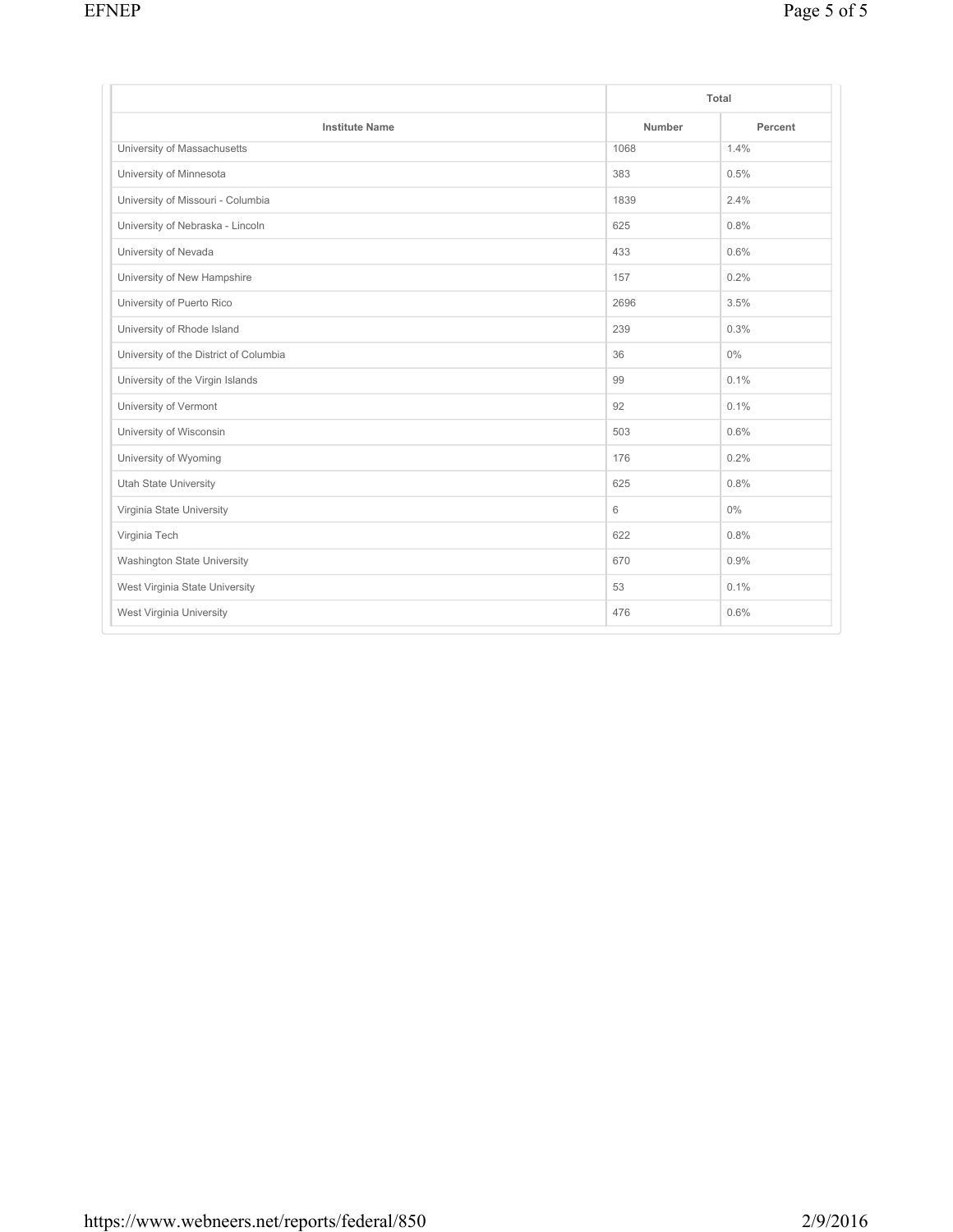## <span id="page-19-0"></span>**Diet Summary Report**

**System:** EFNEP **Institutes(s)**: All Institutes **Filter**: EFNEP **Reporting Year**:2015 **Reporting Period**:10/01/2014 - 09/30/2015

|                    |                                      |             | Entry                  |                | Exit                   |
|--------------------|--------------------------------------|-------------|------------------------|----------------|------------------------|
|                    |                                      | Mean        | $+/-$<br><b>STDDEV</b> | Mean           | $+/-$<br><b>STDDEV</b> |
| 1. Grains (total): | Mean consumed at Entry and Exit      | 6 Oz<br>Eq  | 4.7                    | 5.5 Oz<br>Eq   | 4.4                    |
|                    | 0 Oz Eq                              | 3%          |                        | 2.3%           |                        |
|                    | 1-3 Oz Eq                            | 32.3%       |                        | 27.2%          |                        |
|                    | 4-5 Oz Eq                            | 23.8%       |                        | 20.9%          |                        |
|                    | 6-9 Oz Eq                            | 27.9%       |                        | 21.5%          |                        |
|                    | 10+ Oz Eq                            | 13%         |                        | 7.5%           |                        |
|                    | Percent with Positive Change at Exit |             |                        | 36.6%          |                        |
| 2. Whole Grains:   | Mean consumed at Entry and Exit      | 0.5Oz<br>Eq | 1.1                    | $0.8O$ z<br>Eq | 1.4                    |
|                    | 0 Oz Eq                              | 56.3%       |                        | 45.1%          |                        |
|                    | 1-3 Oz Eq                            | 41.7%       |                        | 51.2%          |                        |
|                    | 4-5 Oz Eq                            | 1.5%        |                        | 2.8%           |                        |
|                    | 6-9 Oz Eq                            | 0.3%        |                        | 0.7%           |                        |
|                    | $10+Oz$ Eq                           | $0\%$       |                        | 0.1%           |                        |
|                    | Percent with Positive Change at Exit |             |                        | 28.7%          |                        |
| 3. Fruits:         | Mean consumed at Entry and Exit      | 0.9<br>Cups | 1.3                    | 1.3<br>Cups    | 1.5                    |
|                    | 0 Cups                               | 35.3%       |                        | 23.1%          |                        |
|                    | 1 Cups                               | 48.3%       |                        | 49.5%          |                        |
|                    | 2 Cups                               | 10.1%       |                        | 15.8%          |                        |
|                    | 3 Cups                               | 3.7%        |                        | 6.8%           |                        |
|                    | 4+ Cups                              | 2.7%        |                        | 4.8%           |                        |
|                    | Percent with Positive Change at Exit |             |                        | 34.8%          |                        |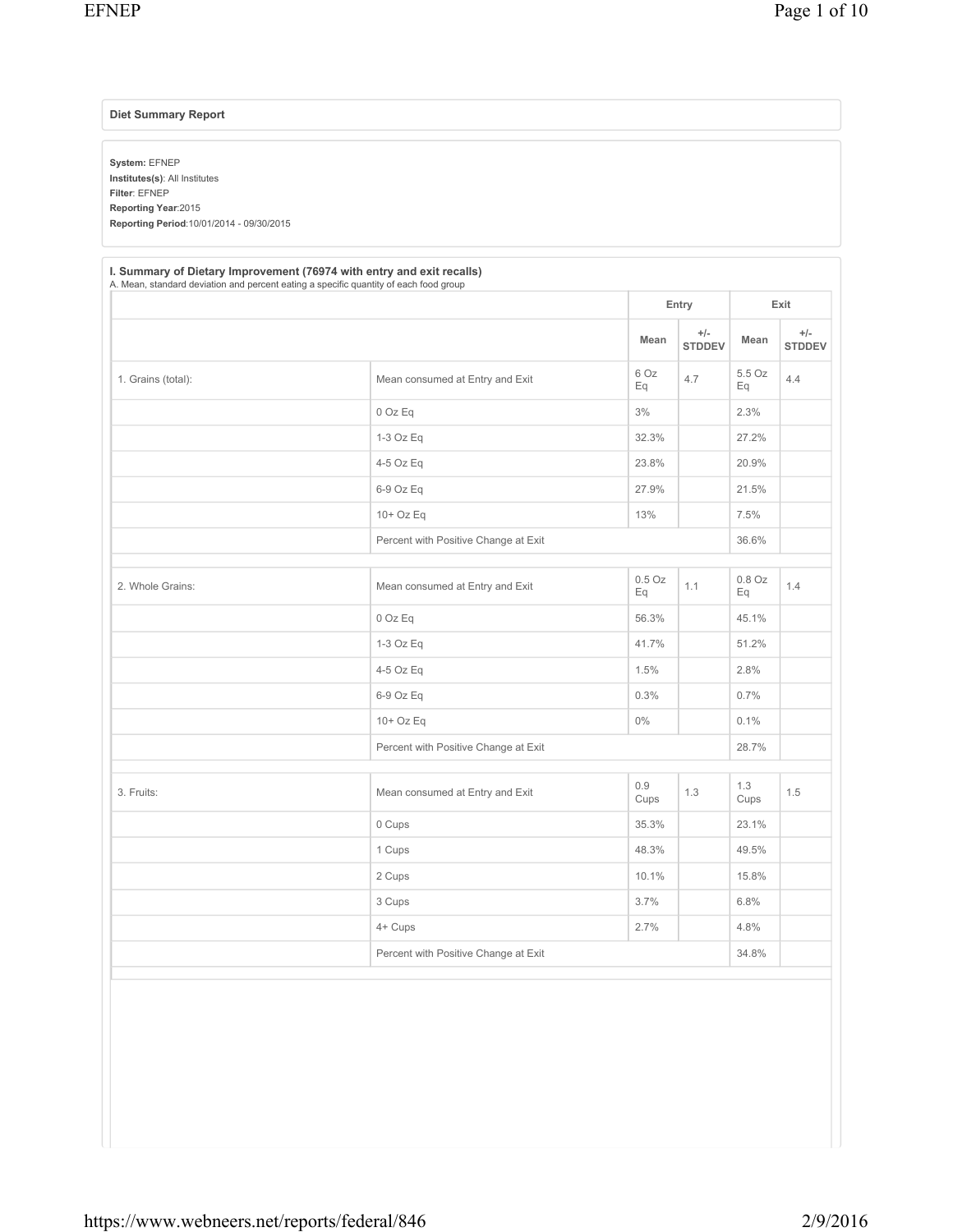|                                         |                                      |                   | Entry                  |                 | Exit                   |
|-----------------------------------------|--------------------------------------|-------------------|------------------------|-----------------|------------------------|
|                                         |                                      | Mean              | $+/-$<br><b>STDDEV</b> | Mean            | $+/-$<br><b>STDDEV</b> |
| 4. Vegetables:                          | Mean consumed at Entry and Exit      | 1.5<br>Cups       | 1.4                    | 1.8<br>Cups     | 1.5                    |
|                                         | 0 Cups                               | 9.2%              |                        | $6\%$           |                        |
|                                         | 1 Cups                               | 63.5%             |                        | 58.6%           |                        |
|                                         | 2 Cups                               | 15.4%             |                        | 19.7%           |                        |
|                                         | 3 Cups                               | 6.6%              |                        | 9.1%            |                        |
|                                         | 4 Cups                               | 2.7%              |                        | 3.8%            |                        |
|                                         | 5+ Cups                              | 2.5%              |                        | 2.9%            |                        |
|                                         | Percent with Positive Change at Exit |                   |                        | 38.5%           |                        |
| 5. Dairy:                               | Mean consumed at Entry and Exit      | 1.1<br>Cups       | 1.4                    | 1.3<br>Cups     | 1.4                    |
|                                         | 0 Cups                               | 16.6%             |                        | 13%             |                        |
|                                         | 1 Cups                               | 64.2%             |                        | 61.3%           |                        |
|                                         | 2 Cups                               | 11.3%             |                        | 15.3%           |                        |
|                                         | 3 Cups                               | 4.2%              |                        | 6.4%            |                        |
|                                         | 4+ Cups                              | 3.7%              |                        | 4.3%            |                        |
|                                         | Percent with Positive Change at Exit |                   |                        | 37.4%           |                        |
| 6. Protein Foods:                       | Mean consumed at Entry and Exit      | 5.9 Oz<br>Eq      | 4.8                    | 6.1 Oz<br>Eq    | 4.9                    |
|                                         | 0 Oz Eq                              | 3.7%              |                        | 2.9%            |                        |
|                                         | $1-2$ Oz Eq                          | 24.2%             |                        | 21.8%           |                        |
|                                         | 3-4 Oz Eq                            | 22.3%             |                        | 22.8%           |                        |
|                                         | 5-6 Oz Eq                            | 19.1%             |                        | 20.5%           |                        |
|                                         | 7+ Oz Eq                             | 31%               |                        | 32.2%           |                        |
|                                         | Percent with Positive Change at Exit |                   |                        | 36.2%           |                        |
| 7. Oils:                                | Mean consumed at Entry and Exit      | 12.9<br>Grams     | 18.4                   | 12.3<br>Grams   | 17.4                   |
|                                         | <15 Grams                            | 70.3%             |                        | 72%             |                        |
|                                         | 15-26 Grams                          | 15.2%             |                        | 14.8%           |                        |
|                                         | 26-36 Grams                          | 6.6%              |                        | 6.2%            |                        |
|                                         | 36+ Grams                            | 7.8%              |                        | 7.1%            |                        |
|                                         | Percent with Positive Change at Exit |                   |                        | 24.6%           |                        |
| 8. Solid Fats and Added Sugars (SoFAS): | Mean consumed at Entry and Exit      | 382.4<br>calories | 311.8                  | 340<br>calories | 268.1                  |
|                                         | <10 % of Calories                    | 5.6%              |                        | 13%             |                        |
|                                         | 10-15 % of Calories                  | 9.5%              |                        | 21.5%           |                        |
|                                         | 16-20 % of Calories                  | 11.9%             |                        | 21.5%           |                        |
|                                         | 21+ % of Calories                    | 36.6%             |                        | 43.9%           |                        |
|                                         | Percent with Positive Change at Exit |                   |                        | 43.1%           |                        |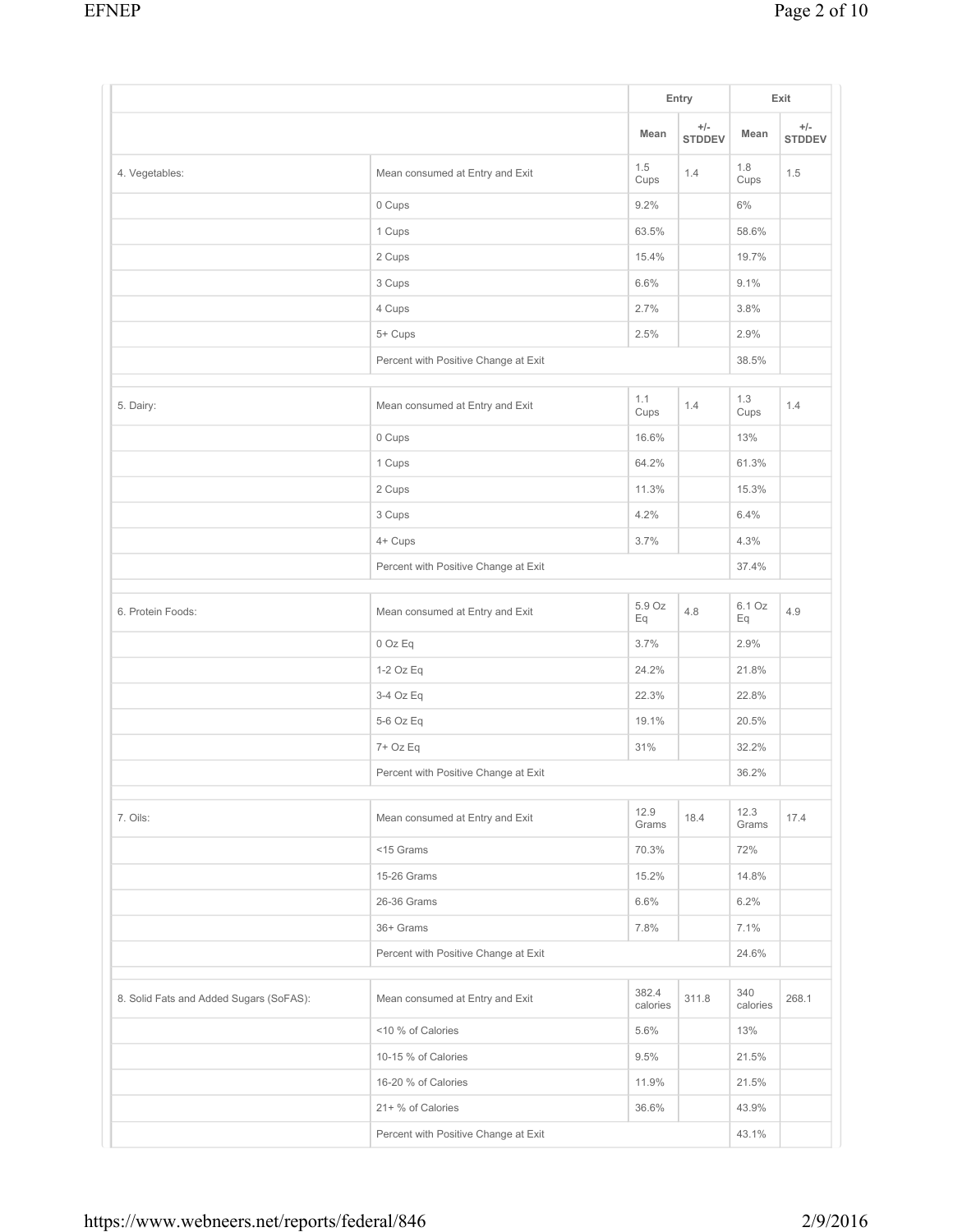|                                                                                                                     |      | Entry                  |       | Exit                   |
|---------------------------------------------------------------------------------------------------------------------|------|------------------------|-------|------------------------|
|                                                                                                                     | Mean | $+/-$<br><b>STDDEV</b> | Mean  | $+/-$<br><b>STDDEV</b> |
| 9. Percent with any positive change in any food group at exit (Fruits, Vegetables, Grains, Protein Foods,<br>Dairy) |      |                        | 94.7% |                        |
| *Positive change means exit intake was nearer recommended amount for age, gender and level of physical activity     |      |                        |       |                        |

| B. Mean, standard deviation and percent eating a specific quantity of fruits and vegetables combined |                                 |             |                        |             |                        |
|------------------------------------------------------------------------------------------------------|---------------------------------|-------------|------------------------|-------------|------------------------|
|                                                                                                      |                                 |             | Entry                  |             | Exit                   |
|                                                                                                      |                                 | Mean        | $+/-$<br><b>STDDEV</b> | Mean        | $+/-$<br><b>STDDEV</b> |
| 1. Fruits and Vegetables:                                                                            | Mean consumed at Entry and Exit | 2.4<br>Cups | 2.1                    | 3.1<br>Cups | 2.4                    |
|                                                                                                      | 0 Cups                          | 4.2%        |                        | 2.7%        |                        |
|                                                                                                      | 1 Cups                          | 36.9%       |                        | 31.7%       |                        |
|                                                                                                      | 2 Cups                          | 15.6%       |                        | 20.5%       |                        |
|                                                                                                      | 3 Cups                          | 10.1%       |                        | 16.5%       |                        |
|                                                                                                      | 4-5 Cups                        | 8.7%        |                        | 19.2%       |                        |
|                                                                                                      | 6+ Cups                         | 3.4%        |                        | 9.2%        |                        |

| C. Percentage reporting eating a specific number of meals/snacks |       |       |
|------------------------------------------------------------------|-------|-------|
| Number of Meals / Snacks                                         | Entry | Exit  |
| 1 meal(s)/snack(s)                                               | 3.9%  | 2.5%  |
| 2 meal(s)/snack(s)                                               | 11.2% | 7.6%  |
| 3+ meal(s)/snack(s)                                              | 64%   | 69%   |
| meal(s)/spack(s)                                                 | $0\%$ | $0\%$ |

| D. Number and Percentage who reported use of diet or nutrient supplements |       |       |
|---------------------------------------------------------------------------|-------|-------|
|                                                                           | Entry | Exit  |
| Number                                                                    | 12912 | 14560 |
| Percent                                                                   | 16.8% | 18.9% |

| E. Money spent on food per person per month              |           |          |            |         |            |
|----------------------------------------------------------|-----------|----------|------------|---------|------------|
|                                                          |           |          | Entry      |         | Exit       |
| Number of Participants Reporting                         |           | 41580    |            | 39835   |            |
|                                                          |           | Mean     | +/- STDDEV | Mean    | +/- STDDEV |
| <b>Family Size</b>                                       |           | 3.9      | 2.3        | 3.9     | 2.4        |
|                                                          |           |          |            |         |            |
| Money spent on food per person per month                 |           | \$104.14 | \$74.85    | \$98.88 | \$80.12    |
|                                                          |           |          |            |         |            |
| Distribution of money spent on food per person per month |           |          |            |         |            |
|                                                          | \$< 50    | 16.13%   |            | 17.91%  |            |
|                                                          | \$50-99   | 33.06%   |            | 36.72%  |            |
|                                                          | \$100-124 | 19.23%   |            | 18.46%  |            |
|                                                          |           |          |            |         |            |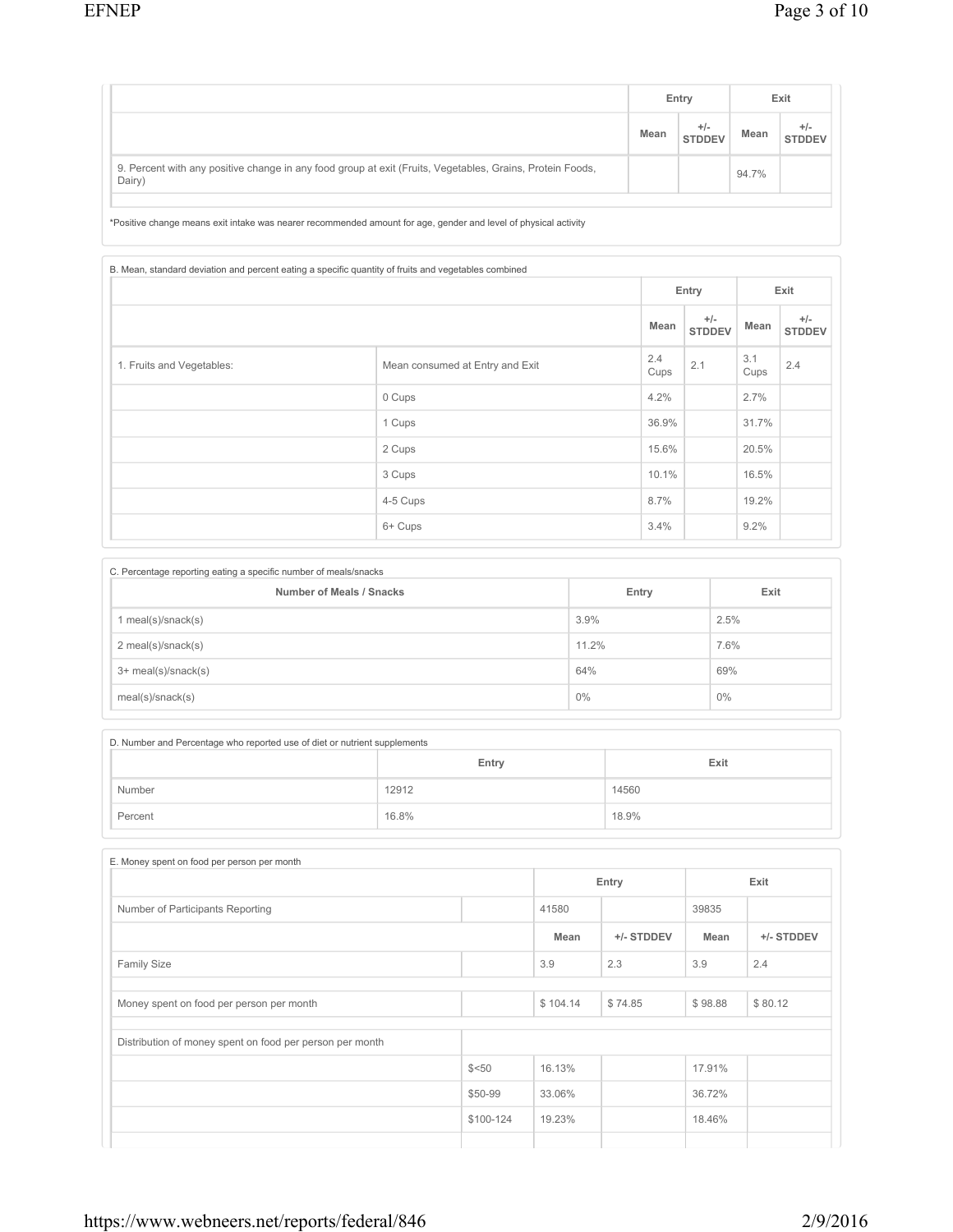| \$125-149<br>10%<br>8.67%   | Exit |       | Entry |       |           |  |
|-----------------------------|------|-------|-------|-------|-----------|--|
|                             |      |       |       |       |           |  |
|                             |      | 7.55% |       | 9.11% | \$150-174 |  |
| $$175+$<br>10.71%<br>12.53% |      |       |       |       |           |  |

|                      | <b>Number of Families</b> | <b>Amount Saved</b> |
|----------------------|---------------------------|---------------------|
| Total cost savings   | 47824                     | \$1439757.92        |
| Average cost savings | 47824                     | \$20.15             |

| F. Summary of Physical Activity                            |                                      |        |      |        |      |
|------------------------------------------------------------|--------------------------------------|--------|------|--------|------|
|                                                            |                                      | Entry  |      | Exit   |      |
| Number of Participants Reporting                           |                                      | 51595  |      | 51595  |      |
|                                                            |                                      |        |      |        |      |
|                                                            |                                      | Number | Mean | Number | Mean |
| Number and percent reporting a specific amount of exercise |                                      |        |      |        |      |
|                                                            | Less than 30 minutes (Sedentary)     | 24612  | 48%  | 11642  | 23%  |
|                                                            | 30 to 60 minutes (Moderately Active) | 18581  | 36%  | 26083  | 51%  |
|                                                            | More than 60 minutes (Active)        | 8402   | 16%  | 13870  | 27%  |
|                                                            |                                      |        |      |        |      |
|                                                            |                                      |        |      |        |      |
| Total with Positive Change in Physical Activity            |                                      |        |      | 20178  |      |

| Total with Positive Change in Physical Activity          |  |
|----------------------------------------------------------|--|
| 39%<br>Percent with Positive Change in Physical Activity |  |

|                             |               |        | Entry      |        | Exit       |
|-----------------------------|---------------|--------|------------|--------|------------|
|                             |               | Mean   | +/- STDDEV | Mean   | +/- STDDEV |
| 1. Grams Consumed           |               |        |            |        |            |
|                             | Carbohydrates | 203.5  | 124        | 198.7  | 112.5      |
|                             | Fats          | 65.3   | 47         | 61.5   | 42.6       |
|                             | Protein       | 70.9   | 42.5       | 73.3   | 40.5       |
|                             | Alcohol       | 0.4    | 4.3        | 0.2    | 3          |
| 2. Caloric Intake           |               | 1672   | 955.3      | 1621.3 | 856.1      |
| 3. Ranges of Caloric Intake |               |        |            |        |            |
|                             | 1400          | 35.2%  |            | 35.4%  |            |
|                             | 1401-1800     | 16.1%  |            | 18%    |            |
|                             | 1801-2000     | 6.1%   |            | 6.6%   |            |
|                             | 2001-2200     | 4.9%   |            | 5%     |            |
|                             | 2201-2400     | 3.8%   |            | 3.8%   |            |
|                             | >2400         | 12.9%  |            | 10.3%  |            |
| 4. Percentage of Calories   |               |        |            |        |            |
| a. From Carbohydrates       | Mean intake   | 49.3 % | 12.5       | 49.7%  | 12         |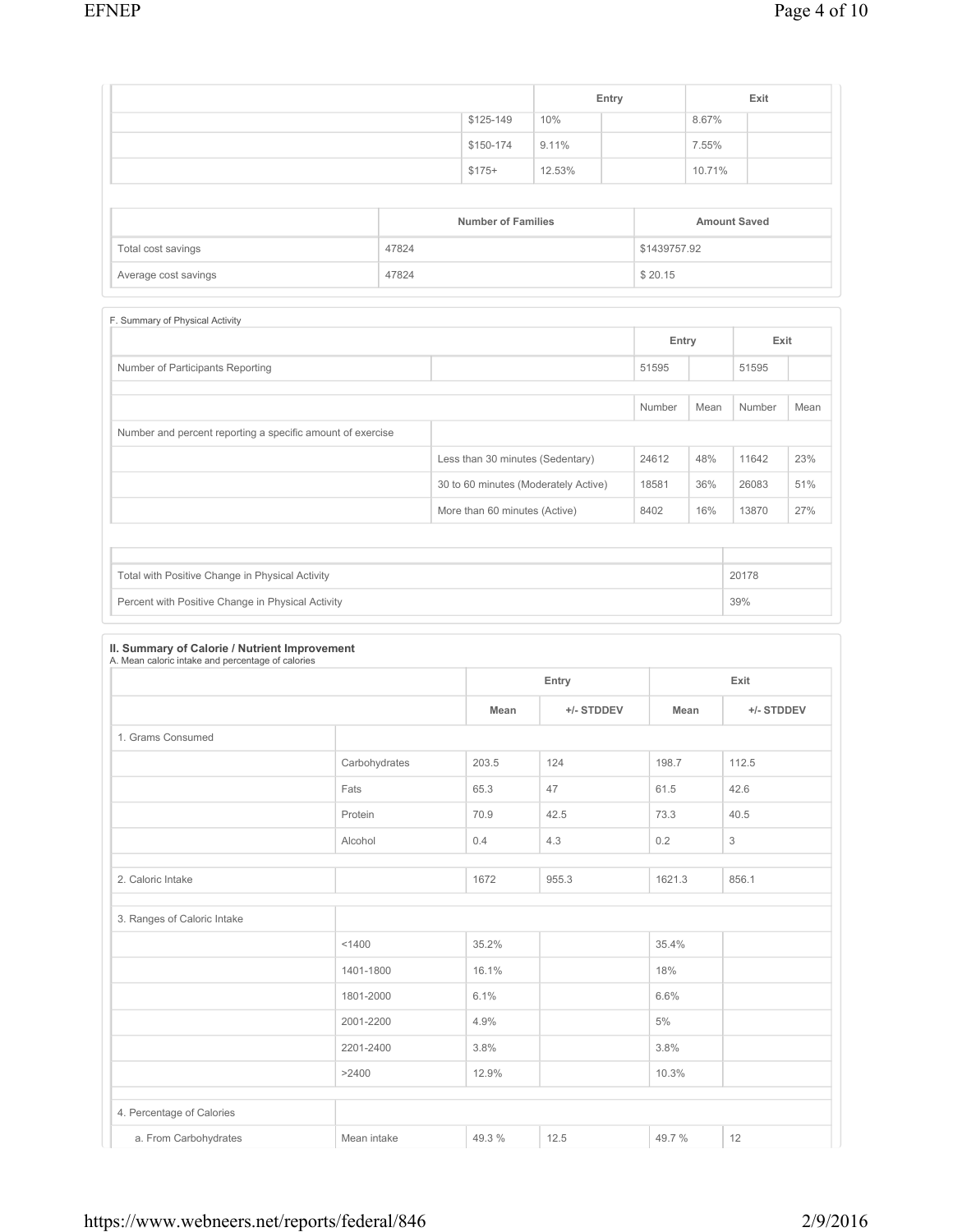|             | Entry  |            |        | Exit           |
|-------------|--------|------------|--------|----------------|
|             | Mean   | +/- STDDEV | Mean   | +/- STDDEV     |
| $<$ 45%     | 26.9%  |            | 25.4%  |                |
| 45-65%      | 43.5%  |            | 45.4%  |                |
| $>65\%$     | 8.7%   |            | 8.3%   |                |
|             |        |            |        |                |
| Mean intake | 10.9%  | 4.1        | 10.5 % | $\overline{4}$ |
| $<$ 20%     | 5.8%   |            | 6.5%   |                |
| 20-35%      | 34.3%  |            | 37.4%  |                |
| $>35\%$     | 39.1%  |            | 35.2%  |                |
|             |        |            |        |                |
| Mean intake | 17.5 % | 5.9        | 18.6 % | 5.7            |
| <10%        | 0.4%   |            | 0.2%   |                |
| 10-35%      | $0\%$  |            | $0\%$  |                |
| $>35\%$     | 50.5%  |            | 56.4%  |                |
| 20-35%      | 28.2%  |            | 22.5%  |                |
|             |        |            |        |                |

|           |                   |          | Entry      |          | Exit       |
|-----------|-------------------|----------|------------|----------|------------|
|           |                   | Mean     | +/- STDDEV | Mean     | +/- STDDEV |
| Fiber     | Mean intake       | 14.4g    | 10.2       | 16.5g    | 11         |
|           | $<$ 51% Al        | 44.6%    |            | 36.1%    |            |
|           | 51-69% AI         | 14.2%    |            | 16%      |            |
|           | 70-99% AI         | 11.4%    |            | 14.8%    |            |
|           | >99% AI           | 8.9%     |            | 12.2%    |            |
| Calcium   | Mean intake       | 662.4mg  | 519.6      | 743mg    | 517.7      |
|           | <51% RDA and AI   | 37.7%    |            | 31%      |            |
|           | 51-69% RDA and AI | 14.3%    |            | 14.5%    |            |
|           | 70-99% RDA and AI | 13.6%    |            | 16%      |            |
|           | >99% RDA and AI   | 13.4%    |            | 17.6%    |            |
| Potassium | Mean intake       | 2130.9mg | 1240.3     | 2391.5mg | 1249.8     |
|           | $<$ 51% AI        | 53.2%    |            | 45.9%    |            |
|           | 51-69% AI         | 15%      |            | 18.4%    |            |
|           | 70-99% AI         | 7.8%     |            | 10.8%    |            |
|           | >99% AI           | 3.1%     |            | 3.9%     |            |
| Iron      | Mean intake       | 13.5mg   | 9.6        | 13.5mg   | 8.8        |
|           |                   |          |            |          |            |
|           | $<$ 51% Al        | 22.7%    |            | 20.9%    |            |
|           | 51-69% AI         | 13.3%    |            | 13.8%    |            |
|           | 70-99% AI         | 14.9%    |            | 15.5%    |            |
|           | >99% AI           | 28.1%    |            | 28.9%    |            |
|           |                   |          |            |          |            |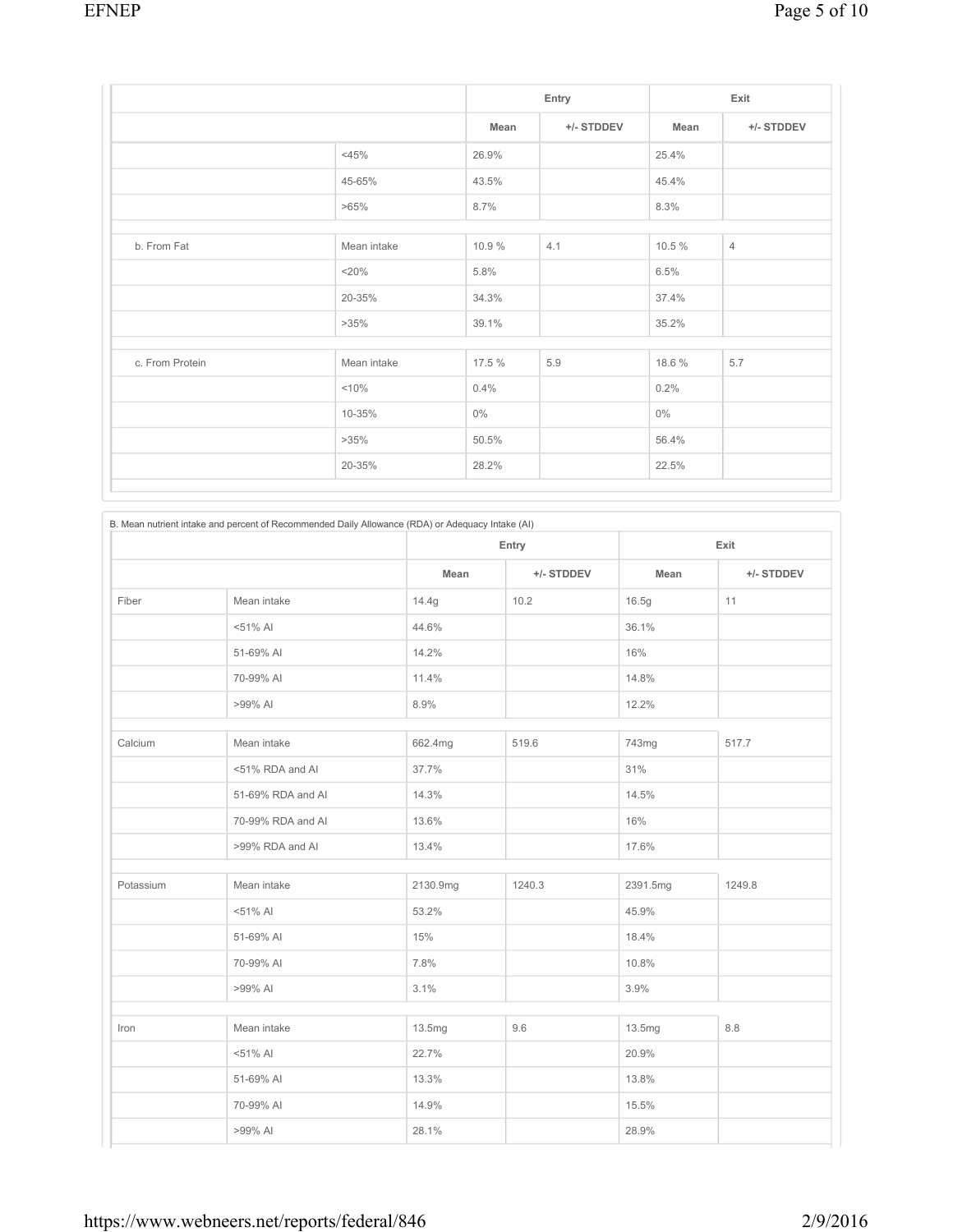|             |                   |          | Entry      |          | Exit       |  |  |
|-------------|-------------------|----------|------------|----------|------------|--|--|
|             |                   | Mean     | +/- STDDEV | Mean     | +/- STDDEV |  |  |
| Vitamin A   | Mean intake       | 526.4mcg | 687.2      | 644.6mcg | 797.5      |  |  |
|             | <51% RDA and AI   | 40.4%    |            | 32.1%    |            |  |  |
|             | 51-69% RDA and AI | 11.6%    |            | 11.8%    |            |  |  |
|             | 70-99% RDA and Al | 11.2%    |            | 13%      |            |  |  |
|             | >99% RDA and AI   | 15.9%    |            | 22.2%    |            |  |  |
| Vitamin C   | Mean intake       | 72.1mg   | 104.1      | 92.7mg   | 108        |  |  |
|             | <51% RDA and AI   | 41.2%    |            | 31.4%    |            |  |  |
|             | 51-69% RDA and AI | 6.8%     |            | 6.6%     |            |  |  |
|             | 70-99% RDA and Al | 7.1%     |            | 7.9%     |            |  |  |
|             | >99% RDA and AI   | 24.1%    |            | 33.2%    |            |  |  |
| Vitamin B6  | Mean intake       | 1.7mg    | 1.2        | 1.8mg    | 1.1        |  |  |
|             | <51% RDA and AI   | 13.7%    |            | 9.6%     |            |  |  |
|             | 51-69% RDA and Al | 9.5%     |            | 8.3%     |            |  |  |
|             | 70-99% RDA and AI | 15.6%    |            | 15.1%    |            |  |  |
|             | >99% RDA and AI   | 40.3%    |            | 46.1%    |            |  |  |
| Vitamin B12 | Mean intake       | 4.2mcg   | 6          | 4.4mcg   | 6.3        |  |  |
|             | <51% RDA and AI   | 15.6%    |            | 12.7%    |            |  |  |
|             | 51-69% RDA and AI | 6.6%     |            | 6.1%     |            |  |  |
|             | 70-99% RDA and AI | 9.8%     |            | 9.4%     |            |  |  |
|             | >99% RDA and AI   | 47.1%    |            | 50.9%    |            |  |  |
|             |                   |          |            |          |            |  |  |
| Vitamin D   | Mean intake       | 3.3mcg   | 3.8        | 4mcg     | 4.3        |  |  |
|             | <51% RDA and AI   | 71%      |            | 68%      |            |  |  |
|             | 51-69% RDA and Al | 3.9%     |            | 5.7%     |            |  |  |
|             | 70-99% RDA and Al | 2.1%     |            | 2.9%     |            |  |  |
|             | >99% RDA and AI   | 2.1%     |            | 2.5%     |            |  |  |
| Folate      | Mean intake       | 481.4mcg | 372.9      | 487.6mcg | 350.6      |  |  |
|             | <51% RDA and AI   | 15.3%    |            | 13%      |            |  |  |
|             | 51-69% RDA and AI | 10%      |            | 10%      |            |  |  |
|             | 70-99% RDA and AI | 15.1%    |            | 15.5%    |            |  |  |
|             | >99% RDA and AI   | 38.7%    |            | 40.6%    |            |  |  |
| Sodium      | Mean intake       | 3016.8mg | 2106.5     | 2987.5mg | 1913.3     |  |  |
|             | <51% AI           | 4%       |            | 3%       |            |  |  |
|             | 51-69% AI         | 2.8%     |            | 2.4%     |            |  |  |
|             | 70-99% AI         | 6.6%     |            | $6\%$    |            |  |  |
|             | $>99\%$ Al        | 65.8%    |            | 67.7%    |            |  |  |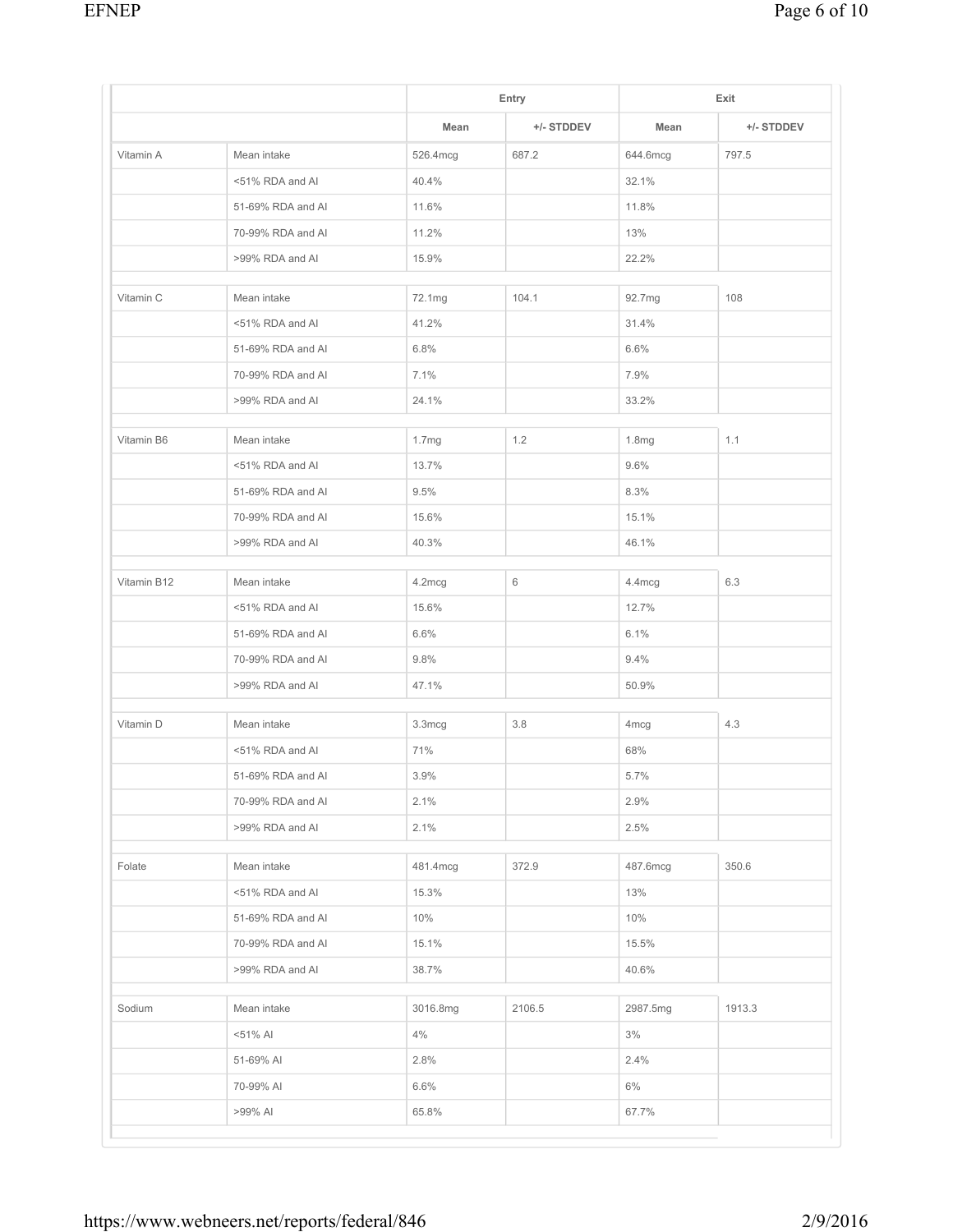|                |        | Entry      |        | Exit       |
|----------------|--------|------------|--------|------------|
|                | Mean   | +/- STDDEV | Mean   | +/- STDDEV |
| Fiber (AI)     | 56.5%  | 40.1       | 64.9%  | 43.7       |
| Calcium        | 64.4%  | 51         | 72.2%  | 50.9       |
| Potassium (AI) | 45.2%  | 26.3       | 50.8%  | 26.5       |
| Iron           | 99.9%  | 88.3       | 99.9%  | 81.3       |
| Vitamin A      | 71.5%  | 94.7       | 87.6%  | 109.4      |
| Vitamin C      | 92.5%  | 134        | 119.2% | 139.9      |
| Vitamin B6     | 119.9% | 91.2       | 128.6% | 82.1       |
| Vitamin B12    | 171.2% | 250        | 183.2% | 262.6      |
| Vitamin D      | 21.8%  | 25.3       | 26.6%  | 28.7       |
| Folate         | 116.8% | 90.3       | 118.4% | 85.3       |
| Sodium (AI)    | 205.5% | 142.9      | 203.7% | 129.5      |

B. Calorie and Nutrient Intake among Participants with no exit recalls (Exited, educational objectives not met) (21636 Adult(s), 28%)

|                                                            | Entry  |            |  |  |
|------------------------------------------------------------|--------|------------|--|--|
|                                                            | Mean   | +/- STDDEV |  |  |
| Fiber (AI)                                                 | 50.6%  | 37.2       |  |  |
| Calcium                                                    | 60.7%  | 47.8       |  |  |
| Potassium (AI)                                             | 42.4%  | 25.6       |  |  |
| Iron                                                       | 98.4%  | 89.2       |  |  |
| Vitamin A                                                  | 64.6%  | 74.3       |  |  |
| Vitamin C                                                  | 86.2%  | 108.9      |  |  |
| Vitamin B6                                                 | 114.9% | 89.8       |  |  |
| Vitamin B12                                                | 159.6% | 201.4      |  |  |
| Vitamin D                                                  | 20.3%  | 24.6       |  |  |
| Folate                                                     | 109.5% | 83.1       |  |  |
| Sodium (AI)                                                | 189.1% | 122.4      |  |  |
| *Note: Means are percentage of RDA unless otherwise noted. |        |            |  |  |

## **IV. Healthy Eating Index Summary**

| A. Healthy Eating Index component and total scores (76974 adult(s), 100%) |                       |                |            |      |            |
|---------------------------------------------------------------------------|-----------------------|----------------|------------|------|------------|
|                                                                           |                       |                | Entry      |      | Exit       |
|                                                                           | <b>Maximum Points</b> | Mean           | +/- STDDEV | Mean | +/- STDDEV |
| Total Fruits (includes 100% juice)                                        |                       | 2.2            | 2.1        | 3    | 2.1        |
| Whole Fruit (not juice)                                                   |                       | $\overline{2}$ | 2.2        | 2.8  | 2.3        |
| <b>Total Vegetables</b>                                                   |                       | 3.2            | 1.8        | 3.6  | 1.7        |
| Dark Green and Orange Vegetables and Legumes                              |                       | 0.9            | 1.7        | 1.4  | 1.9        |
| <b>Total Grains</b>                                                       |                       | 4.3            | 1.2        | 4.3  | 1.2        |
| <b>Whole Grains</b>                                                       |                       | 1              | 1.6        | 1.5  | 1.8        |
|                                                                           |                       |                |            |      |            |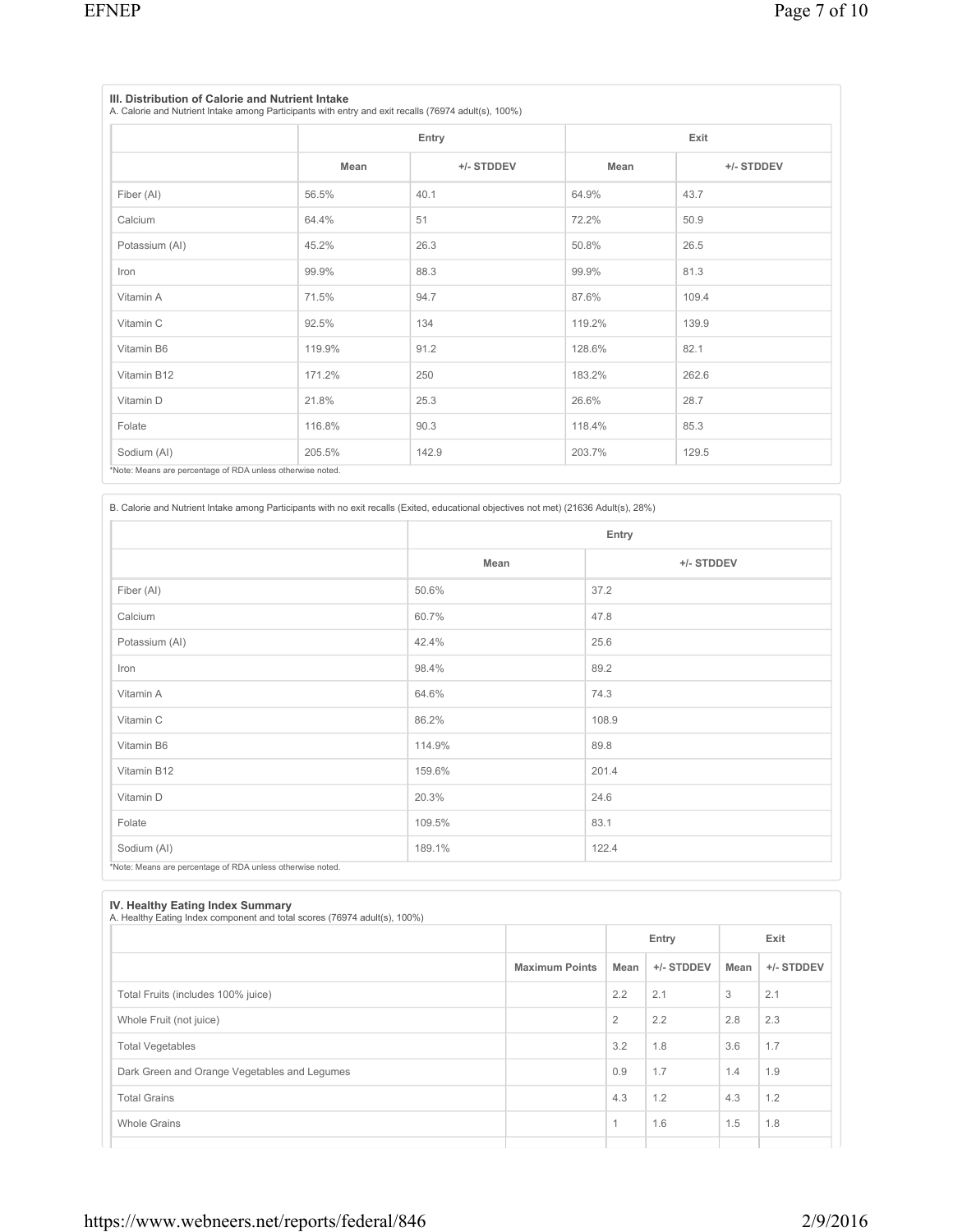|                                                                          |                       | Entry |            | Exit |            |
|--------------------------------------------------------------------------|-----------------------|-------|------------|------|------------|
|                                                                          | <b>Maximum Points</b> | Mean  | +/- STDDEV | Mean | +/- STDDEV |
| Milk                                                                     |                       | 4.5   | 3.7        | 5.3  | 3.7        |
| Meat and Beans                                                           |                       | 8.5   | 2.7        | 8.8  | 2.5        |
| Oils                                                                     |                       | 4.6   | 3.8        | 4.6  | 3.8        |
| Saturated Fat                                                            |                       | 2.2   | 3.6        | 2.6  | 3.7        |
| Sodium                                                                   |                       | 3     | 3          | 2.7  | 2.9        |
| Calories from Solid Fats, Alcoholic beverages, and Added Sugars (SoFAAS) |                       | 15.7  | 4.7        | 16.8 | 4.2        |
| Total                                                                    |                       | 52    | 13         | 57.1 | 13.2       |

| B. Healthy Eating Index Total Score Distribution (76974 adult(s), 100%) |                      |                     |  |  |  |  |
|-------------------------------------------------------------------------|----------------------|---------------------|--|--|--|--|
|                                                                         | <b>Entry Average</b> | <b>Exit Average</b> |  |  |  |  |
| $0-50$ (poor)                                                           | 38.7%                | 26.7%               |  |  |  |  |
| 51-80 (needs improvement)                                               | 38.9%                | 49.3%               |  |  |  |  |
| 81-100 (good)                                                           | 1.5%                 | 3.1%                |  |  |  |  |

|                                     |                | Total   |
|-------------------------------------|----------------|---------|
| <b>Institute Name</b>               | Number         | Percent |
| Alabama A&M University              | 118            | 0.2%    |
| Alcorn State University             | 31             | $0\%$   |
| American Samoa Community College    | 258            | 0.3%    |
| Auburn University                   | 2622           | 3.4%    |
| <b>Clemson University</b>           | 286            | 0.4%    |
| College of Micronesia               | 508            | 0.7%    |
| Colorado State University           | 338            | 0.4%    |
| <b>Cornell University</b>           | 5764           | 7.5%    |
| <b>Delaware State University</b>    | 118            | 0.2%    |
| Florida A&M University              | $\overline{0}$ | $0\%$   |
| Fort Valley State University        | 129            | 0.2%    |
| Iowa State University               | 575            | 0.7%    |
| Kansas State University             | 453            | 0.6%    |
| Kentucky State University           | 29             | $0\%$   |
| Langston University                 | 5              | $0\%$   |
| <b>Lincoln University</b>           | 74             | 0.1%    |
| Louisiana State University          | 1344           | 1.7%    |
| Michigan State University           | 907            | 1.2%    |
| Mississippi State University        | 326            | 0.4%    |
| Montana State University            | 375            | 0.5%    |
| New Mexico State University         | 747            | 1%      |
| North Carolina A&T State University | 196            | 0.3%    |
| North Carolina State University     | 2562           | 3.3%    |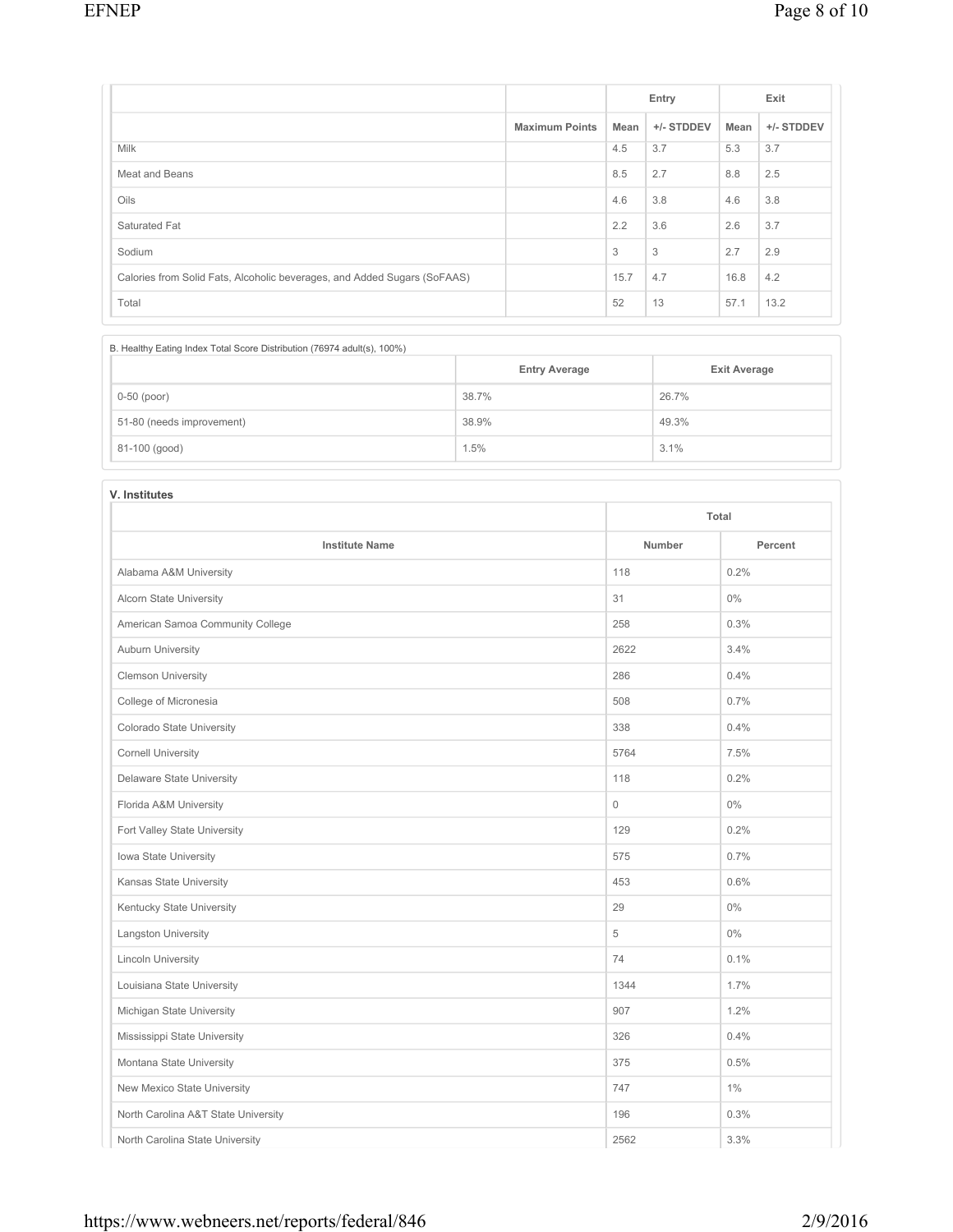|                                             | Total             |       |
|---------------------------------------------|-------------------|-------|
| <b>Institute Name</b>                       | Number<br>Percent |       |
| North Dakota State University               | 131               | 0.2%  |
| Northern Marianas College                   | 133               | 0.2%  |
| Oklahoma State University                   | 638               | 0.8%  |
| Oregon State University                     | 417               | 0.5%  |
| Pennsylvania State University               | 3352              | 4.4%  |
| Prairie View A&M University                 | 464               | 0.6%  |
| <b>Purdue University</b>                    | 443               | 0.6%  |
| Rutgers, the State University of New Jersey | 836               | 1.1%  |
| South Carolina State University             | 8                 | $0\%$ |
| South Dakota State University               | 165               | 0.2%  |
| Southern University                         | 65                | 0.1%  |
| Tennessee State University                  | 195               | 0.3%  |
| <b>Texas A&amp;M University</b>             | 10298             | 13.4% |
| The Ohio State University                   | 2436              | 3.2%  |
| The University of Tennessee                 | 1753              | 2.3%  |
| <b>Tuskegee University</b>                  | 320               | 0.4%  |
| University of Alaska - Fairbanks            | 56                | 0.1%  |
| University of Arizona                       | 2400              | 3.1%  |
| University of Arkansas                      | 1990              | 2.6%  |
| University of Arkansas at Pine Bluff        | 121               | 0.2%  |
| University of California                    | 7038              | 9.1%  |
| University of Connecticut                   | 393               | 0.5%  |
| University of Delaware                      | 100               | 0.1%  |
| University of Florida                       | 4758              | 6.2%  |
| University of Georgia                       | 2604              | 3.4%  |
| University of Guam                          | 167               | 0.2%  |
| University of Hawaii at Manoa               | 417               | 0.5%  |
| University of Idaho                         | 172               | 0.2%  |
| University of Illinois                      | 2689              | 3.5%  |
| University of Kentucky                      | 2306              | 3%    |
| University of Maine                         | 323               | 0.4%  |
| University of Maryland - College Park       | 1060              | 1.4%  |
| University of Maryland - Eastern Shore      | 167               | 0.2%  |
| University of Massachusetts                 | 1068              | 1.4%  |
| University of Minnesota                     | 384               | 0.5%  |
| University of Missouri - Columbia           | 1838              | 2.4%  |
| University of Nebraska - Lincoln            | 625               | 0.8%  |
| University of Nevada                        | 433               | 0.6%  |
| University of New Hampshire                 | 153               | 0.2%  |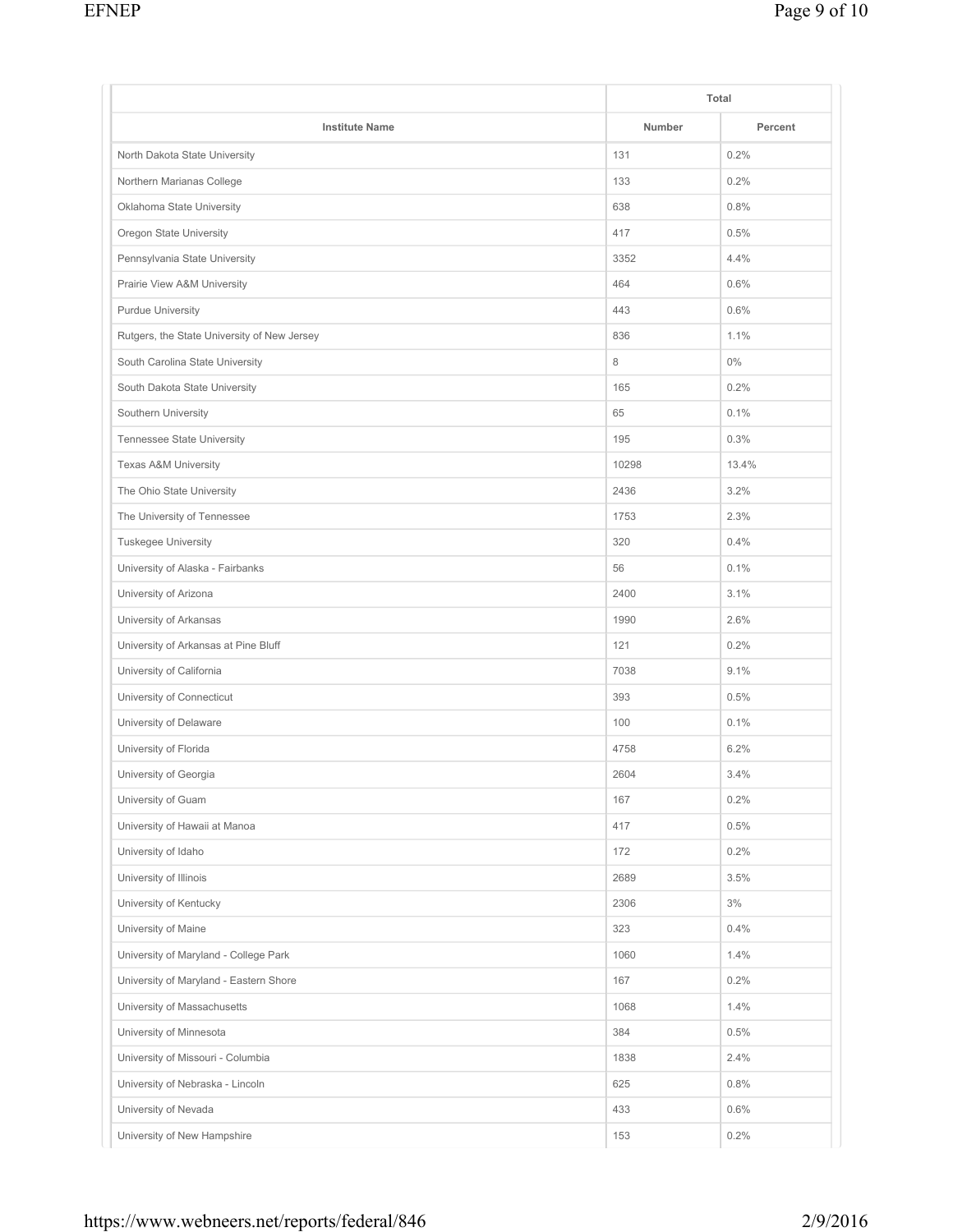|                                        | Total  |         |
|----------------------------------------|--------|---------|
| <b>Institute Name</b>                  | Number | Percent |
| University of Puerto Rico              | 2696   | 3.5%    |
| University of Rhode Island             | 245    | 0.3%    |
| University of the District of Columbia | 24     | $0\%$   |
| University of the Virgin Islands       | 100    | 0.1%    |
| University of Vermont                  | 92     | 0.1%    |
| University of Wisconsin                | 502    | 0.7%    |
| University of Wyoming                  | 176    | 0.2%    |
| <b>Utah State University</b>           | 625    | 0.8%    |
| Virginia State University              | 6      | $0\%$   |
| Virginia Tech                          | 624    | 0.8%    |
| Washington State University            | 675    | 0.9%    |
| West Virginia State University         | 53     | 0.1%    |
| West Virginia University               | 475    | 0.6%    |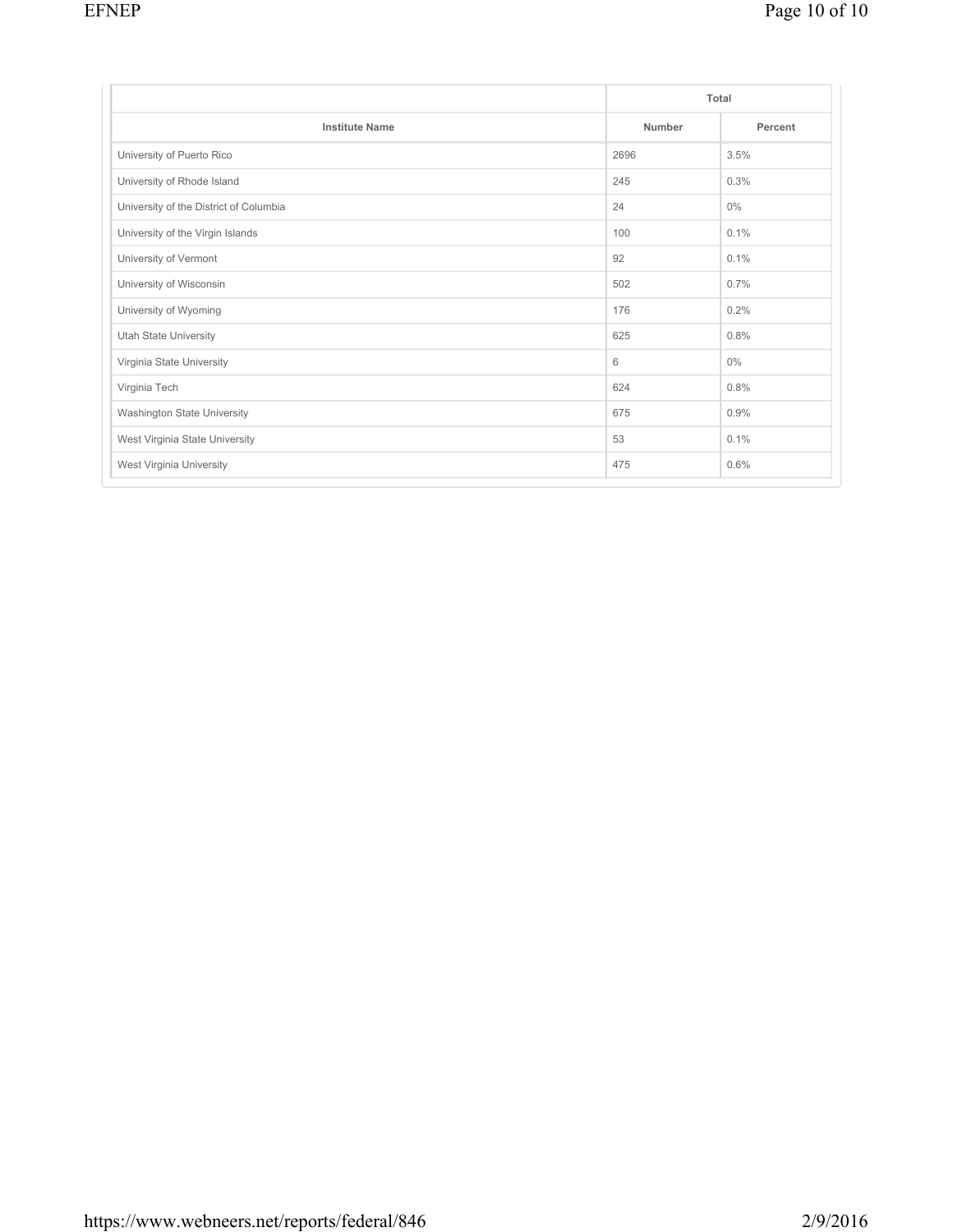## <span id="page-29-0"></span>**Youth Group Summary Report**

**System:** EFNEP **Institutes(s)**: All Institutes **Filter**: EFNEP **Reporting Year**:2015 **Reporting Period**:10/01/2014 - 09/30/2015

## **1) Number of youth groups reporting:** 16151 Group(s)

#### **2) Total Number of Youth**

|         | Number | Percent |
|---------|--------|---------|
| Males   | 189992 | 50%     |
| Females | 187710 | 50%     |
| Total   | 377702 | 100%    |

## **3) Number participating in other 4-H programs:** 79908 Youth

## **4) Program Statistics:**

|               | Mean | StdDev +/- |
|---------------|------|------------|
| # of Lessons  | 6.31 | 2.18       |
| # of Sessions | 6.1  | 2.03       |
| # of Hours    | 6.5  | 2.75       |
| # of Months   | 2.03 | 1.56       |

## **5A) Grade Distribution**

| Grade      | Number | Percent |
|------------|--------|---------|
| Pre-K      | 2038   | $1\%$   |
| K          | 41993  | 11%     |
| 1st Grade  | 53430  | 14%     |
| 2nd Grade  | 56332  | 15%     |
| 3rd Grade  | 64797  | 17%     |
| 4th Grade  | 57087  | 15%     |
| 5th Grade  | 42344  | 11%     |
| 6th Grade  | 19381  | 5%      |
| 7th Grade  | 13475  | 4%      |
| 8th Grade  | 11437  | 3%      |
| 9th Grade  | 4339   | $1\%$   |
| 10th Grade | 3674   | $1\%$   |
| 11th Grade | 2889   | $1\%$   |
| 12th Grade | 2702   | $1\%$   |
| Special    | 1793   | $0\%$   |
|            |        |         |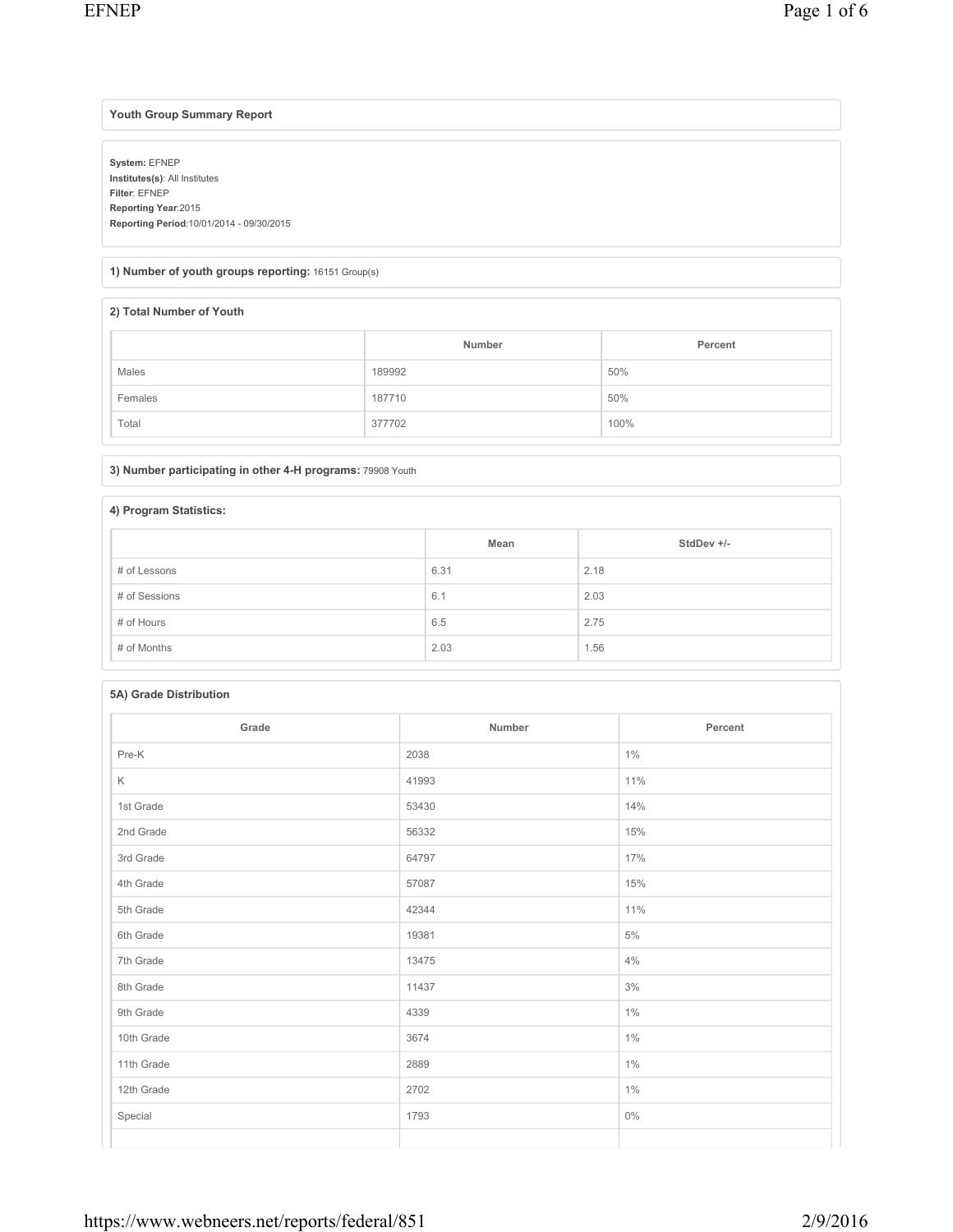| Grade                |        | Number | Percent |         |  |  |
|----------------------|--------|--------|---------|---------|--|--|
| Total                |        | 377711 |         | 100%    |  |  |
|                      |        |        |         |         |  |  |
| 5B) Grade Categories |        |        |         |         |  |  |
| Grade                |        | Number |         | Percent |  |  |
| Pre-K                | 2038   |        | 1%      |         |  |  |
| $K-2$                | 151755 |        |         | 40%     |  |  |
| $3-5$                | 164228 |        | 43%     |         |  |  |
| $6 - 8$              | 44293  |        | 12%     |         |  |  |
| $9 - 12$             | 13604  |        | 4%      |         |  |  |
| Special              | 1793   |        | $0\%$   |         |  |  |
| Total                | 377702 |        | 100%    |         |  |  |

## **6) Place of Residence**

|                                                   | Number | Percent |
|---------------------------------------------------|--------|---------|
| Farm                                              | 4835   | 1%      |
| Towns under 10,000 and Rural Non-Farms            | 93005  | 25%     |
| Towns & Cities 10,000 to 50,000 and their Suburbs | 63438  | 17%     |
| Suburbs of Cities over 50,000                     | 23419  | 6%      |
| Central Cities over 50,000                        | 193014 | 51%     |
| Total                                             | 377702 | 100%    |

## **7A) Race / Ethnic Characteristics**

| <b>Race Abbreviation</b> | Race                                      |
|--------------------------|-------------------------------------------|
| AI or AN                 | American Indian or Alaskan Native         |
| NH or OPI                | Native Hawaiian or Other Pacific Islander |

| <b>Total Youth By Race / Ethnicity</b> |                        |                       |       |                   |       |              |       |                      |       |
|----------------------------------------|------------------------|-----------------------|-------|-------------------|-------|--------------|-------|----------------------|-------|
|                                        |                        | Not Hispanic / Latino |       | Hispanic / Latino |       | Not Provided |       | <b>Total By Race</b> |       |
|                                        | AI or AN               | 8108                  | 2%    | 5379              | $1\%$ | 328          | $0\%$ | 13815                | 4%    |
|                                        | Asian                  | 6314                  | 2%    | 269               | $0\%$ | 97           | $0\%$ | 6680                 | 2%    |
|                                        | Black                  | 91646                 | 24%   | 2847              | $1\%$ | 326          | $0\%$ | 94819                | 25%   |
| Individuals Reporting Only One Race    | NH or OPI              | 2520                  | $1\%$ | 368               | $0\%$ | 300          | $0\%$ | 3188                 | 1%    |
|                                        | White                  | 119049                | 32%   | 103740            | 27%   | 456          | $0\%$ | 223245               | 59%   |
|                                        | Not given              | 2372                  | $1\%$ | 10696             | 3%    | 6607         | 2%    | 19675                | 5%    |
|                                        | AI or AN and White     | 1752                  | $0\%$ | 318               | $0\%$ | 13           | $0\%$ | 2083                 | 1%    |
|                                        | Asian and White        | 370                   | $0\%$ | 109               | $0\%$ | 3            | $0\%$ | 482                  | $0\%$ |
| Individuals Reporting Multiple Races   | <b>Black and White</b> | 4184                  | $1\%$ | 886               | $0\%$ | 66           | $0\%$ | 5136                 | 1%    |
|                                        | AI or AN and Black     | 309                   | $0\%$ | 114               | $0\%$ | 13           | $0\%$ | 436                  | $0\%$ |
|                                        | All Others             | 3520                  | $1\%$ | 3361              | 1%    | 1270         | $0\%$ | 8151                 | 2%    |
|                                        |                        |                       |       |                   |       |              |       |                      |       |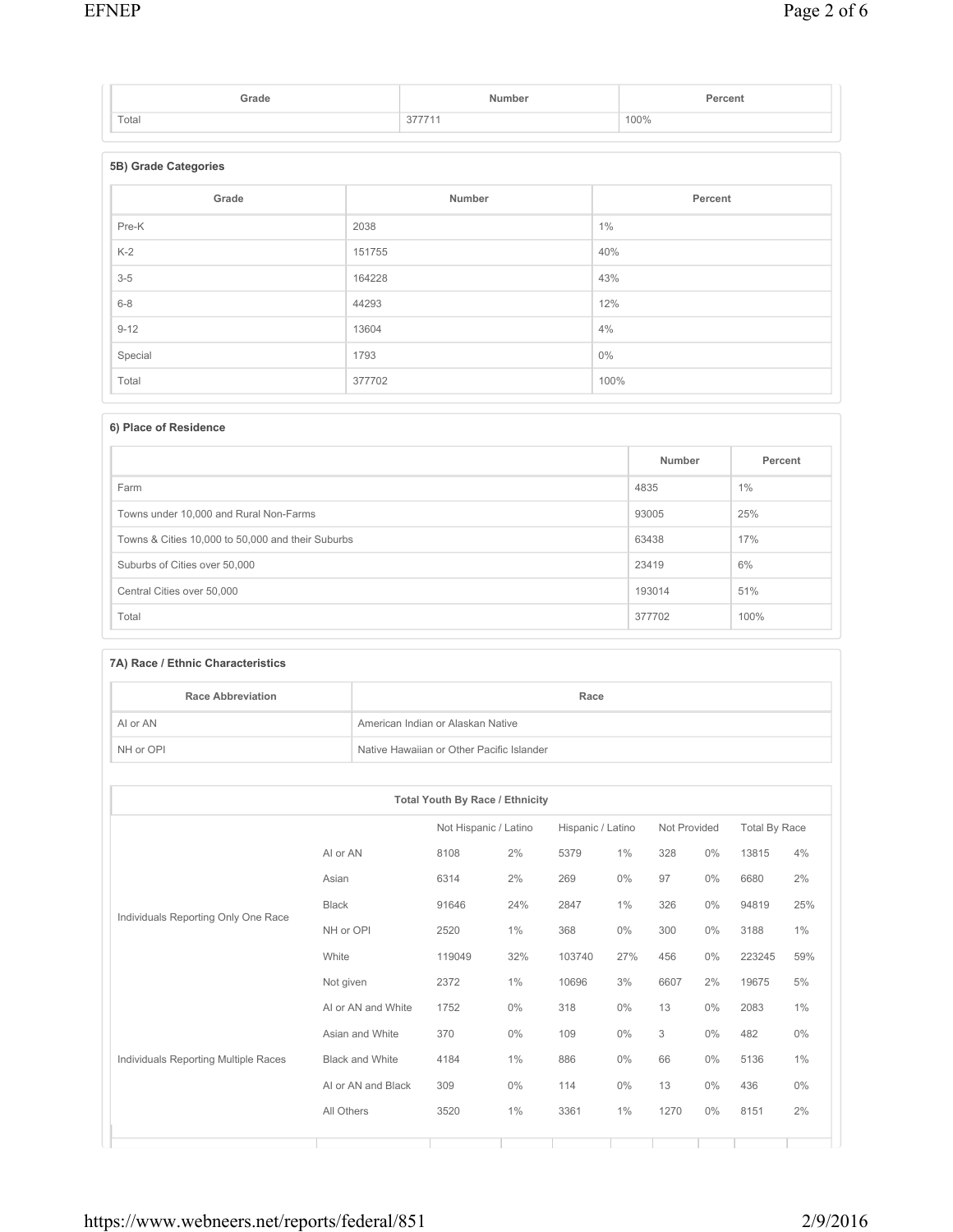| <b>Total Youth By Race / Ethnicity</b>       |                           |                                        |     |                   |     |              |       |                      |      |  |  |
|----------------------------------------------|---------------------------|----------------------------------------|-----|-------------------|-----|--------------|-------|----------------------|------|--|--|
|                                              | <b>Total by Ethnicity</b> | 240144                                 | 64% | 128087            | 34% | 9479         | 3%    | 377710               | 100% |  |  |
|                                              |                           |                                        |     |                   |     |              |       |                      |      |  |  |
| 7B) Simplified Race / Ethnic Characteristics |                           |                                        |     |                   |     |              |       |                      |      |  |  |
|                                              |                           | <b>Total Youth By Race / Ethnicity</b> |     |                   |     |              |       |                      |      |  |  |
|                                              |                           | Not Hispanic / Latino                  |     | Hispanic / Latino |     | Not Provided |       | <b>Total By Race</b> |      |  |  |
|                                              | AI or AN                  | 2%                                     |     | 1%                |     |              | $0\%$ |                      | 3%   |  |  |
|                                              | Asian                     | 2%                                     |     | $0\%$             |     |              | $0\%$ |                      | 2%   |  |  |
|                                              | <b>Black</b>              | 24%                                    |     | 1%                |     |              | $0\%$ |                      | 25%  |  |  |
| Individuals Reporting Only One Race          | NH or OPI                 | 1%                                     |     | $0\%$             |     | $0\%$        |       | 1%                   |      |  |  |
|                                              | White                     | 32%                                    |     |                   | 27% |              |       | 59%                  |      |  |  |
|                                              | Not given                 | 1%                                     |     | 3%                |     | 2%           |       |                      |      |  |  |
| Individuals Reporting Multiple Races         |                           | 3%                                     |     | 1%                |     | $0\%$        |       | 4%                   |      |  |  |
|                                              |                           |                                        |     |                   |     |              |       |                      |      |  |  |
|                                              | <b>Total by Ethnicity</b> | 64%                                    |     | 34%               |     | 3%           |       | 101%                 |      |  |  |

#### **8) Delivery Modes**

| Mode | Description                                                |
|------|------------------------------------------------------------|
|      | 4-H Club Membership                                        |
|      | 4-H Special Interest / Short-Term Programs                 |
|      | 4-H Camping Programs                                       |
| u    | School Enrichment Programs                                 |
|      | After-School Programs Using 4-H Curricula / Staff Training |
| M    | Instructional TV / Video / Web Programs                    |

| 9A) Number of Groups and Duration by Delivery Mode |     |       |     |       |       |    |       |  |  |  |  |
|----------------------------------------------------|-----|-------|-----|-------|-------|----|-------|--|--|--|--|
|                                                    | Е   | F     |     | J     |       | M  | Total |  |  |  |  |
| # of Groups                                        | 35  | 1817  | 122 | 12131 | 2041  | 5  | 16151 |  |  |  |  |
| # of Lessons                                       | 176 | 10173 | 720 | 74508 | 11688 | 33 | 97298 |  |  |  |  |
| # of Sessions                                      | 159 | 9236  | 678 | 70509 | 11463 | 39 | 92084 |  |  |  |  |
| # of Hours                                         | 246 | 11119 | 851 | 70497 | 13943 | 60 | 96716 |  |  |  |  |
| # of Months                                        | 91  | 1876  | 114 | 24469 | 3909  | 8  | 30467 |  |  |  |  |

| 9B) Group Demographics by Delivery Mode |            |       |            |       |      |       |            |     |            |     |            |       |            |      |
|-----------------------------------------|------------|-------|------------|-------|------|-------|------------|-----|------------|-----|------------|-------|------------|------|
|                                         |            | Е     | F          |       |      |       | J          |     | ┗          |     | M          |       | Total      |      |
| Gender                                  | <b>Nbr</b> | Pct   | <b>Nbr</b> | Pct   | Nbr  | Pct   | <b>Nbr</b> | Pct | <b>Nbr</b> | Pct | Nbr        | Pct   | <b>Nbr</b> | Pct  |
| Males                                   | 349        | $0\%$ | 19354      | 5%    | 1470 | 0%    | 147008     | 39% | 21756      | 6%  | 55         | $0\%$ | 189992     | 50%  |
| Females                                 | 436        | $0\%$ | 19727      | 5%    | 1369 | $0\%$ | 142093     | 38% | 24037      | 6%  | 19727      | 5%    | 187710     | 50%  |
| Total                                   | 785        | $0\%$ | 39081      | $0\%$ | 2839 | 1%    | 289101     | 77% | 45793      | 12% | 103        | $0\%$ | 377702     | 100% |
| Ethnicity                               | <b>Nbr</b> | Pct   | <b>Nbr</b> | Pct   | Nbr  | Pct   | <b>Nbr</b> | Pct | <b>Nbr</b> | Pct | <b>Nbr</b> | Pct   | <b>Nbr</b> | Pct  |
| Hispanic / Latino                       | 5          | $0\%$ | 8251       | 2%    | 514  | 0%    | 105660     | 28% | 13632      | 4%  | 25         | $0\%$ | 128087     | 34%  |
| Not Hispanic / Latino                   | 757        | $0\%$ | 30566      | 8%    | 2311 | 1%    | 178648     | 47% | 27784      | 7%  | 78         | $0\%$ | 240144     | 64%  |
|                                         |            |       |            |       |      |       |            |     |            |     |            |       |            |      |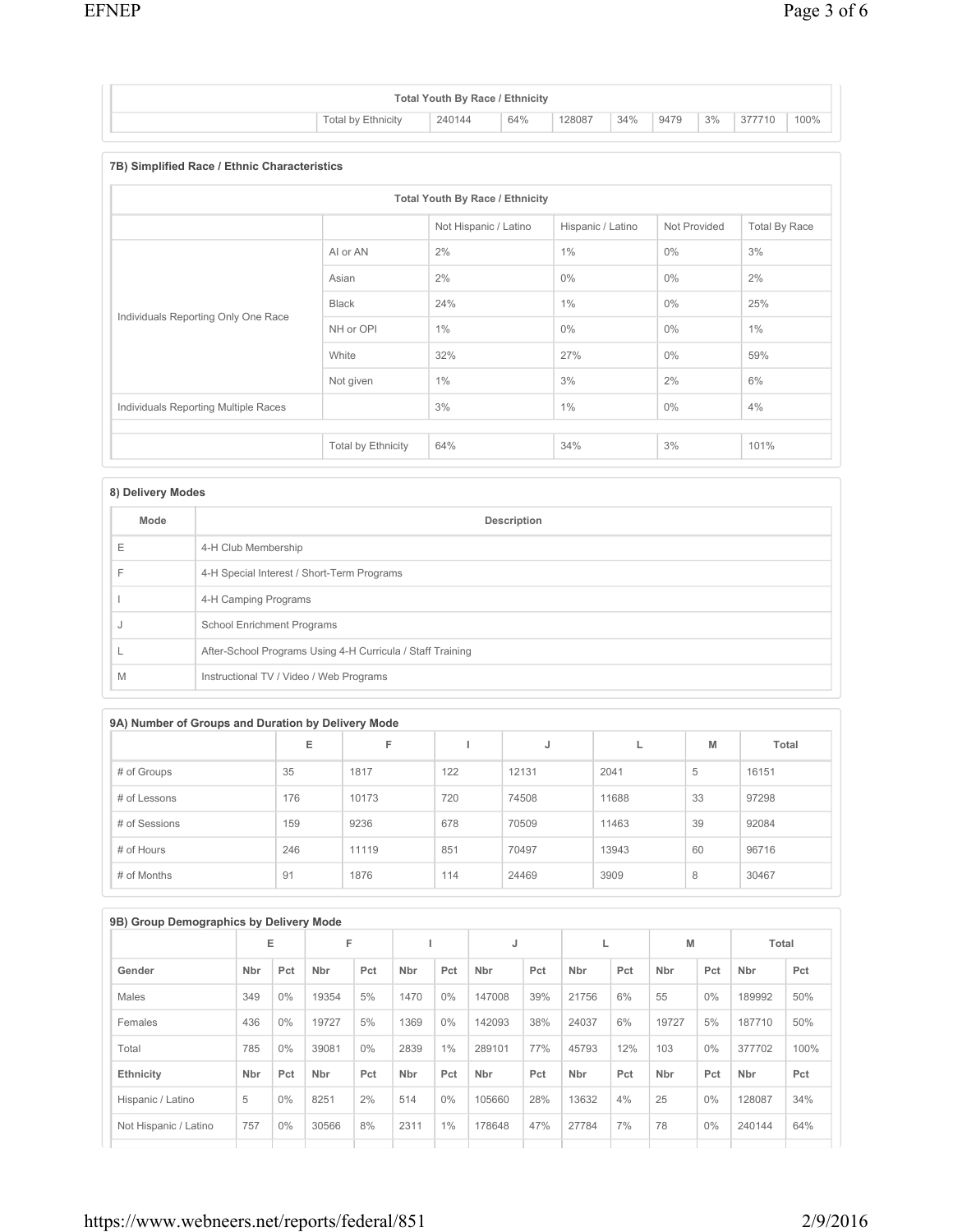|                        |            | Е     | F          |       |      |       | J      |       | L          |       | M          |       | Total  |       |
|------------------------|------------|-------|------------|-------|------|-------|--------|-------|------------|-------|------------|-------|--------|-------|
| Not Provided           | 23         | $0\%$ | 273        | $0\%$ | 14   | $0\%$ | 4793   | $1\%$ | 4376       | $1\%$ | $\Omega$   | $0\%$ | 9479   | 3%    |
| <b>Total Ethnicity</b> | 785        | $0\%$ | 39090      | 10%   | 2839 | 1%    | 289101 | 77%   | 45792      | 12%   | 103        | $0\%$ | 377710 | 100%  |
| Race                   | <b>Nbr</b> | Pct   | <b>Nbr</b> | Pct   | Nbr  | Pct   | Nbr    | Pct   | <b>Nbr</b> | Pct   | <b>Nbr</b> | Pct   | Nbr    | Pct   |
| AI or AN               | 22         | $0\%$ | 1373       | $0\%$ | 48   | $0\%$ | 10298  | 3%    | 2074       | $1\%$ | $\Omega$   | $0\%$ | 13815  | 4%    |
| Asian                  | 19         | $0\%$ | 474        | $0\%$ | 39   | $0\%$ | 5208   | 1%    | 939        | $0\%$ | 1          | $0\%$ | 6680   | 2%    |
| <b>Black</b>           | 394        | $0\%$ | 17233      | 5%    | 950  | $0\%$ | 63310  | 17%   | 12869      | 3%    | 63         | $0\%$ | 94819  | 25%   |
| NH or OPI              | 33         | $0\%$ | 139        | $0\%$ | 57   | $0\%$ | 2693   | $1\%$ | 266        | $0\%$ | $\Omega$   | $0\%$ | 3188   | $1\%$ |
| White                  | 284        | $0\%$ | 17491      | 5%    | 1536 | $0\%$ | 182919 | 48%   | 20984      | 6%    | 31         | $0\%$ | 223245 | 59%   |
| All Others             | 30         | $0\%$ | 1395       | $0\%$ | 141  | $0\%$ | 12649  | 3%    | 2065       | 1%    | 8          | $0\%$ | 16288  | 4%    |
| Not Provided           | 3          | $0\%$ | 985        | $0\%$ | 68   | $0\%$ | 12024  | 3%    | 6595       | 2%    | $\Omega$   | $0\%$ | 19675  | 5%    |
| Total                  | 785        | $0\%$ | 39090      | 10%   | 2839 | 1%    | 289101 | 77%   | 45792      | 12%   | 103        | $0\%$ | 377710 | 100%  |

#### **10. Subgroups**

|      |                      | Total                   |         |
|------|----------------------|-------------------------|---------|
| Type | <b>Subgroup Name</b> | <b>Number of Groups</b> | Percent |
|      |                      |                         |         |

Note: Total may add to more than 100% because adults may be in multiple subgroups

| 11. Program  |              |         |
|--------------|--------------|---------|
| Program      | Number       | Percent |
| <b>EFNEP</b> | 15423        | 95%     |
| SNAP-Ed      | $\mathbf{0}$ | $0\%$   |
| Other        | $\mathbf{0}$ | $0\%$   |

|                                  |        | Total   |
|----------------------------------|--------|---------|
| <b>Institute Name</b>            | Number | Percent |
| Alabama A&M University           | 179    | $0\%$   |
| Alcorn State University          | 255    | 0.1%    |
| American Samoa Community College | 123    | $0\%$   |
| Auburn University                | 6058   | 1.6%    |
| <b>Clemson University</b>        | 3965   | 1%      |
| College of Micronesia            | 858    | 0.2%    |
| Colorado State University        | 935    | 0.2%    |
| Cornell University               | 6654   | 1.8%    |
| <b>Delaware State University</b> | 84     | $0\%$   |
| Florida A&M University           | 129    | $0\%$   |
| Fort Valley State University     | 38     | $0\%$   |
| Iowa State University            | 73     | $0\%$   |
| Kansas State University          | 1747   | 0.5%    |
| Kentucky State University        | 853    | 0.2%    |
| <b>Langston University</b>       | 418    | 0.1%    |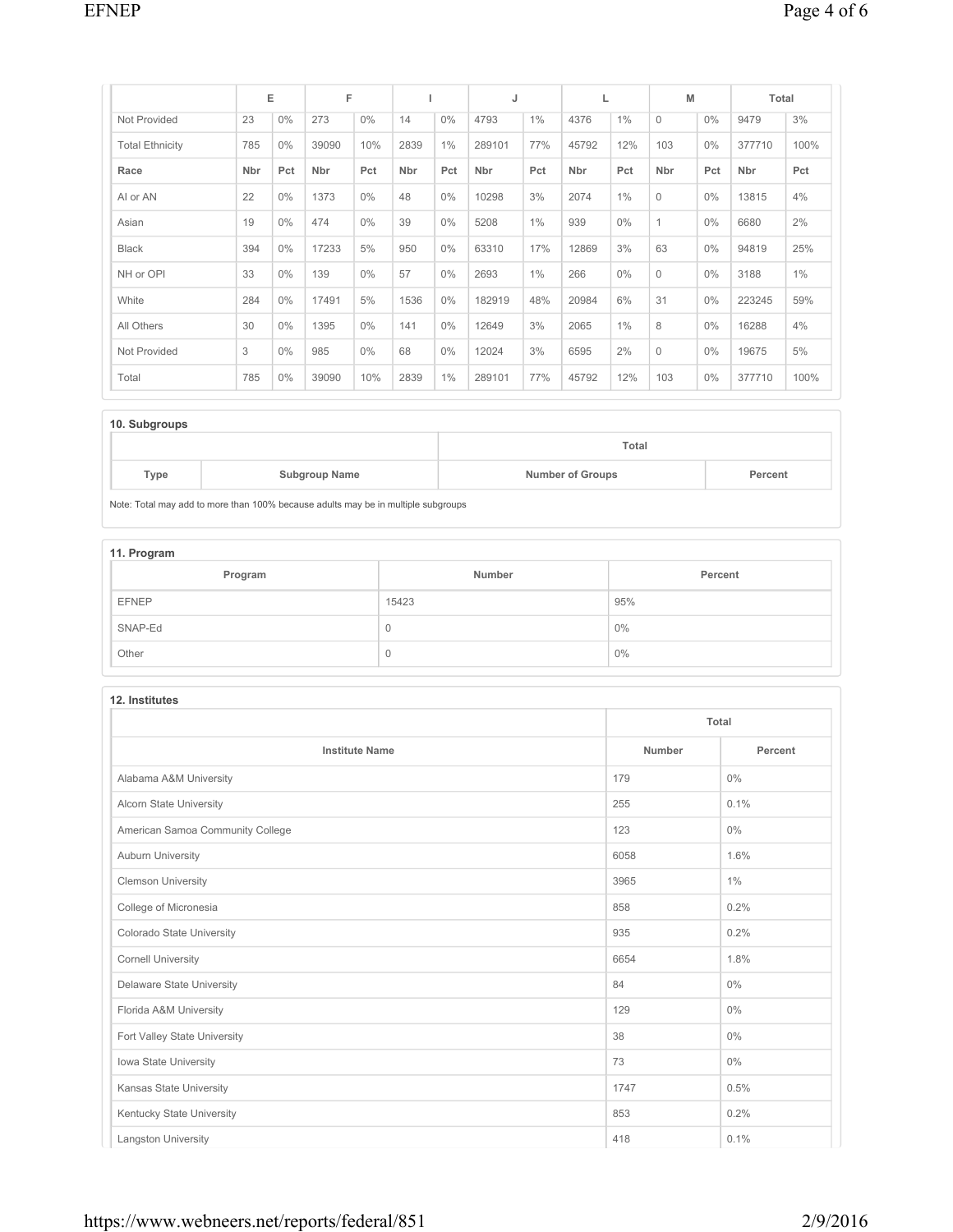|                                             | Total  |         |
|---------------------------------------------|--------|---------|
| <b>Institute Name</b>                       | Number | Percent |
| <b>Lincoln University</b>                   | 442    | 0.1%    |
| Louisiana State University                  | 9953   | 2.6%    |
| Michigan State University                   | 8589   | 2.3%    |
| Mississippi State University                | 16912  | 4.5%    |
| Montana State University                    | 2188   | 0.6%    |
| New Mexico State University                 | 2985   | 0.8%    |
| North Carolina A&T State University         | 2810   | 0.7%    |
| North Carolina State University             | 21247  | 5.6%    |
| North Dakota State University               | 1252   | 0.3%    |
| Northern Marianas College                   | 75     | $0\%$   |
| Oklahoma State University                   | 22270  | 5.9%    |
| Oregon State University                     | 1346   | 0.4%    |
| Pennsylvania State University               | 3443   | 0.9%    |
| Prairie View A&M University                 | 1824   | 0.5%    |
| <b>Purdue University</b>                    | 12302  | 3.3%    |
| Rutgers, the State University of New Jersey | 5536   | 1.5%    |
| South Carolina State University             | 441    | 0.1%    |
| South Dakota State University               | 6042   | 1.6%    |
| Southern University                         | 1440   | 0.4%    |
| Tennessee State University                  | 555    | 0.1%    |
| Texas A&M University                        | 85052  | 22.5%   |
| The Ohio State University                   | 10914  | 2.9%    |
| The University of Tennessee                 | 5926   | 1.6%    |
| Tuskegee University                         | 677    | 0.2%    |
| University of Alaska - Fairbanks            | 920    | 0.2%    |
| University of Arizona                       | 4555   | 1.2%    |
| University of Arkansas                      | 5973   | 1.6%    |
| University of Arkansas at Pine Bluff        | 453    | 0.1%    |
| University of California                    | 32505  | 8.6%    |
| University of Connecticut                   | 1271   | 0.3%    |
| University of Delaware                      | 1241   | 0.3%    |
| University of Florida                       | 7396   | 2%      |
| University of Georgia                       |        | $0\%$   |
| University of Guam                          | 1018   | 0.3%    |
| University of Hawaii at Manoa               | 361    | 0.1%    |
| University of Idaho                         | 1369   | 0.4%    |
| University of Illinois                      | 4244   | 1.1%    |
| University of Kentucky                      | 11610  | 3.1%    |
| University of Maine                         | 3595   | $1\%$   |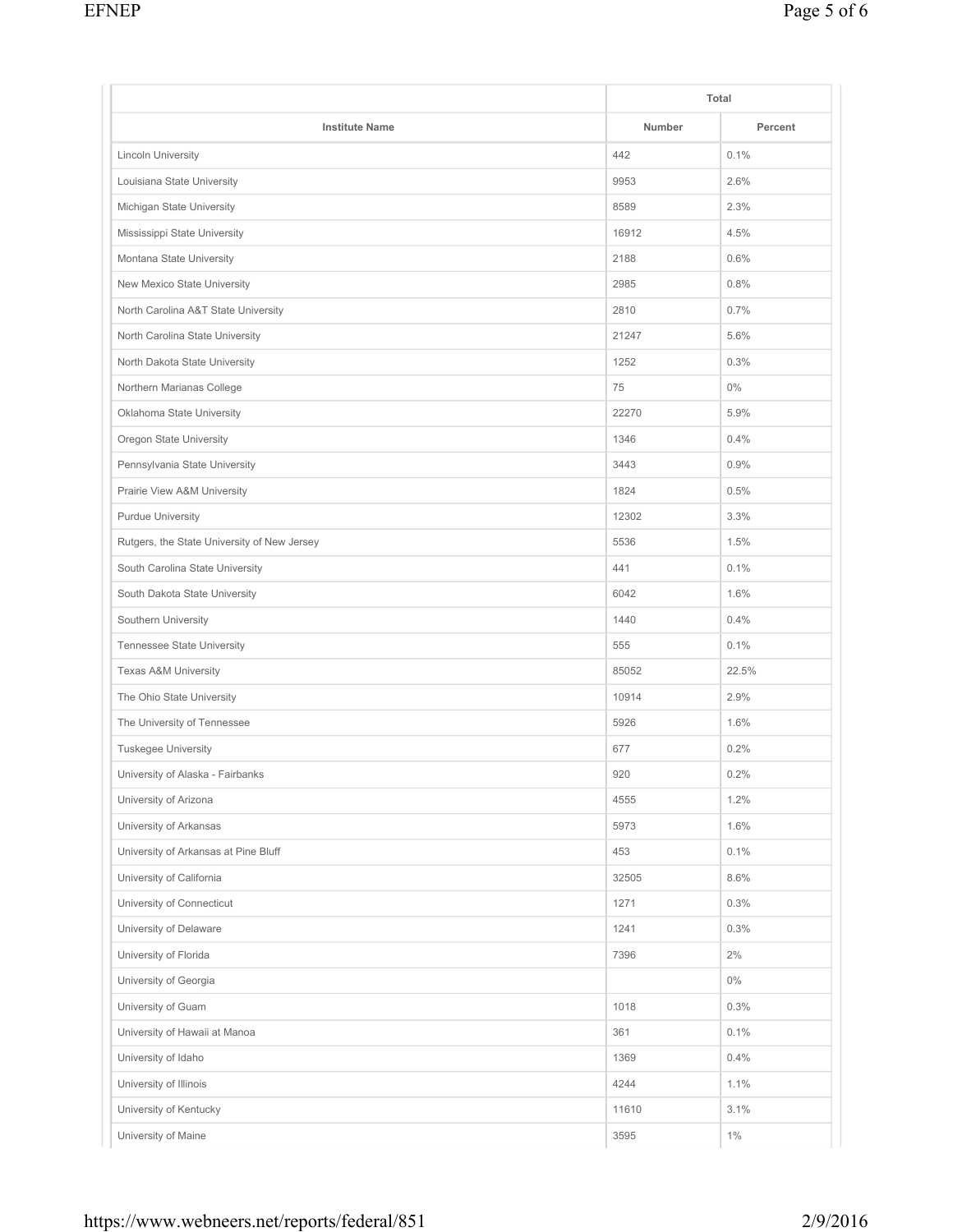|                                        | Total  |         |
|----------------------------------------|--------|---------|
| <b>Institute Name</b>                  | Number | Percent |
| University of Maryland - College Park  | 4596   | 1.2%    |
| University of Maryland - Eastern Shore | 725    | 0.2%    |
| University of Massachusetts            | 2809   | 0.7%    |
| University of Minnesota                | 2685   | 0.7%    |
| University of Missouri - Columbia      | 1993   | 0.5%    |
| University of Nebraska - Lincoln       | 2182   | 0.6%    |
| University of Nevada                   | 312    | $0.1\%$ |
| University of New Hampshire            | 3912   | $1\%$   |
| University of Puerto Rico              | 2112   | 0.6%    |
| University of Rhode Island             | 2082   | 0.6%    |
| University of the District of Columbia | 877    | 0.2%    |
| University of the Virgin Islands       | 1011   | 0.3%    |
| University of Vermont                  | 701    | 0.2%    |
| University of Wisconsin                | 66     | $0\%$   |
| University of Wyoming                  | 458    | 0.1%    |
| <b>Utah State University</b>           | 7117   | 1.9%    |
| Virginia State University              |        | $0\%$   |
| Virginia Tech                          | 10684  | 2.8%    |
| Washington State University            | 1243   | 0.3%    |
| West Virginia State University         | 326    | 0.1%    |
| West Virginia University               | 8710   | 2.3%    |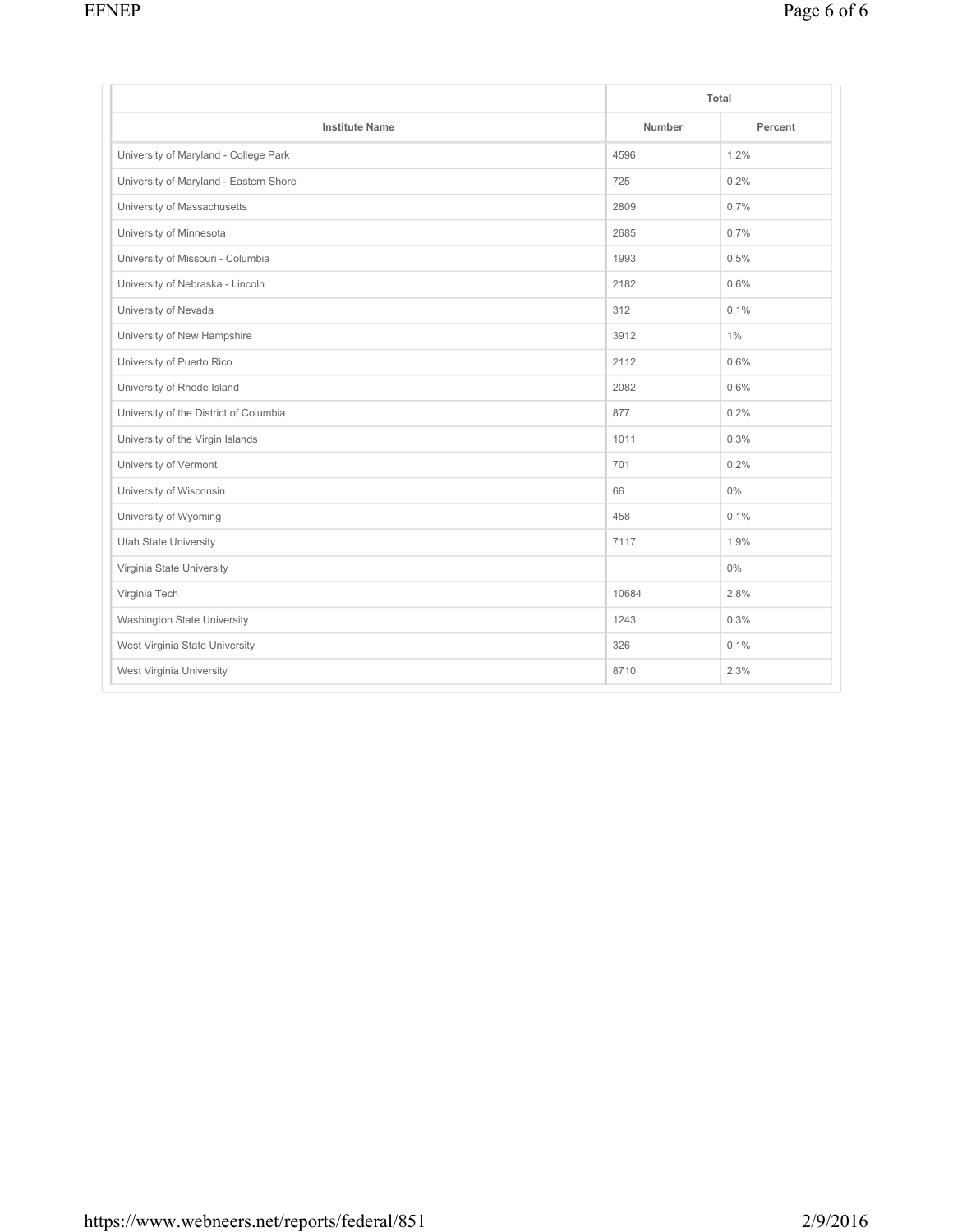#### <span id="page-35-0"></span>**Youth Checklist Summary Report**

**System:** EFNEP **Institutes(s)**: All Institutes **Filter**: EFNEP **Reporting Year**:2015 **Reporting Period**:10/01/2014 - 09/30/2015

|                                  |       |               | No         | <b>Response</b> | $\mathbf{0}$   |       | 1          |     | $\overline{2}$ |     | 3    |     | $\overline{4}$ |     | 5    |     |      | 6   |
|----------------------------------|-------|---------------|------------|-----------------|----------------|-------|------------|-----|----------------|-----|------|-----|----------------|-----|------|-----|------|-----|
| Question                         | Type  | # of<br>Part. | <b>Nbr</b> | Pct             | Nbr            | Pct   | <b>Nbr</b> | Pct | Nbr            | Pct | Nbr  | Pct | Nbr            | Pct | Nbr  | Pct | Nbr  | Pct |
| 1. Circle snacks                 | Entry | 11112         | 387        | 3%              | $\Omega$       | 0%    | 167        | 1%  | 300            | 3%  | 853  | 8%  | 1540           | 14% | 1170 | 11% | 6653 | 60% |
| that are best                    | Exit  | 11112         | 352        | 3%              | $\mathbf{0}$   | 0%    | 32         | 0%  | 106            | 1%  | 361  | 3%  | 1552           | 14% | 852  | 8%  | 7836 | 70% |
| 2. Circle                        | Entry | 11112         | 320        | 3%              | $\Omega$       | 0%    | 2213       | 20% | 3823           | 35% | 2413 | 22% | 2002           | 18% |      |     |      |     |
| washing hands                    | Exit  | 11112         | 292        | 3%              | $\Omega$       | 0%    | 961        | 9%  | 2586           | 23% | 2544 | 23% | 4562           | 41% |      |     |      |     |
| 3. Circle the                    | Entry | 11112         | 407        | 4%              | $\Omega$       | 0%    | 599        | 5%  | 1018           | 9%  | 2587 | 23% | 2384           | 21% | 3962 | 36% |      |     |
| Physical<br><b>Activities</b>    | Exit  | 11112         | 366        | 3%              | $\Omega$       | 0%    | 214        | 2%  | 481            | 4%  | 2077 | 19% | 1867           | 17% | 6022 | 54% |      |     |
| 4. Circle the                    | Entry | 11112         | 279        | 2%              | $\Omega$       | $0\%$ | 142        | 1%  | 519            | 5%  | 1251 | 11% | 680            | 6%  | 1781 | 16% | 6408 | 58% |
| Vegetables                       | Exit  | 11112         | 260        | 2%              | $\Omega$       | 0%    | 40         | 0%  | 192            | 2%  | 1404 | 13% | 450            | 4%  | 1342 | 12% | 7398 | 66% |
| 5. Circle the                    | Entry | 11112         | 390        | 4%              | $\mathbf{0}$   | 0%    | 105        | 1%  | 385            | 3%  | 1377 | 13% | 735            | 7%  | 1249 | 11% | 6811 | 61% |
| Fruits                           | Exit  | 11112         | 370        | 3%              | $\Omega$       | 0%    | 32         | 0%  | 126            | 1%  | 1455 | 13% | 513            | 5%  | 911  | 8%  | 7675 | 69% |
| 6. Circle the                    | Entry | 11112         | 382        | 3%              | $\overline{2}$ | 5%    | 603        | 5%  | 1236           | 11% | 1675 | 15% | 2092           | 19% | 2794 | 25% | 2229 | 20% |
| Grains                           | Exit  | 11112         | 373        | 3%              | $\Omega$       | 0%    | 176        | 2%  | 564            | 5%  | 1643 | 15% | 1309           | 12% | 2485 | 22% | 4512 | 41% |
| 7. Circle the                    | Entry | 11112         | 291        | 3%              | $\Omega$       | $0\%$ | 360        | 3%  | 1144           | 10% | 1955 | 18% | 1920           | 17% | 2408 | 21% | 2911 | 26% |
| Dairy (milk)                     | Exit  | 11112         | 245        | 2%              | $\Omega$       | 0%    | 98         | 1%  | 447            | 4%  | 1747 | 16% | 1184           | 11% | 2483 | 23% | 4856 | 43% |
| 8. Circle the<br>Proteins (meats | Entry | 11112         | 476        | 4%              | $\Omega$       | $0\%$ | 1784       | 16% | 2174           | 20% | 2162 | 20% | 3795           | 34% |      |     |      |     |
| and beans)                       | Exit  | 11112         | 497        | 4%              | $\Omega$       | 0%    | 732        | 7%  | 2051           | 19% | 1515 | 14% | 6001           | 54% |      |     |      |     |
| 9. Vegetables                    | Entry | 11112         | 1419       | 13%             | $\Omega$       | 0%    | 569        | 5%  | 302            | 3%  | 1862 | 17% | 1761           | 16% | 4928 | 44% |      |     |
| to eat?                          | Exit  | 11112         | 1325       | 12%             | $\Omega$       | 0%    | 446        | 4%  | 211            | 2%  | 1684 | 15% | 1806           | 16% | 5502 | 50% |      |     |
| 10. Fruits to                    | Entry | 11112         | 1491       | 13%             | $\Omega$       | $0\%$ | 351        | 3%  | 227            | 2%  | 1372 | 12% | 1649           | 15% | 5643 | 51% |      |     |
| eat?                             | Exit  | 11112         | 1352       | 12%             | $\Omega$       | 0%    | 259        | 2%  | 142            | 1%  | 1113 | 10% | 1614           | 14% | 6457 | 58% |      |     |

\* Number of Participants

| IA. Distribution of Responses - Kindergarten - 2nd Grade (Revised) |       |               |     |          |              |       |      |     |                |     |            |     |            |     |
|--------------------------------------------------------------------|-------|---------------|-----|----------|--------------|-------|------|-----|----------------|-----|------------|-----|------------|-----|
|                                                                    |       |               | No  | Response | 0            |       |      | 1   | $\overline{2}$ |     | 3          |     | 4          |     |
| Question                                                           | Type  | # of<br>Part. | Nbr | Pct      | <b>Nbr</b>   | Pct   | Nbr  | Pct | <b>Nbr</b>     | Pct | <b>Nbr</b> | Pct | <b>Nbr</b> | Pct |
|                                                                    | Entry | 68308         | 673 | 1%       | $\mathbf{0}$ | $0\%$ | 4508 | 6%  | 9850           | 14% | 15100      | 22% | 36903      | 54% |
| 1. Circle kids being active.                                       | Exit  | 68308         | 641 | 1%       | $\Omega$     | $0\%$ | 1436 | 2%  | 7037           | 10% | 8520       | 13% | 50128      | 73% |
|                                                                    | Entry | 68308         | 648 | 1%       | $\Omega$     | $0\%$ | 3464 | 5%  | 11127          | 16% | 23426      | 34% | 28402      | 42% |
| 2. Circle healthy snacks.                                          | Exit  | 68308         | 636 | 1%       | $\Omega$     | $0\%$ | 1207 | 2%  | 4985           | 7%  | 17822      | 26% | 43323      | 63% |
|                                                                    | Entry | 68308         | 542 | 1%       | $\Omega$     | $0\%$ | 6210 | 9%  | 12725          | 19% | 11141      | 16% | 35476      | 52% |
| 3. Circle vegetables.                                              | Exit  | 68308         | 527 | 1%       | $\Omega$     | $0\%$ | 2714 | 4%  | 9159           | 13% | 7987       | 12% | 46600      | 68% |
|                                                                    |       |               |     |          |              |       |      |     |                |     |            |     |            |     |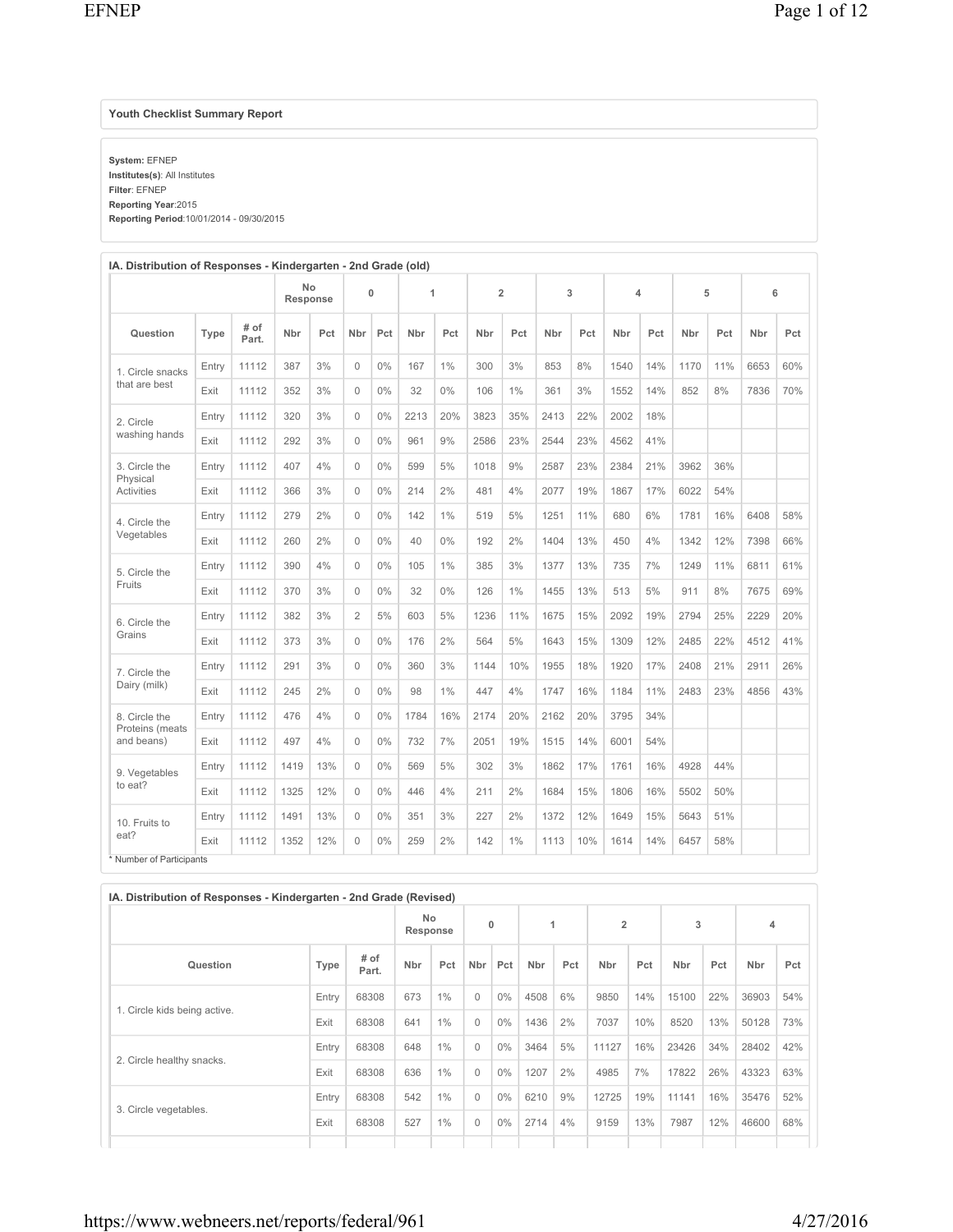|                                      |       |               |            | <b>No</b><br>Response | 0            |       | 1    |     | $\overline{2}$ |     | 3     |     | 4     |     |
|--------------------------------------|-------|---------------|------------|-----------------------|--------------|-------|------|-----|----------------|-----|-------|-----|-------|-----|
| Question                             | Type  | # of<br>Part. | <b>Nbr</b> | Pct                   | <b>Nbr</b>   | Pct   | Nbr  | Pct | Nbr            | Pct | Nbr   | Pct | Nbr   | Pct |
| 4. Circle dairy foods.               | Entry | 68308         | 300        | $0\%$                 | $\Omega$     | $0\%$ | 9950 | 15% | 18994          | 28% | 21456 | 31% | 15477 | 23% |
|                                      | Exit  | 68308         | 257        | $0\%$                 | $\Omega$     | $0\%$ | 3277 | 5%  | 12214          | 18% | 21092 | 31% | 30787 | 45% |
| 5. Circle fruits.                    | Entry | 68308         | 665        | 1%                    | $\Omega$     | $0\%$ | 2996 | 5%  | 7856           | 11% | 17127 | 25% | 38582 | 56% |
|                                      | Exit  | 68308         | 673        | 1%                    | $\Omega$     | $0\%$ | 1608 | 2%  | 3815           | 6%  | 13546 | 20% | 48171 | 70% |
| 6. Circle kids who should wash their | Entry | 68308         | 586        | 1%                    | $\Omega$     | $0\%$ | 9958 | 15% | 26332          | 39% | 17286 | 25% | 13367 | 20% |
| hands before eating.                 | Exit  | 68308         | 540        | 1%                    | $\mathbf{0}$ | $0\%$ | 2617 | 4%  | 11992          | 17% | 15126 | 22% | 37422 | 55% |

|                                   |       |               | No<br>Response |       |              | $\bf{0}$ | 1     |     | $\overline{2}$ |     | 3     |     | 4     |     |
|-----------------------------------|-------|---------------|----------------|-------|--------------|----------|-------|-----|----------------|-----|-------|-----|-------|-----|
| Question                          | Type  | # of<br>Part. | Nbr            | Pct   | Nbr          | Pct      | Nbr   | Pct | Nbr            | Pct | Nbr   | Pct | Nbr   | Pct |
|                                   | Entry | 89787         | 172            | 0%    | $\mathbf{1}$ | 2%       | 8457  | 9%  | 34685          | 39% | 26112 | 29% | 19924 | 22% |
| 1. Eat Vegetables?                | Exit  | 89787         | 111            | 0%    | $\mathbf 0$  | 0%       | 5248  | 6%  | 25397          | 28% | 29151 | 33% | 29300 | 33% |
|                                   | Entry | 89787         | 316            | $0\%$ | 0            | $0\%$    | 2705  | 3%  | 18060          | 20% | 30158 | 34% | 38111 | 42% |
| 2. Eat Fruits?                    | Exit  | 89787         | 262            | $0\%$ | $\mathbb O$  | $0\%$    | 1386  | 2%  | 12158          | 14% | 28077 | 31% | 47320 | 53% |
|                                   | Entry | 89787         | 468            | 1%    | $\mathbf 0$  | $0\%$    | 7832  | 9%  | 33870          | 38% | 27824 | 31% | 19167 | 21% |
| 3. Healthy snacks?                | Exit  | 89787         | 428            | $0\%$ | 0            | $0\%$    | 4742  | 5%  | 25630          | 29% | 30148 | 33% | 28122 | 31% |
|                                   | Entry | 89787         | 999            | 1%    | $\mathbf{0}$ | $0\%$    | 3251  | 4%  | 11232          | 13% | 13644 | 15% | 59724 | 67% |
| 4. Eat breakfast?                 | Exit  | 89787         | 1002           | 1%    | $\mathbf 0$  | 0%       | 2255  | 2%  | 8125           | 9%  | 12911 | 14% | 64466 | 72% |
|                                   | Entry | 89787         | 486            | 1%    | $\mathbf 0$  | $0\%$    | 4114  | 5%  | 15637          | 17% | 22666 | 25% | 46331 | 52% |
| 5. Do physical activities?        | Exit  | 89787         | 400            | $0\%$ | $\mathbf{0}$ | 0%       | 2269  | 3%  | 10007          | 11% | 19932 | 22% | 56484 | 63% |
|                                   | Entry | 89787         | 1105           | 1%    | 0            | $0\%$    | 2840  | 3%  | 10341          | 11% | 74728 | 83% |       |     |
| 6. Being active everyday is fun   | Exit  | 89787         | 1018           | 1%    | $\mathbf 0$  | 0%       | 1573  | 2%  | 6471           | 7%  | 79793 | 89% |       |     |
|                                   | Entry | 89787         | 552            | 1%    | $\mathbb O$  | $0\%$    | 2760  | 3%  | 9630           | 11% | 76269 | 85% |       |     |
| 7. Being active is good for me    | Exit  | 89787         | 480            | 1%    | $\mathbf 0$  | 0%       | 1381  | 2%  | 5383           | 6%  | 81792 | 91% |       |     |
| 8. Pizza out of the refrigerator  | Entry | 89787         | 572            | 1%    | $\mathbf 0$  | 0%       | 6405  | 7%  | 13724          | 15% | 8535  | 10% | 59126 | 66% |
| overnight?                        | Exit  | 89787         | 573            | 1%    | $\mathbf 0$  | $0\%$    | 3419  | 4%  | 8326           | 9%  | 4628  | 5%  | 71432 | 79% |
| 9. Chicken/Rice leftovers in the  | Entry | 89787         | 2467           | 3%    | $\mathbf 0$  | 0%       | 3936  | 4%  | 10195          | 11% | 4446  | 5%  | 66117 | 74% |
| refrigerator?                     | Exit  | 89787         | 2501           | 3%    | $\mathbf{0}$ | 0%       | 2156  | 2%  | 5747           | 6%  | 2343  | 3%  | 74490 | 83% |
| 10. Wash hands before food        | Entry | 89787         | 1063           | 1%    | 0            | $0\%$    | 3567  | 4%  | 9750           | 11% | 15758 | 18% | 58679 | 65% |
| prep?                             | Exit  | 89787         | 1182           | 1%    | $\mathbb O$  | $0\%$    | 2413  | 3%  | 6153           | 7%  | 13274 | 15% | 65700 | 73% |
| 11. Ask someone to buy            | Entry | 89787         | 1137           | 1%    | $\mathbf{0}$ | 0%       | 6779  | 8%  | 22292          | 25% | 58682 | 65% |       |     |
| fruits/veg?                       | Exit  | 89787         | 1148           | 1%    | $\mathbf 0$  | $0\%$    | 4057  | 5%  | 18707          | 21% | 64936 | 72% |       |     |
| 12. Ask someone to buy low-fat    | Entry | 89787         | 724            | 1%    | $\mathbb O$  | $0\%$    | 28896 | 32% | 31265          | 35% | 28157 | 31% |       |     |
| milk?                             | Exit  | 89787         | 701            | 1%    | $\mathbf 0$  | $0\%$    | 18690 | 21% | 28967          | 32% | 40644 | 45% |       |     |
| 13. Ask to have fruits and juices | Entry | 89787         | 1644           | 2%    | $\mathbf 0$  | 0%       | 10672 | 12% | 18956          | 21% | 57034 | 63% |       |     |
| within reach?                     | Exit  | 89787         | 1751           | 2%    | $\mathbf{0}$ | 0%       | 7407  | 8%  | 15543          | 17% | 63554 | 71% |       |     |
| 14. Ask to have vegetables within | Entry | 89787         | 1698           | 2%    | $\mathbb O$  | $0\%$    | 20805 | 23% | 24787          | 28% | 40408 | 45% |       |     |
| reach?                            | Exit  | 89787         | 1827           | 2%    | $\mathbf 0$  | $0\%$    | 14674 | 16% | 21965          | 24% | 49335 | 55% |       |     |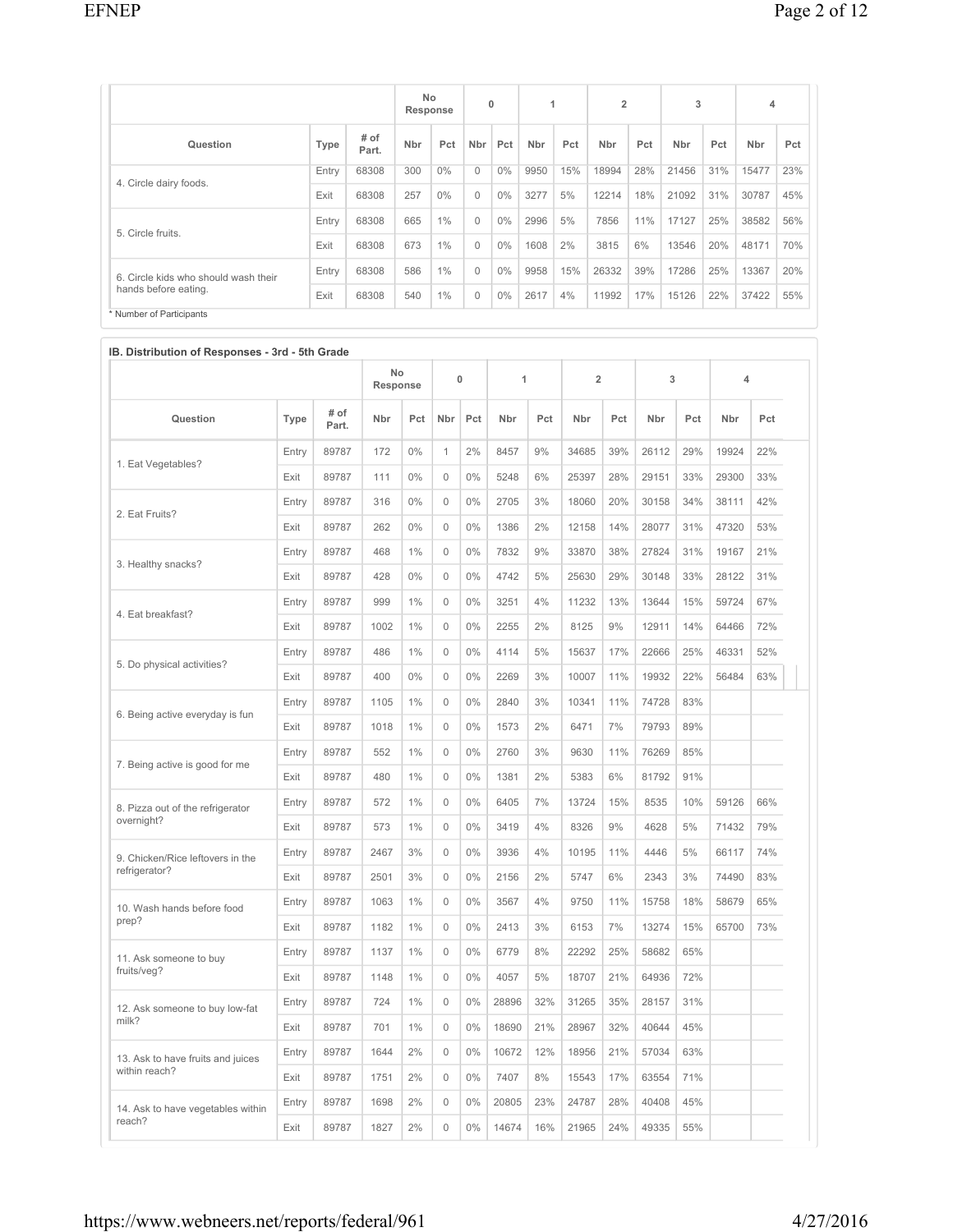\* Number of Participants

|                                     |       |               | No<br>Response |       |                | 0     | 1    |     | $\overline{2}$ |     | 3    |     | 4     |     | 5     |     | 6    |     |      | $\overline{7}$ |
|-------------------------------------|-------|---------------|----------------|-------|----------------|-------|------|-----|----------------|-----|------|-----|-------|-----|-------|-----|------|-----|------|----------------|
| Question                            | Type  | # of<br>Part. | Nbr            | Pct   | Nbr            | Pct   | Nbr  | Pct | Nbr            | Pct | Nbr  | Pct | Nbr   | Pct | Nbr   | Pct | Nbr  | Pct | Nbr  | Pct            |
| 1.<br>Yesterday,                    | Entry | 26081         | 88             | 0%    | $\overline{2}$ | 7%    | 7285 | 28% | 6790           | 26% | 3215 | 12% | 2029  | 8%  |       |     |      |     |      |                |
| how many<br>vegetables?             | Exit  | 26081         | 66             | 0%    | 1              | 3%    | 5451 | 21% | 7376           | 28% | 5165 | 20% | 3584  | 14% |       |     |      |     |      |                |
| 2.<br>Yesterday,                    | Entry | 26081         | 95             | 0%    | $\overline{4}$ | 14%   | 7194 | 28% | 6399           | 24% | 3840 | 15% | 3125  | 12% |       |     |      |     |      |                |
| how many<br>fruits?                 | Exit  | 26081         | 69             | 0%    | $\mathbf{1}$   | 3%    | 5123 | 20% | 6938           | 27% | 5614 | 21% | 4870  | 19% |       |     |      |     |      |                |
| 3.<br>Yesterday,                    | Entry | 26081         | 120            | 0%    | 5              | 17%   | 7975 | 31% | 5359           | 21% | 2531 | 10% | 1863  | 7%  |       |     |      |     |      |                |
| how many<br>drinks of<br>milk?      | Exit  | 26081         | 121            | 0%    | $\overline{2}$ | 7%    | 6717 | 26% | 6099           | 23% | 3614 | 14% | 3129  | 12% |       |     |      |     |      |                |
| 4.<br>Yesterday,                    | Entry | 26081         | 117            | 0%    | 6              | 21%   | 6696 | 26% | 6241           | 24% | 8354 | 32% |       |     |       |     |      |     |      |                |
| how many<br>sugary<br>drinks?       | Exit  | 26081         | 123            | 0%    | 9              | 31%   | 8016 | 31% | 5980           | 23% | 6291 | 24% |       |     |       |     |      |     |      |                |
| 5. How                              | Entry | 26081         | 99             | 0%    | $\mathbf 0$    | $0\%$ | 3515 | 14% | 7217           | 28% | 8301 | 32% | 4727  | 18% | 1541  | 6%  |      |     |      |                |
| often whole<br>grains?              | Exit  | 26081         | 156            | 1%    | $\mathbf 0$    | $0\%$ | 2506 | 10% | 6084           | 23% | 8324 | 32% | 5862  | 23% | 2702  | 10% |      |     |      |                |
| 6. Choose a                         | Entry | 26081         | 200            | $1\%$ | $\mathbf{0}$   | $0\%$ | 6033 | 23% | 7674           | 29% | 7022 | 27% | 2966  | 11% | 1003  | 4%  |      |     |      |                |
| low-fat<br>food?                    | Exit  | 26081         | 245            | 1%    | $\mathbf 0$    | $0\%$ | 4364 | 17% | 6881           | 26% | 7700 | 30% | 3897  | 15% | 2194  | 8%  |      |     |      |                |
| 7. How may<br>days active           | Entry | 26081         | 168            | 1%    | $\overline{2}$ | 7%    | 1938 | 7%  | 2809           | 11% | 3619 | 14% | 3267  | 12% | 3889  | 15% | 1979 | 8%  | 7183 | 28%            |
| at least 1<br>hour?                 | Exit  | 26081         | 207            | 1%    | $\mathbf{0}$   | $0\%$ | 1362 | 5%  | 2231           | 8%  | 3200 | 12% | 2997  | 12% | 4201  | 16% | 2564 | 10% | 8453 | 33%            |
| 8. How                              | Entry | 26081         | 173            | $1\%$ | $\mathbf{0}$   | $0\%$ | 2287 | 9%  | 5023           | 19% | 5898 | 23% | 4905  | 19% | 7586  | 29% |      |     |      |                |
| many days<br>very active?           | Exit  | 26081         | 233            | $1\%$ | $\mathbf{0}$   | $0\%$ | 1584 | 6%  | 3936           | 15% | 5295 | 20% | 5660  | 22% | 9186  | 35% |      |     |      |                |
| 9. How                              | Entry | 26081         | 213            | $1\%$ | $\mathbf 0$    | $0\%$ | 4673 | 18% | 5295           | 20% | 4755 | 18% | 3178  | 12% | 7749  | 30% |      |     |      |                |
| many hours<br>not active?           | Exit  | 26081         | 296            | $1\%$ | $\mathbf{0}$   | $0\%$ | 5850 | 22% | 6206           | 24% | 4860 | 18% | 2761  | 10% | 5822  | 22% |      |     |      |                |
| 10. Washed<br>my hands              | Entry | 26081         | 401            | 1%    | $\mathbf{0}$   | $0\%$ | 676  | 3%  | 1968           | 7%  | 3671 | 14% | 6847  | 26% | 12389 | 48% |      |     |      |                |
| before<br>eating?                   | Exit  | 26081         | 462            | 2%    | $\mathbf{0}$   | 0%    | 468  | 2%  | 1338           | 5%  | 2631 | 10% | 6321  | 24% | 14691 | 56% |      |     |      |                |
| 11. Wash<br>fruit and<br>vegetables | Entry | 26081         | 464            | 2%    | $\mathbf{0}$   | $0\%$ | 1501 | 6%  | 1819           | 7%  | 3472 | 13% | 4470  | 17% | 14102 | 54% |      |     |      |                |
| before<br>eating?                   | Exit  | 26081         | 508            | 2%    | $\mathbf{0}$   | $0\%$ | 820  | 3%  | 1283           | 5%  | 2611 | 10% | 4489  | 17% | 16136 | 62% |      |     |      |                |
| 12. Foods<br>back in the            | Entry | 26081         | 494            | 2%    | $\mathbf{0}$   | $0\%$ | 3274 | 13% | 3014           | 11% | 4248 | 16% | 4594  | 18% | 10173 | 39% |      |     |      |                |
| refrigerator<br>within 2<br>hours?  | Exit  | 26081         | 594            | 2%    | $\mathbf{0}$   | $0\%$ | 1926 | 7%  | 1946           | 8%  | 3375 | 13% | 4726  | 18% | 13216 | 51% |      |     |      |                |
| 13. Using<br>measuring              | Entry | 26081         | 431            | 2%    | $\mathbf 0$    | $0\%$ | 4636 | 18% | 6310           | 24% | 7313 | 28% | 7004  | 27% |       |     |      |     |      |                |
| cups and<br>spoons?                 | Exit  | 26081         | 509            | 2%    | $\mathbf{0}$   | $0\%$ | 2817 | 11% | 5280           | 20% | 7257 | 28% | 9891  | 38% |       |     |      |     |      |                |
| 14.<br>Following                    | Entry | 26081         | 481            | 2%    | $\mathbf{0}$   | $0\%$ | 2698 | 10% | 4493           | 17% | 7047 | 27% | 10933 | 42% |       |     |      |     |      |                |
| directions in<br>a recipe?          | Exit  | 26081         | 541            | 2%    | $\mathbf 0$    | $0\%$ | 1579 | 6%  | 3658           | 14% | 6846 | 26% | 13083 | 50% |       |     |      |     |      |                |

**ID. Distribution of Responses - 9th - 12th Grade**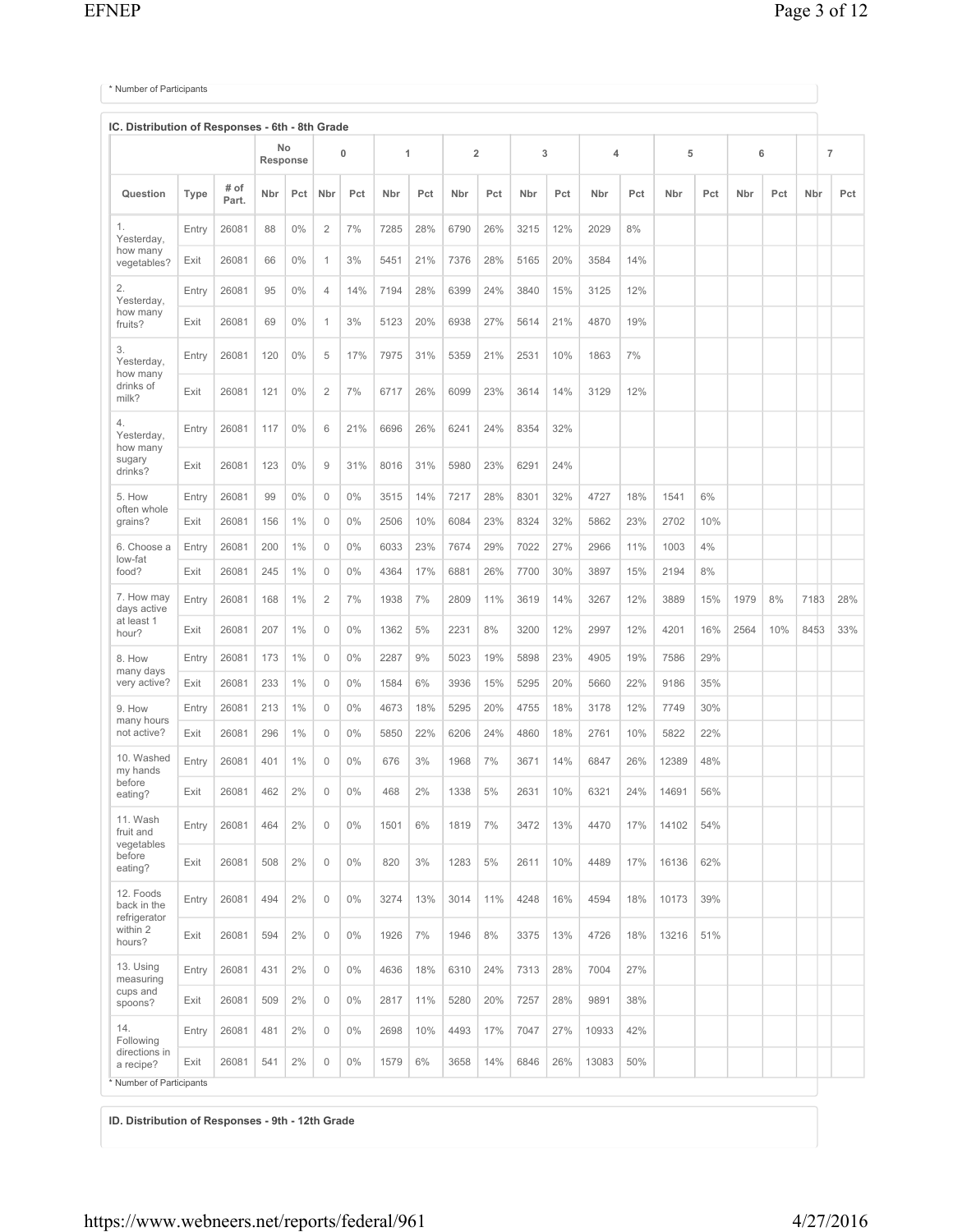|                                          |       |               | No<br>Response |       |                     | $\bf{0}$ |      | 1   |      | $\overline{\mathbf{2}}$ |      | 3   | 4          |     | 5    |     |     | 6   | $\overline{7}$ |     |
|------------------------------------------|-------|---------------|----------------|-------|---------------------|----------|------|-----|------|-------------------------|------|-----|------------|-----|------|-----|-----|-----|----------------|-----|
| Question                                 | Type  | # of<br>Part. | Nbr            | Pct   | Nbr                 | Pct      | Nbr  | Pct | Nbr  | Pct                     | Nbr  | Pct | <b>Nbr</b> | Pct | Nbr  | Pct | Nbr | Pct | Nbr            | Pct |
| 1.<br>Yesterday,                         | Entry | 8506          | 17             | $0\%$ | $\mathbf{1}$        | 33%      | 2603 | 31% | 2181 | 26%                     | 918  | 11% | 423        | 5%  |      |     |     |     |                |     |
| how many<br>vegetables?                  | Exit  | 8506          | 20             | 0%    | $\mathbf{0}$        | $0\%$    | 1786 | 21% | 2512 | 30%                     | 1693 | 20% | 986        | 12% |      |     |     |     |                |     |
| 2.<br>Yesterday,                         | Entry | 8506          | 22             | 0%    | $\mathbf{0}$        | $0\%$    | 2440 | 29% | 2056 | 24%                     | 1170 | 14% | 676        | 8%  |      |     |     |     |                |     |
| how many<br>fruits?                      | Exit  | 8506          | 21             | 0%    | $\mathbf{0}$        | $0\%$    | 1645 | 19% | 2428 | 29%                     | 1894 | 22% | 1218       | 14% |      |     |     |     |                |     |
| 3.<br>Yesterday,                         | Entry | 8506          | 31             | 0%    | $\mathbf{0}$        | $0\%$    | 2507 | 29% | 1537 | 18%                     | 850  | 10% | 465        | 6%  |      |     |     |     |                |     |
| how many<br>drinks of<br>milk?           | Exit  | 8506          | 30             | 0%    | $\mathbf{0}$        | $0\%$    | 2017 | 24% | 1992 | 23%                     | 1255 | 15% | 881        | 10% |      |     |     |     |                |     |
| 4.<br>Yesterday,                         | Entry | 8506          | 38             | 0%    | $\mathbf{0}$        | $0\%$    | 2066 | 24% | 2029 | 24%                     | 2733 | 32% |            |     |      |     |     |     |                |     |
| how many<br>sugary<br>drinks?            | Exit  | 8506          | 35             | 0%    | $\mathbf{1}$        | 33%      | 2734 | 32% | 1867 | 22%                     | 1809 | 21% |            |     |      |     |     |     |                |     |
| 5. How                                   | Entry | 8506          | 34             | $0\%$ | $\mathbf{0}$        | $0\%$    | 1199 | 14% | 2448 | 29%                     | 2667 | 31% | 1500       | 18% | 496  | 6%  |     |     |                |     |
| often whole<br>grains?                   | Exit  | 8506          | 33             | 0%    | $\mathbf{0}$        | 0%       | 729  | 9%  | 1908 | 22%                     | 2791 | 33% | 2119       | 25% | 819  | 10% |     |     |                |     |
| 6. Choose a                              | Entry | 8506          | 51             | 1%    | $\mathbf{0}$        | $0\%$    | 2485 | 29% | 2447 | 29%                     | 2168 | 25% | 757        | 9%  | 230  | 3%  |     |     |                |     |
| low-fat<br>food?                         | Exit  | 8506          | 42             | $0\%$ | $\mathbf{0}$        | $0\%$    | 1569 | 18% | 2128 | 25%                     | 2459 | 29% | 1334       | 16% | 730  | 9%  |     |     |                |     |
| 7. How may<br>days active                | Entry | 8506          | 66             | 1%    | $\mathbf{0}$        | $0\%$    | 741  | 9%  | 966  | 11%                     | 1292 | 15% | 983        | 12% | 1374 | 16% | 618 | 7%  | 1863           | 22% |
| at least 1<br>hour?                      | Exit  | 8506          | 38             | 0%    | $\mathbf{0}$        | $0\%$    | 473  | 6%  | 800  | 9%                      | 1189 | 14% | 1012       | 12% | 1520 | 18% | 939 | 11% | 2140           | 25% |
| 8. How                                   | Entry | 8506          | 62             | 1%    | $\mathbf{0}$        | $0\%$    | 1162 | 14% | 1771 | 21%                     | 1872 | 22% | 1450       | 17% | 2121 | 25% |     |     |                |     |
| many days<br>very active?                | Exit  | 8506          | 51             | 1%    | $\mathbf{0}$        | $0\%$    | 744  | 9%  | 1387 | 16%                     | 1866 | 22% | 1913       | 23% | 2470 | 29% |     |     |                |     |
| 9. How                                   | Entry | 8506          | 58             | 1%    | $\mathbf{0}$        | $0\%$    | 1477 | 17% | 1574 | 18%                     | 1616 | 19% | 1175       | 14% | 2539 | 30% |     |     |                |     |
| many hours<br>not active?                | Exit  | 8506          | 44             | $0\%$ | $\mathbf{0}$        | $0\%$    | 2011 | 24% | 2137 | 25%                     | 1672 | 20% | 942        | 11% | 1582 | 19% |     |     |                |     |
| 10. Washed<br>my hands                   | Entry | 8506          | 42             | 0%    | $\mathbf{0}$        | $0\%$    | 183  | 2%  | 639  | 7%                      | 1235 | 14% | 2117       | 25% | 4257 | 50% |     |     |                |     |
| before<br>eating?                        | Exit  | 8506          | 32             | 0%    | $\mathbf{0}$        | $0\%$    | 114  | 1%  | 361  | 4%                      | 745  | 9%  | 1858       | 22% | 5336 | 63% |     |     |                |     |
| 11. Wash<br>fruits and                   | Entry | 8506          | 46             | 1%    | 0                   | $0\%$    | 489  | 6%  | 695  | 8%                      | 1229 | 15% | 1631       | 19% | 4349 | 51% |     |     |                |     |
| vegetables<br>before<br>eating?          | Exit  | 8506          | 36             | $0\%$ | $\mathbb O$         | $0\%$    | 267  | 3%  | 377  | 4%                      | 895  | 11% | 1513       | 18% | 5323 | 63% |     |     |                |     |
| 12. Foods<br>back in the<br>refrigerator | Entry | 8506          | 70             | 1%    | $\mathsf{O}\xspace$ | $0\%$    | 859  | 10% | 856  | 10%                     | 1468 | 17% | 1672       | 20% | 3497 | 41% |     |     |                |     |
| within 2<br>hours?                       | Exit  | 8506          | 43             | 1%    | $\mathsf{O}\xspace$ | $0\%$    | 472  | 6%  | 556  | 7%                      | 1161 | 14% | 1710       | 20% | 4468 | 52% |     |     |                |     |
| 13. Check<br>the                         | Entry | 8506          | 75             | 1%    | $\mathbf{0}$        | $0\%$    | 775  | 9%  | 786  | 9%                      | 1342 | 16% | 1518       | 18% | 3900 | 46% |     |     |                |     |
| expiration<br>date?                      | Exit  | 8506          | 69             | 1%    | $\mathbf{0}$        | $0\%$    | 339  | 4%  | 570  | 7%                      | 1210 | 14% | 1512       | 18% | 4714 | 55% |     |     |                |     |
| 14. How<br>often do                      | Entry | 8506          | 182            | 2%    | $\mathbf{1}$        | 33%      | 2040 | 24% | 915  | 11%                     | 761  | 9%  | 466        | 6%  | 493  | 6%  |     |     |                |     |
| you help?                                | Exit  | 8506          | 159            | 2%    | $\mathbf{0}$        | $0\%$    | 1834 | 22% | 798  | 9%                      | 841  | 10% | 596        | 7%  | 601  | 7%  |     |     |                |     |
| Number of Participants                   |       |               |                |       |                     |          |      |     |      |                         |      |     |            |     |      |     |     |     |                |     |

| IIA. Behavior Change by Question - Kindergarten - 2nd Grade (old) |                            |            |     |           |     |           |     |
|-------------------------------------------------------------------|----------------------------|------------|-----|-----------|-----|-----------|-----|
|                                                                   |                            | Improved   |     | Unchanged |     | Decreased |     |
| Question                                                          | <b>Number of Responses</b> | <b>Nbr</b> | Pct | Nbr       | Pct | Nbr       | Pct |
| 1. Circle snacks that are best                                    | 10721                      | 2637       | 25% | 7166      | 67% | 918       | 8%  |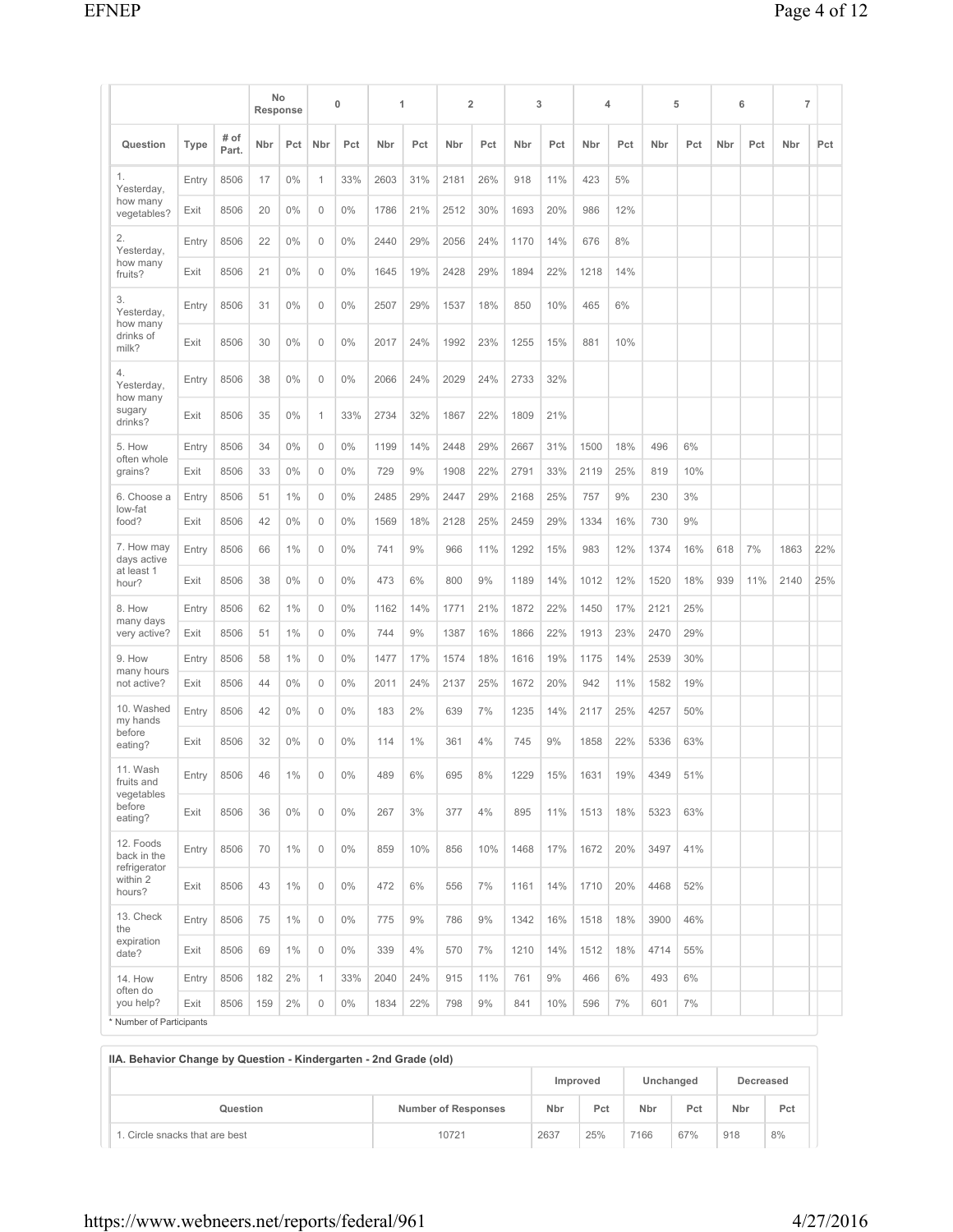|                                          |                            |            | Improved |      | Unchanged |            | Decreased |
|------------------------------------------|----------------------------|------------|----------|------|-----------|------------|-----------|
| Question                                 | <b>Number of Responses</b> | <b>Nbr</b> | Pct      | Nbr  | Pct       | <b>Nbr</b> | Pct       |
| 2. Circle washing hands                  | 10773                      | 5474       | 51%      | 3836 | 36%       | 1463       | 13%       |
| 3. Circle the Physical Activities        | 10690                      | 4414       | 41%      | 4827 | 45%       | 1449       | 14%       |
| 4. Circle the Vegetables                 | 10818                      | 2763       | 26%      | 6779 | 63%       | 1276       | 12%       |
| 5. Circle the Fruits                     | 10699                      | 2381       | 22%      | 7120 | 67%       | 1198       | 11%       |
| 6. Circle the Grains                     | 10646                      | 5401       | 51%      | 3551 | 33%       | 1694       | 16%       |
| 7. Circle the Dairy (milk)               | 10779                      | 5000       | 46%      | 4205 | 39%       | 1574       | 15%       |
| 8. Circle the Proteins (meats and beans) | 10537                      | 4500       | 43%      | 4535 | 43%       | 1502       | 14%       |
| 9. Vegetables to eat?                    | 9164                       | 2627       | 29%      | 4700 | 52%       | 1837       | 20%       |
| 10. Fruits to eat?                       | 8940                       | 2302       | 26%      | 5164 | 58%       | 1474       | 16%       |

|  |  | IIA. Behavior Change by Question - Kindergarten - 2nd Grade (Revised) |  |
|--|--|-----------------------------------------------------------------------|--|
|  |  |                                                                       |  |

|                                                           |                            | Improved   |     | Unchanged  |     | Decreased  |     |
|-----------------------------------------------------------|----------------------------|------------|-----|------------|-----|------------|-----|
| Question                                                  | <b>Number of Responses</b> | <b>Nbr</b> | Pct | <b>Nbr</b> | Pct | <b>Nbr</b> | Pct |
| 1. Circle kids being active.                              | 67556                      | 21136      | 31% | 40289      | 60% | 6131       | 9%  |
| 2. Circle healthy snacks.                                 | 67586                      | 26336      | 39% | 33546      | 50% | 7704       | 12% |
| 3. Circle vegetables.                                     | 67676                      | 21106      | 31% | 38484      | 57% | 8086       | 12% |
| 4. Circle dairy foods.                                    | 67931                      | 33353      | 49% | 23738      | 35% | 10840      | 16% |
| 5. Circle fruits.                                         | 67528                      | 18499      | 27% | 41714      | 62% | 7315       | 11% |
| 6. Circle kids who should wash their hands before eating. | 67597                      | 37614      | 56% | 23550      | 35% | 6433       | 10% |

|                                                 |                            | Improved   |     |            | Unchanged | Decreased  |     |
|-------------------------------------------------|----------------------------|------------|-----|------------|-----------|------------|-----|
| Question                                        | <b>Number of Responses</b> | <b>Nbr</b> | Pct | <b>Nbr</b> | Pct       | <b>Nbr</b> | Pct |
| 1. Eat Vegetables?                              | 88527                      | 32039      | 36% | 42683      | 48%       | 13805      | 16% |
| 2. Eat Fruits?                                  | 88261                      | 27058      | 31% | 46992      | 53%       | 14211      | 16% |
| 3. Healthy snacks?                              | 87619                      | 32867      | 38% | 38135      | 43%       | 16617      | 19% |
| 4. Eat breakfast?                               | 86811                      | 17657      | 20% | 57770      | 67%       | 11384      | 13% |
| 5. Do physical activities?                      | 87747                      | 26786      | 31% | 47362      | 54%       | 13599      | 15% |
| 6. Being active everyday is fun                 | 87090                      | 10124      | 12% | 72123      | 83%       | 4843       | 6%  |
| 7. Being active is good for me                  | 87543                      | 9940       | 11% | 73376      | 84%       | 4227       | 5%  |
| 8. Pizza out of the refrigerator overnight?     | 87021                      | 18855      | 22% | 61518      | 71%       | 6648       | 8%  |
| 9. Chicken/Rice leftovers in the refrigerator?  | 83816                      | 13619      | 16% | 64867      | 78%       | 5330       | 7%  |
| 10. Wash hands before food prep?                | 86609                      | 18967      | 22% | 57384      | 66%       | 10258      | 12% |
| 11. Ask someone to buy fruits/veg?              | 86831                      | 18180      | 21% | 57807      | 67%       | 10844      | 12% |
| 12. Ask someone to buy low-fat milk?            | 87239                      | 31017      | 36% | 41979      | 48%       | 14243      | 16% |
| 13. Ask to have fruits and juices within reach? | 85676                      | 19814      | 23% | 53646      | 63%       | 12216      | 14% |
| 14. Ask to have vegetables within reach?        | 84965                      | 25670      | 30% | 44797      | 53%       | 14498      | 17% |

**IIC. Behavior Change by Question - 6th - 8th Grade**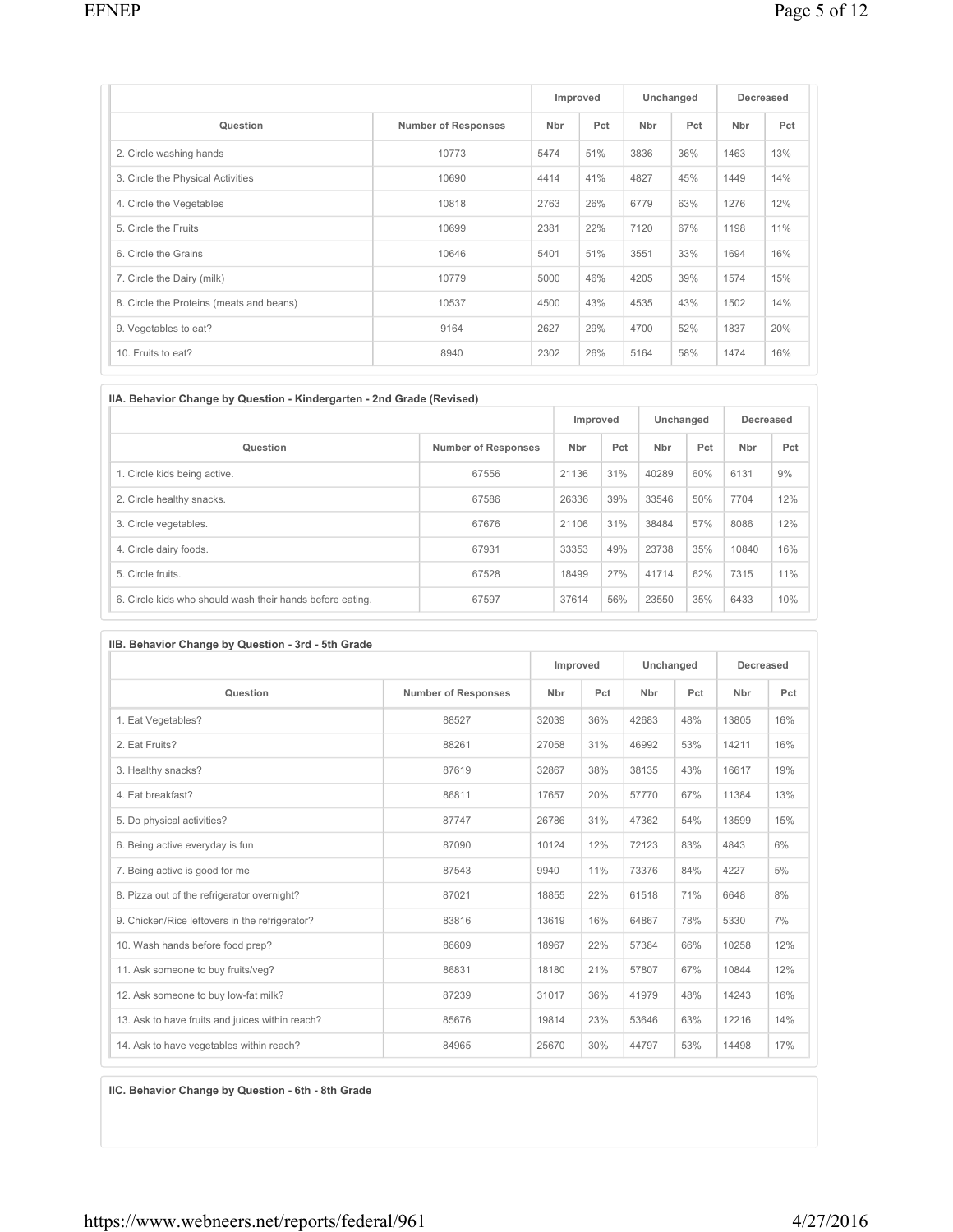|                                                    | Improved                   |       | Unchanged |       | Decreased |            |     |
|----------------------------------------------------|----------------------------|-------|-----------|-------|-----------|------------|-----|
| Question                                           | <b>Number of Responses</b> | Nbr   | Pct       | Nbr   | Pct       | <b>Nbr</b> | Pct |
| 1. Yesterday, how many vegetables?                 | 25944                      | 11837 | 46%       | 8814  | 34%       | 5293       | 20% |
| 2. Yesterday, how many fruits?                     | 25926                      | 11840 | 46%       | 8277  | 32%       | 5809       | 22% |
| 3. Yesterday, how many drinks of milk?             | 25870                      | 10337 | 40%       | 9735  | 38%       | 5798       | 22% |
| 4. Yesterday, how many sugary drinks?              | 25860                      | 9326  | 36%       | 10435 | 40%       | 6099       | 24% |
| 5. How often whole grains?                         | 24871                      | 9525  | 38%       | 9890  | 40%       | 5456       | 22% |
| 6. Choose a low-fat food?                          | 24077                      | 9347  | 39%       | 9550  | 40%       | 5180       | 21% |
| 7. How may days active at least 1 hour?            | 25731                      | 10533 | 41%       | 8747  | 34%       | 6451       | 25% |
| 8. How many days very active?                      | 25330                      | 9490  | 37%       | 9772  | 39%       | 6068       | 24% |
| 9. How many hours not active?                      | 25172                      | 9231  | 37%       | 10224 | 41%       | 5717       | 23% |
| 10. Washed my hands before eating?                 | 25197                      | 7317  | 29%       | 13654 | 54%       | 4226       | 17% |
| 11. Wash fruit and vegetables before eating?       | 24918                      | 7150  | 29%       | 13633 | 55%       | 4135       | 17% |
| 12. Foods back in the refrigerator within 2 hours? | 24727                      | 9200  | 37%       | 10734 | 43%       | 4793       | 19% |
| 13. Using measuring cups and spoons?               | 24776                      | 9047  | 37%       | 11216 | 45%       | 4513       | 18% |
| 14. Following directions in a recipe?              | 24628                      | 7593  | 31%       | 12530 | 51%       | 4505       | 18% |

|                                                    | Improved                   |      |     | Unchanged |     |            | Decreased |
|----------------------------------------------------|----------------------------|------|-----|-----------|-----|------------|-----------|
| Question                                           | <b>Number of Responses</b> | Nbr  | Pct | Nbr       | Pct | <b>Nbr</b> | Pct       |
| 1. Yesterday, how many vegetables?                 | 8471                       | 4126 | 49% | 2819      | 33% | 1526       | 18%       |
| 2. Yesterday, how many fruits?                     | 8466                       | 4086 | 48% | 2809      | 33% | 1571       | 19%       |
| 3. Yesterday, how many drinks of milk?             | 8449                       | 3531 | 42% | 3285      | 39% | 1633       | 19%       |
| 4. Yesterday, how many sugary drinks?              | 8437                       | 3297 | 39% | 3332      | 39% | 1808       | 21%       |
| 5. How often whole grains?                         | 8192                       | 3380 | 41% | 3161      | 39% | 1651       | 20%       |
| 6. Choose a low-fat food?                          | 7908                       | 3462 | 44% | 3042      | 38% | 1404       | 18%       |
| 7. How may days active at least 1 hour?            | 8405                       | 3569 | 43% | 2769      | 33% | 2067       | 25%       |
| 8. How many days very active?                      | 8268                       | 3204 | 39% | 3218      | 39% | 1846       | 22%       |
| 9. How many hours not active?                      | 8237                       | 3399 | 41% | 3182      | 39% | 1656       | 20%       |
| 10. Washed my hands before eating?                 | 8348                       | 2593 | 31% | 4550      | 54% | 1205       | 14%       |
| 11. Wash fruits and vegetables before eating?      | 8276                       | 2641 | 32% | 4401      | 53% | 1234       | 15%       |
| 12. Foods back in the refrigerator within 2 hours? | 8227                       | 3005 | 37% | 3675      | 45% | 1547       | 19%       |
| 13. Check the expiration date?                     | 8179                       | 2686 | 33% | 4135      | 51% | 1358       | 17%       |
| 14. How often do you help?                         | 3745                       | 1103 | 30% | 1797      | 48% | 845        | 23%       |

#### **IIIA. Improvement by Cluster of Behavior - Kindergarten - 2nd Grade (old)**

**Diet Quality practices of program participants improved as indicated by the following:**

25% (2637 of 10721) improved in their responses to: Circle snacks that are best

26% (2763 of 10818) improved in their responses to: Circle the Vegetables

22% (2381 of 10699) improved in their responses to: Circle the Fruits

51% (5401 of 10646) improved in their responses to: Circle the Grains

46% (5000 of 10779) improved in their responses to: Circle the Dairy (milk)

43% (4500 of 10537) improved in their responses to: Circle the Proteins (meats and beans)

29% (2627 of 9164) improved in their responses to: Vegetables to eat?

26% (2302 of 8940) improved in their responses to: Fruits to eat?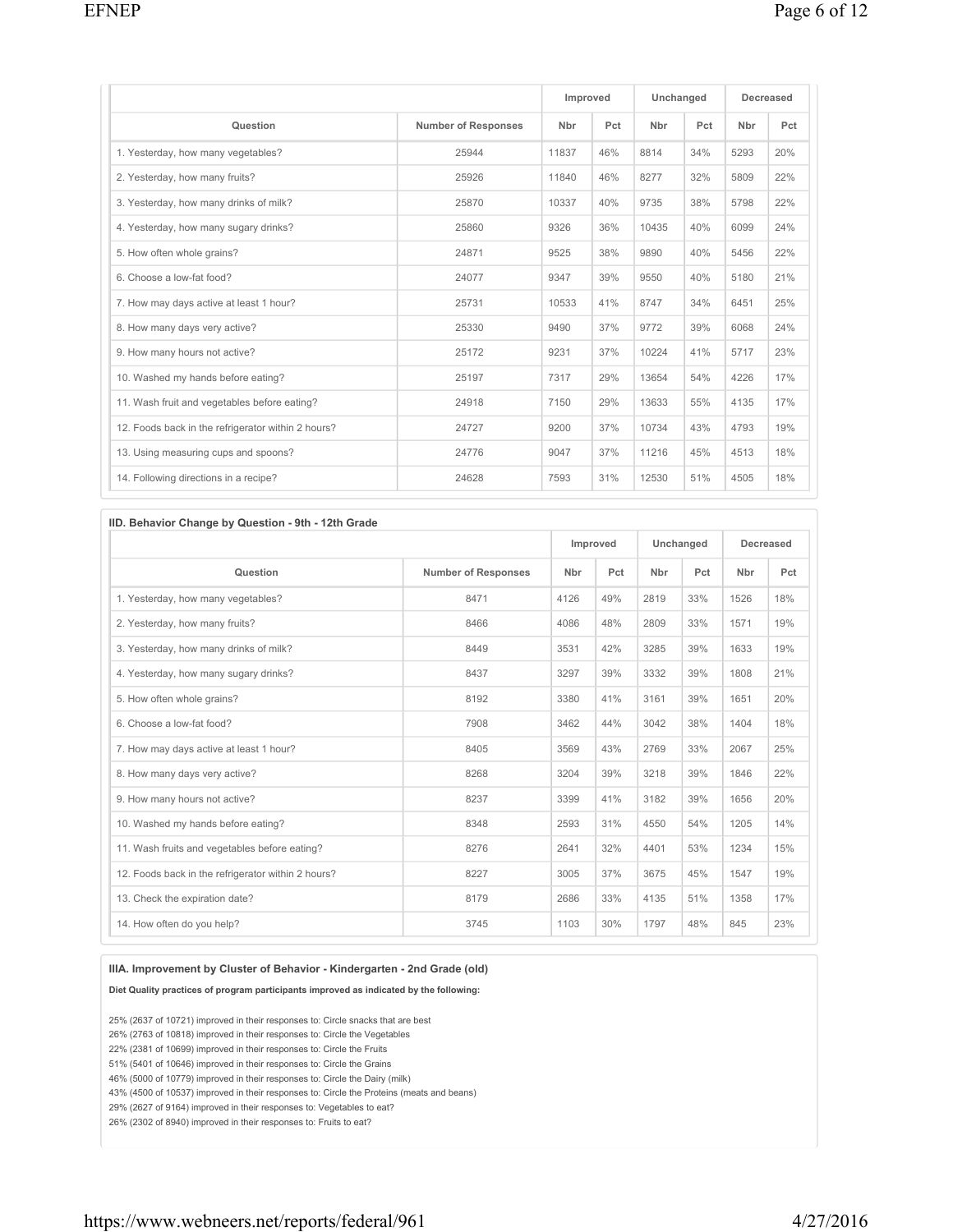**Food Safety practices of program participants improved as indicated by the following:**

51% (5474 of 10773) improved in their responses to: Circle washing hands

**Physical Activity practices of program participants improved as indicated by the following:**

41% (4414 of 10690) improved in their responses to: Circle the Physical Activities

Note: The number of responses may vary by question due to missing data.

#### **IIIA. Improvement by Cluster of Behavior - Kindergarten - 2nd Grade (Revised)**

**Physical Activity practices of program participants improved as indicated by the following:**

31% (21136 of 67556) improved in their responses to: Circle kids being active.

**Diet Quality practices of program participants improved as indicated by the following:**

39% (26336 of 67586) improved in their responses to: Circle healthy snacks. 31% (21106 of 67676) improved in their responses to: Circle vegetables. 49% (33353 of 67931) improved in their responses to: Circle dairy foods. 27% (18499 of 67528) improved in their responses to: Circle fruits.

#### **Food Safety practices of program participants improved as indicated by the following:**

56% (37614 of 67597) improved in their responses to: Circle kids who should wash their hands before eating.

Note: The number of responses may vary by question due to missing data.

#### **IIIB. Improvement by Cluster of Behavior - 3rd - 5th Grade**

#### **Diet Quality practices of program participants improved as indicated by the following:**

36% (32039 of 88527) improved in their responses to: Eat Vegetables? 31% (27058 of 88261) improved in their responses to: Eat Fruits? 38% (32867 of 87619) improved in their responses to: Healthy snacks? 20% (17657 of 86811) improved in their responses to: Eat breakfast? 21% (18180 of 86831) improved in their responses to: Ask someone to buy fruits/veg? 36% (31017 of 87239) improved in their responses to: Ask someone to buy low-fat milk? 23% (19814 of 85676) improved in their responses to: Ask to have fruits and juices within reach? 30% (25670 of 84965) improved in their responses to: Ask to have vegetables within reach?

#### **Physical Activity practices of program participants improved as indicated by the following:**

31% (26786 of 87747) improved in their responses to: Do physical activities? 12% (10124 of 87090) improved in their responses to: Being active everyday is fun 11% (9940 of 87543) improved in their responses to: Being active is good for me

#### **Food Safety practices of program participants improved as indicated by the following:**

22% (18855 of 87021) improved in their responses to: Pizza out of the refrigerator overnight? 16% (13619 of 83816) improved in their responses to: Chicken/Rice leftovers in the refrigerator? 22% (18967 of 86609) improved in their responses to: Wash hands before food prep?

Note: The number of responses may vary by question due to missing data.

#### **IIIC. Improvement by Cluster of Behavior - 6th - 8th Grade**

#### **Diet Quality practices of program participants improved as indicated by the following:**

46% (11837 of 25944) improved in their responses to: Yesterday, how many vegetables? 46% (11840 of 25926) improved in their responses to: Yesterday, how many fruits? 40% (10337 of 25870) improved in their responses to: Yesterday, how many drinks of milk? 36% (9326 of 25860) improved in their responses to: Yesterday, how many sugary drinks? 38% (9525 of 24871) improved in their responses to: How often whole grains? 39% (9347 of 24077) improved in their responses to: Choose a low-fat food?

**Physical Activity practices of program participants improved as indicated by the following:**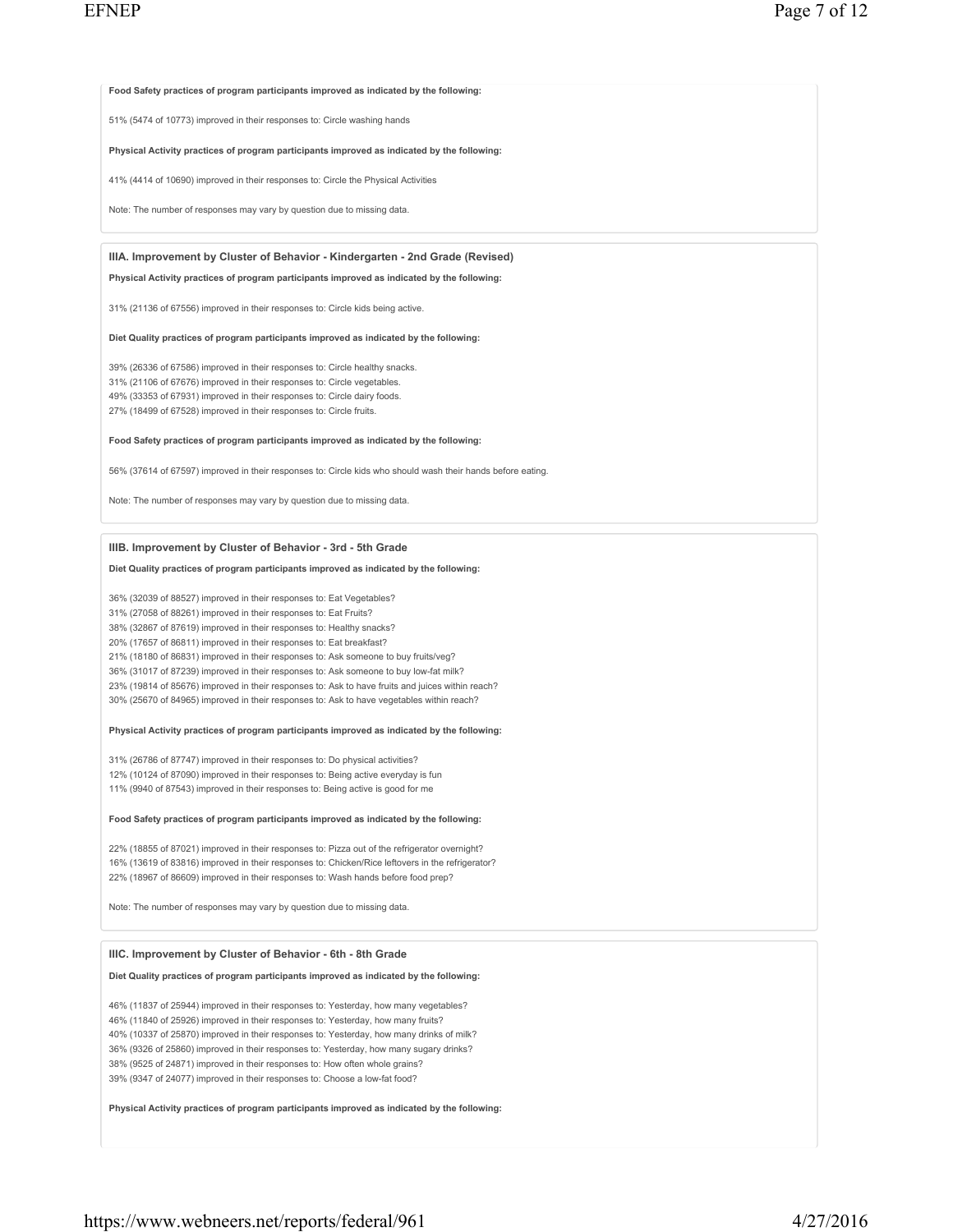41% (10533 of 25731) improved in their responses to: How may days active at least 1 hour? 37% (9490 of 25330) improved in their responses to: How many days very active? 37% (9231 of 25172) improved in their responses to: How many hours not active?

#### **Food Safety practices of program participants improved as indicated by the following:**

29% (7317 of 25197) improved in their responses to: Washed my hands before eating? 29% (7150 of 24918) improved in their responses to: Wash fruit and vegetables before eating? 37% (9200 of 24727) improved in their responses to: Foods back in the refrigerator within 2 hours?

#### **Food Resource Management practices of program participants improved as indicated by the following:**

37% (9047 of 24776) improved in their responses to: Using measuring cups and spoons? 31% (7593 of 24628) improved in their responses to: Following directions in a recipe?

Note: The number of responses may vary by question due to missing data.

#### **IIID. Improvement by Cluster of Behavior - 9th - 12th Grade**

#### **Diet Quality practices of program participants improved as indicated by the following:**

49% (4126 of 8471) improved in their responses to: Yesterday, how many vegetables? 48% (4086 of 8466) improved in their responses to: Yesterday, how many fruits? 42% (3531 of 8449) improved in their responses to: Yesterday, how many drinks of milk? 39% (3297 of 8437) improved in their responses to: Yesterday, how many sugary drinks? 41% (3380 of 8192) improved in their responses to: How often whole grains? 44% (3462 of 7908) improved in their responses to: Choose a low-fat food?

#### **Physical Activity practices of program participants improved as indicated by the following:**

42% (3569 of 8405) improved in their responses to: How may days active at least 1 hour? 39% (3204 of 8268) improved in their responses to: How many days very active? 41% (3399 of 8237) improved in their responses to: How many hours not active?

#### **Food Safety practices of program participants improved as indicated by the following:**

31% (2593 of 8348) improved in their responses to: Washed my hands before eating? 32% (2641 of 8276) improved in their responses to: Wash fruits and vegetables before eating? 37% (3005 of 8227) improved in their responses to: Foods back in the refrigerator within 2 hours? 33% (2686 of 8179) improved in their responses to: Check the expiration date?

#### **Food Security practices of program participants improved as indicated by the following:**

29% (1103 of 3745) improved in their responses to: How often do you help?

Note: The number of responses may vary by question due to missing data.

#### **IVA. Summary of the Number of Practices Improved Within Clusters of Questions Kindergarten - 2nd Grade (old)**

#### **Diet Quality practices of program participants improved as indicated by the following:**

87% (9562 of 11052) children improve 1 or more knowledge or skill(s) necessary to choose foods consistent with Federal Dietary Guideline recommendations. 67% (7399 of 11052) children improve 2 or more knowledge or skill(s) necessary to choose foods consistent with Federal Dietary Guideline recommendations. 46% (5047 of 11052) children improve 3 or more knowledge or skill(s) necessary to choose foods consistent with Federal Dietary Guideline recommendations. 27% (2930 of 11052) children improve 4 or more knowledge or skill(s) necessary to choose foods consistent with Federal Dietary Guideline recommendations. 14% (1552 of 11052) children improve 5 or more knowledge or skill(s) necessary to choose foods consistent with Federal Dietary Guideline recommendations. 7% (759 of 11052) children improve 6 or more knowledge or skill(s) necessary to choose foods consistent with Federal Dietary Guideline recommendations. 3% (287 of 11052) children improve 7 or more knowledge or skill(s) necessary to choose foods consistent with Federal Dietary Guideline recommendations. 1% (75 of 11052) children improve 8 or more knowledge or skill(s) necessary to choose foods consistent with Federal Dietary Guideline recommendations.

**Food Safety practices of program participants improved as indicated by the following:**

51% (5474 of 10773) children improve knowledge or skill related to handling food safely

**Physical Activity practices of program participants improved as indicated by the following:**

41% (4414 of 10690) children improve their physical activity practices

#### **Total program participants improved as indicated by the following:**

100% (10072 of 11112) children in grades K-2 improve in one or more core area.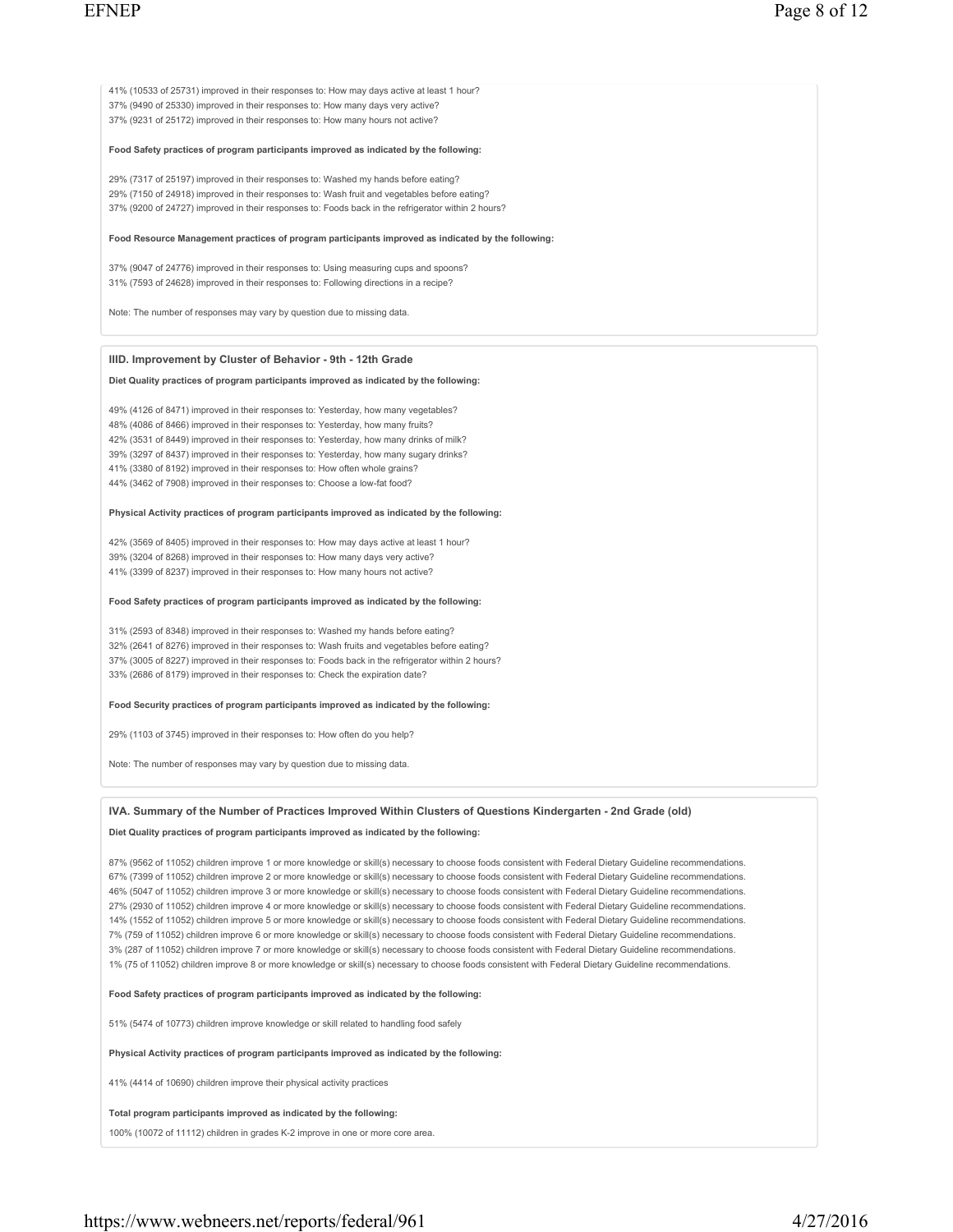## **IVA. Summary of the Number of Practices Improved Within Clusters of Questions Kindergarten - 2nd Grade (revised)**

**Physical Activity practices of program participants improved as indicated by the following:**

31% (21136 of 67556) children improve their physical activity practices

#### **Diet Quality practices of program participants improved as indicated by the following:**

74% (50648 of 68126) children improve 1 or more knowledge or skill(s) necessary to choose foods consistent with Federal Dietary Guideline recommendations. 43% (29099 of 68126) children improve 2 or more knowledge or skill(s) necessary to choose foods consistent with Federal Dietary Guideline recommendations. 21% (14015 of 68126) children improve 3 or more knowledge or skill(s) necessary to choose foods consistent with Federal Dietary Guideline recommendations. 8% (5532 of 68126) children improve 4 or more knowledge or skill(s) necessary to choose foods consistent with Federal Dietary Guideline recommendations.

#### **Food Safety practices of program participants improved as indicated by the following:**

56% (37614 of 67597) children improve knowledge or skill related to handling food safely

#### **Total program participants improved as indicated by the following:**

100% (10072 of 11112) children in grades K-2 improve in one or more core area.

## **IVB. Summary of the Number of Practices Improved Within Clusters of Questions 3rd - 5th Grade**

## **Diet Quality practices of program participants improved as indicated by the following:**

83% (73995 of 89090) children and youth improve 1 or more knowledge or skill(s) necessary to choose foods consistent with Federal Dietary Guideline recommendations. 60% (53620 of 89090) children and youth improve 2 or more knowledge or skill(s) necessary to choose foods consistent with Federal Dietary Guideline recommendations. 38% (34255 of 89090) children and youth improve 3 or more knowledge or skill(s) necessary to choose foods consistent with Federal Dietary Guideline recommendations. 22% (19956 of 89090) children and youth improve 4 or more knowledge or skill(s) necessary to choose foods consistent with Federal Dietary Guideline recommendations. 12% (11054 of 89090) children and youth improve 5 or more knowledge or skill(s) necessary to choose foods consistent with Federal Dietary Guideline recommendations. 7% (6239 of 89090) children and youth improve 6 or more knowledge or skill(s) necessary to choose foods consistent with Federal Dietary Guideline recommendations. 4% (3405 of 89090) children and youth improve 7 or more knowledge or skill(s) necessary to choose foods consistent with Federal Dietary Guideline recommendations. 2% (1778 of 89090) children and youth improve 8 or more knowledge or skill(s) necessary to choose foods consistent with Federal Dietary Guideline recommendations.

#### **Physical Activity practices of program participants improved as indicated by the following:**

38% (34038 of 88879) children and youth improve 1 or more knowledge, skill(s), or behavior necessary to improve their physical activity practices 11% (9505 of 88879) children and youth improve 2 or more knowledge, skill(s), or behavior necessary to improve their physical activity practices 4% (3307 of 88879) children and youth improve 3 or more knowledge, skill(s), or behavior necessary to improve their physical activity practices

#### **Food Safety practices of program participants improved as indicated by the following:**

41% (36021 of 88459) children and youth improve 1 or more knowledge, skill(s), or behavior(s) related to handling food safely 13% (11671 of 88459) children and youth improve 2 or more knowledge, skill(s), or behavior(s) related to handling food safely 4% (3749 of 88459) children and youth improve 3 or more knowledge, skill(s), or behavior(s) related to handling food safely

#### **Total program participants improved as indicated by the following:**

100% (80211 of 89787) children and youth in grades 3-5 improve in one or more core area.

#### **IVC. Summary of the Number of Practices Improved Within Clusters of Questions 6th - 8th Grade**

## **Diet Quality practices of program participants improved as indicated by the following:**

89% (23172 of 26072) youth adopt and practice 1 or more food selection behavior(s) consistent with Federal Dietary Guideline recommendations. 68% (17725 of 26072) youth adopt and practice 2 or more food selection behavior(s) consistent with Federal Dietary Guideline recommendations. 43% (11305 of 26072) youth adopt and practice 3 or more food selection behavior(s) consistent with Federal Dietary Guideline recommendations. 23% (6084 of 26072) youth adopt and practice 4 or more food selection behavior(s) consistent with Federal Dietary Guideline recommendations. 11% (2884 of 26072) youth adopt and practice 5 or more food selection behavior(s) consistent with Federal Dietary Guideline recommendations. 4% (1042 of 26072) youth adopt and practice 6 or more food selection behavior(s) consistent with Federal Dietary Guideline recommendations.

#### **Physical Activity practices of program participants improved as indicated by the following:**

69% (17747 of 25879) youth adopt or improve 1 or more habit(s) or behaviors related to physical activity. 35% (8932 of 25879) youth adopt or improve 2 or more habit(s) or behaviors related to physical activity. 10% (2575 of 25879) youth adopt or improve 3 or more habit(s) or behaviors related to physical activity.

#### **Food Safety practices of program participants improved as indicated by the following:**

60% (15204 of 25329) youth adopt and practice 1 or more behavior(s) necessary to handle food safely 25% (6337 of 25329) youth adopt and practice 2 or more behavior(s) necessary to handle food safely 8% (2126 of 25329) youth adopt and practice 3 or more behavior(s) necessary to handle food safely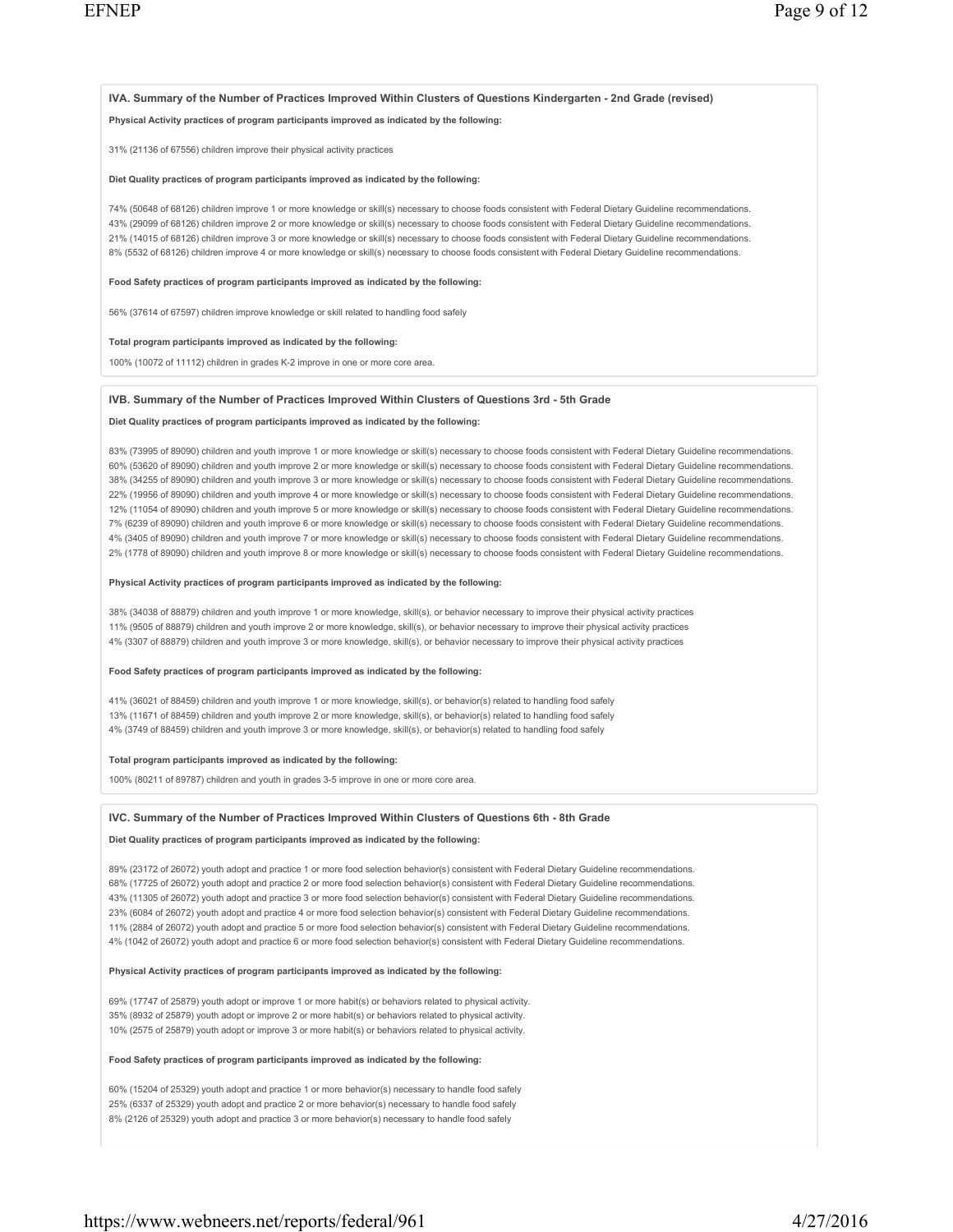| <b>Institute Name</b>                                                                                                                                                                                                                                                                                                                                                                                                                                                                                                                                                                                                                                                                                                                                                                                                                                                                | Number | Percent |
|--------------------------------------------------------------------------------------------------------------------------------------------------------------------------------------------------------------------------------------------------------------------------------------------------------------------------------------------------------------------------------------------------------------------------------------------------------------------------------------------------------------------------------------------------------------------------------------------------------------------------------------------------------------------------------------------------------------------------------------------------------------------------------------------------------------------------------------------------------------------------------------|--------|---------|
| <b>VI. Institutes</b>                                                                                                                                                                                                                                                                                                                                                                                                                                                                                                                                                                                                                                                                                                                                                                                                                                                                | Total  |         |
| 29% (1103 of 3745) Youth acquire skills to be food secure or gain knowledge.                                                                                                                                                                                                                                                                                                                                                                                                                                                                                                                                                                                                                                                                                                                                                                                                         |        |         |
| <b>Food Security</b>                                                                                                                                                                                                                                                                                                                                                                                                                                                                                                                                                                                                                                                                                                                                                                                                                                                                 |        |         |
| 48% (11998 of 24914) Children and youth improve their ability to prepare simple, nutritious, affordable food or gain knowledge                                                                                                                                                                                                                                                                                                                                                                                                                                                                                                                                                                                                                                                                                                                                                       |        |         |
| <b>Food Resource Management</b>                                                                                                                                                                                                                                                                                                                                                                                                                                                                                                                                                                                                                                                                                                                                                                                                                                                      |        |         |
| 41% (83239 of 201460) Children and youth improve their physical activity practices or gain knowledge.                                                                                                                                                                                                                                                                                                                                                                                                                                                                                                                                                                                                                                                                                                                                                                                |        |         |
| <b>Physical Activity</b>                                                                                                                                                                                                                                                                                                                                                                                                                                                                                                                                                                                                                                                                                                                                                                                                                                                             |        |         |
| 50% (99940 of 200537) Children and youth use safe food handling practices more often or gain knowledge.                                                                                                                                                                                                                                                                                                                                                                                                                                                                                                                                                                                                                                                                                                                                                                              |        |         |
| <b>Food Safety</b>                                                                                                                                                                                                                                                                                                                                                                                                                                                                                                                                                                                                                                                                                                                                                                                                                                                                   |        |         |
| 81% (164963 of 202844) Children and youth improve their abilities to choose foods according to Federal Dietary Recommendations or gain knowledge.                                                                                                                                                                                                                                                                                                                                                                                                                                                                                                                                                                                                                                                                                                                                    |        |         |
| V. Summary of Improvement for All Children and Youth<br><b>Diet Quality</b>                                                                                                                                                                                                                                                                                                                                                                                                                                                                                                                                                                                                                                                                                                                                                                                                          |        |         |
| Total program participants improved as indicated by the following:<br>100% (8179 of 8506) youth in grades 9-12 improve in one or more core area.                                                                                                                                                                                                                                                                                                                                                                                                                                                                                                                                                                                                                                                                                                                                     |        |         |
| 29% (1103 of 3745) youth improve knowledge and skills related to being food secure.                                                                                                                                                                                                                                                                                                                                                                                                                                                                                                                                                                                                                                                                                                                                                                                                  |        |         |
| Food Security practices of program participants improved as indicated by the following:                                                                                                                                                                                                                                                                                                                                                                                                                                                                                                                                                                                                                                                                                                                                                                                              |        |         |
| 37% (3085 of 8379) youth adopt and practice 2 or more behavior(s) necessary to handle food safely<br>18% (1477 of 8379) youth adopt and practice 3 or more behavior(s) necessary to handle food safely<br>9% (736 of 8379) youth adopt and practice 4 or more behavior(s) necessary to handle food safely                                                                                                                                                                                                                                                                                                                                                                                                                                                                                                                                                                            |        |         |
| Food Safety practices of program participants improved as indicated by the following:<br>67% (5627 of 8379) youth adopt and practice 1 or more behavior(s) necessary to handle food safely                                                                                                                                                                                                                                                                                                                                                                                                                                                                                                                                                                                                                                                                                           |        |         |
| 70% (5904 of 8456) youth adopt or improve 1 or more habit(s) or behavior(s) related to physical activity.<br>38% (3176 of 8456) youth adopt or improve 2 or more habit(s) or behavior(s) related to physical activity.<br>13% (1092 of 8456) youth adopt or improve 3 or more habit(s) or behavior(s) related to physical activity.                                                                                                                                                                                                                                                                                                                                                                                                                                                                                                                                                  |        |         |
| Physical Activity practices of program participants improved as indicated by the following:                                                                                                                                                                                                                                                                                                                                                                                                                                                                                                                                                                                                                                                                                                                                                                                          |        |         |
| 89% (7586 of 8504) youth adopt and practice 1 or more food selection behavior(s) consistent with Federal Dietary Guideline recommendations.<br>70% (5944 of 8504) youth adopt and practice 2 or more food selection behavior(s) consistent with Federal Dietary Guideline recommendations.<br>48% (4065 of 8504) youth adopt and practice 3 or more food selection behavior(s) consistent with Federal Dietary Guideline recommendations.<br>29% (2469 of 8504) youth adopt and practice 4 or more food selection behavior(s) consistent with Federal Dietary Guideline recommendations.<br>15% (1302 of 8504) youth adopt and practice 5 or more food selection behavior(s) consistent with Federal Dietary Guideline recommendations.<br>6% (516 of 8504) youth adopt and practice 6 or more food selection behavior(s) consistent with Federal Dietary Guideline recommendations. |        |         |
| Diet Quality practices of program participants improved as indicated by the following:                                                                                                                                                                                                                                                                                                                                                                                                                                                                                                                                                                                                                                                                                                                                                                                               |        |         |
| IVD. Summary of the Number of Practices Improved Within Clusters of Questions 9th - 12th Grade                                                                                                                                                                                                                                                                                                                                                                                                                                                                                                                                                                                                                                                                                                                                                                                       |        |         |
| 100% (25092 of 26081) youth in grades 6-8 improve in one or more core area.                                                                                                                                                                                                                                                                                                                                                                                                                                                                                                                                                                                                                                                                                                                                                                                                          |        |         |
| Total program participants improved as indicated by the following:                                                                                                                                                                                                                                                                                                                                                                                                                                                                                                                                                                                                                                                                                                                                                                                                                   |        |         |
| 48% (11998 of 24914) youth adopt or improve 1 or more knowledge or skill(s) necessary to prepare simple, nutritious, affordable food.<br>19% (4642 of 24914) youth adopt or improve 2 or more knowledge or skill(s) necessary to prepare simple, nutritious, affordable food.                                                                                                                                                                                                                                                                                                                                                                                                                                                                                                                                                                                                        |        |         |
| Food Resource Management practices of program participants improved as indicated by the following:                                                                                                                                                                                                                                                                                                                                                                                                                                                                                                                                                                                                                                                                                                                                                                                   |        |         |

Alabama A&M University **123** 0.1% Alcorn State University **182** 0.1%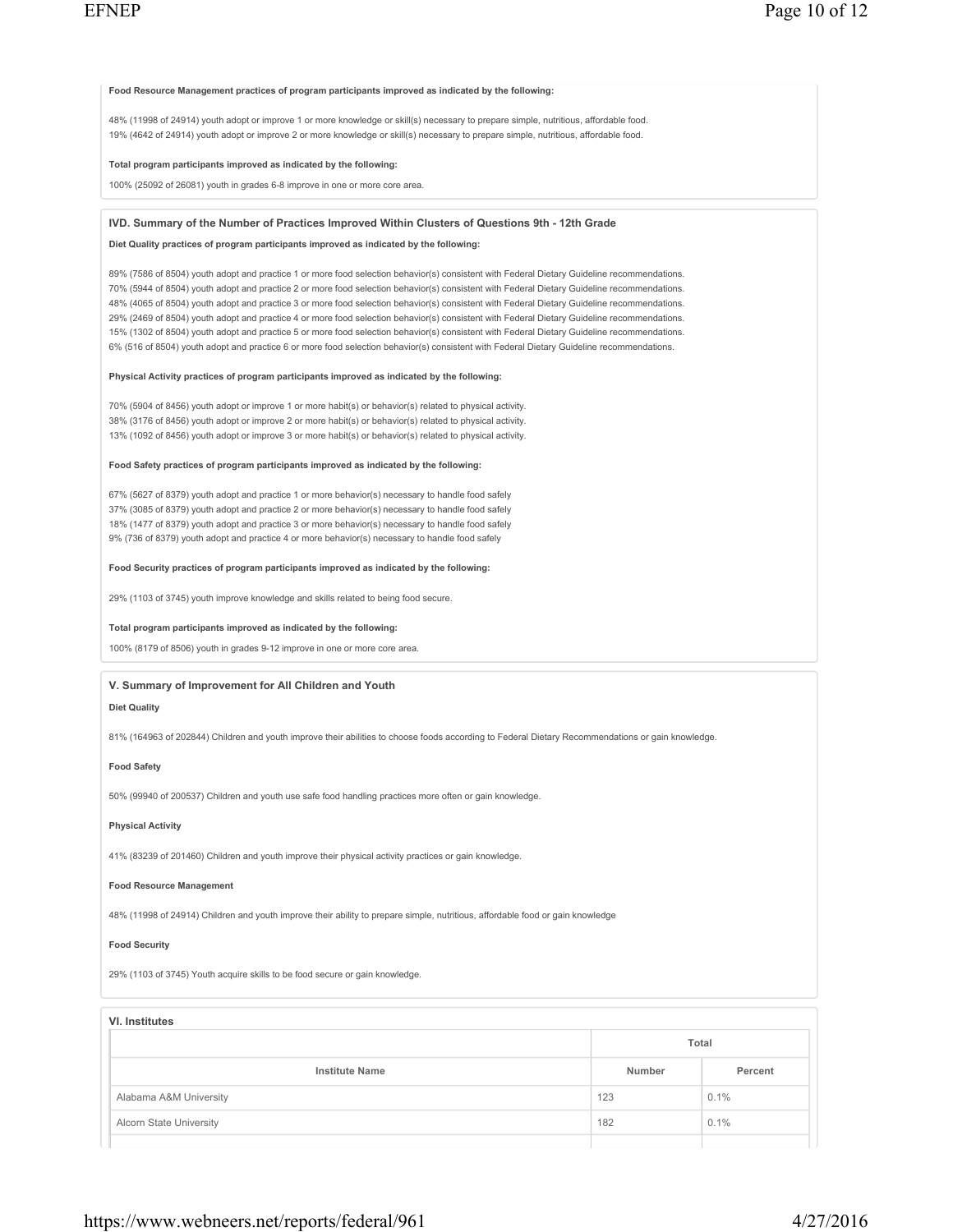|                                             | Total               |         |
|---------------------------------------------|---------------------|---------|
| <b>Institute Name</b>                       | Number              | Percent |
| American Samoa Community College            | 103                 | 0.1%    |
| Auburn University                           | 5744                | 3.9%    |
| <b>Clemson University</b>                   | 1394                | 0.9%    |
| College of Micronesia                       | 782                 | 0.5%    |
| Colorado State University                   | 682                 | 0.5%    |
| <b>Cornell University</b>                   | 6225                | 4.2%    |
| <b>Delaware State University</b>            | 54                  | $0\%$   |
| Florida A&M University                      | $\mathsf{O}\xspace$ | $0\%$   |
| Fort Valley State University                | $\mathbf 0$         | $0\%$   |
| Iowa State University                       | 3                   | $0\%$   |
| Kansas State University                     | 879                 | 0.6%    |
| Kentucky State University                   | 518                 | 0.4%    |
| Langston University                         | 286                 | 0.2%    |
| Lincoln University                          | 145                 | 0.1%    |
| Louisiana State University                  | 4823                | 3.3%    |
| Michigan State University                   | 3879                | 2.6%    |
| Mississippi State University                | 3197                | 2.2%    |
| Montana State University                    | 1373                | 0.9%    |
| New Mexico State University                 | 1377                | 0.9%    |
| North Carolina A&T State University         | 1160                | 0.8%    |
| North Carolina State University             | 8357                | 5.7%    |
| North Dakota State University               | 589                 | 0.4%    |
| Northern Marianas College                   | 28                  | $0\%$   |
| Oklahoma State University                   | 5297                | 3.6%    |
| Oregon State University                     | 700                 | 0.5%    |
| Pennsylvania State University               | 1251                | 0.8%    |
| Prairie View A&M University                 | 1510                | $1\%$   |
| Purdue University                           | 5432                | 3.7%    |
| Rutgers, the State University of New Jersey | 2773                | 1.9%    |
| South Carolina State University             | 273                 | 0.2%    |
| South Dakota State University               | 3233                | 2.2%    |
| Southern University                         | 1021                | 0.7%    |
| Tennessee State University                  | 395                 | 0.3%    |
| Texas A&M University                        | 7803                | 5.3%    |
| The Ohio State University                   | 8080                | 5.5%    |
| The University of Tennessee                 | 2474                | 1.7%    |
| <b>Tuskegee University</b>                  | 659                 | 0.4%    |
| University of Alaska - Fairbanks            | 421                 | 0.3%    |
| University of Arizona                       | 190                 | 0.1%    |
| University of Arkansas                      | 3717                | 2.5%    |
|                                             |                     |         |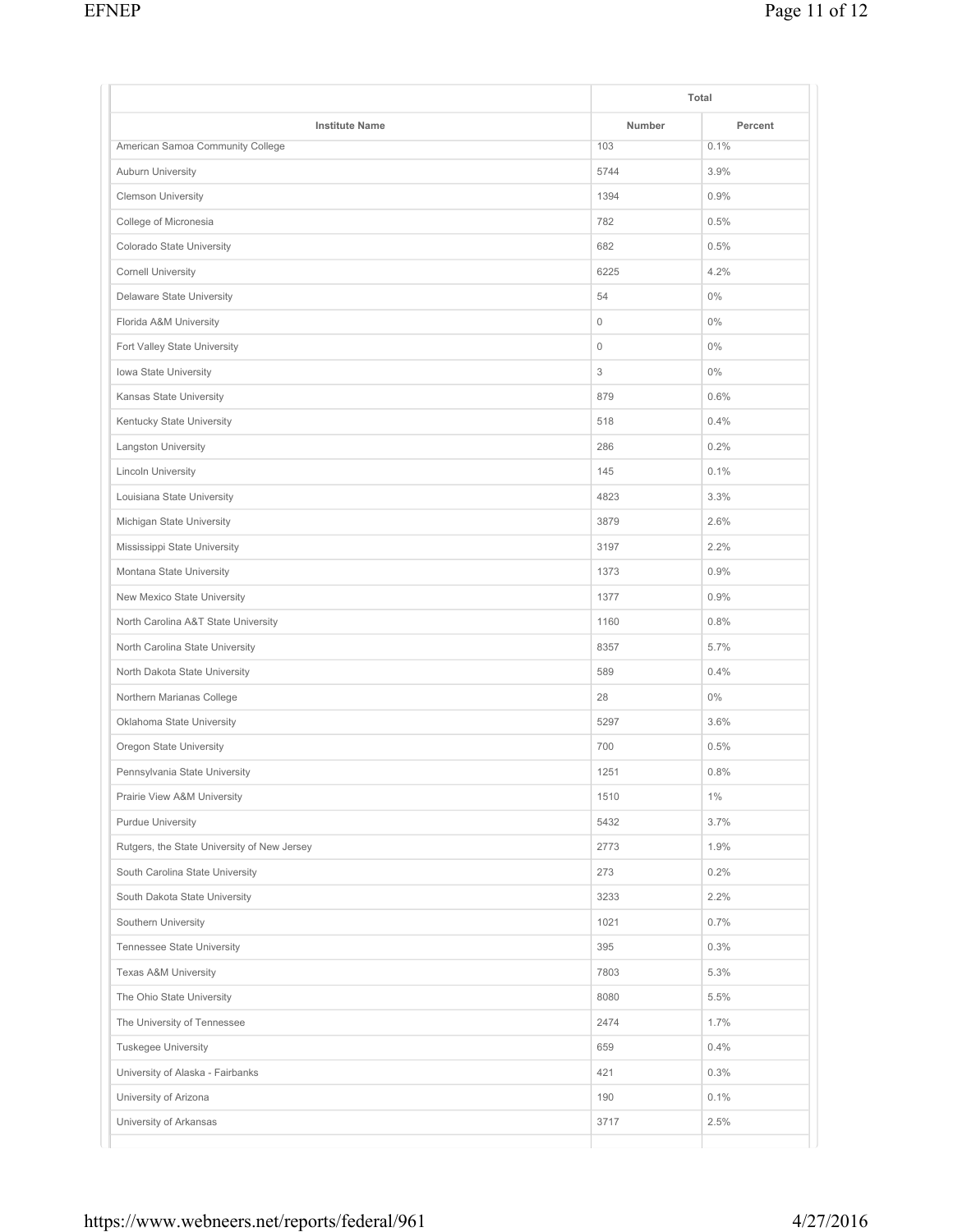|                                        | Total               |         |
|----------------------------------------|---------------------|---------|
| <b>Institute Name</b>                  | Number              | Percent |
| University of Arkansas at Pine Bluff   | 453                 | 0.3%    |
| University of California - Davis       | 11575               | 7.8%    |
| University of Connecticut              | 292                 | 0.2%    |
| University of Delaware                 | 1037                | 0.7%    |
| University of Florida                  | 5862                | 4%      |
| University of Georgia                  | $\mathsf{O}\xspace$ | $0\%$   |
| University of Guam                     | 965                 | 0.7%    |
| University of Hawaii at Manoa          | 320                 | 0.2%    |
| University of Idaho                    | 582                 | 0.4%    |
| University of Illinois                 | 1956                | 1.3%    |
| University of Kentucky                 | 3652                | 2.5%    |
| University of Maine                    | 1236                | 0.8%    |
| University of Maryland - College Park  | 3148                | 2.1%    |
| University of Maryland - Eastern Shore | 340                 | 0.2%    |
| University of Massachusetts            | 816                 | 0.6%    |
| University of Minnesota                | 1059                | 0.7%    |
| University of Missouri - Columbia      | 1181                | 0.8%    |
| University of Nebraska - Lincoln       | 1166                | 0.8%    |
| University of Nevada                   | 312                 | 0.2%    |
| University of New Hampshire            | 1828                | 1.2%    |
| University of Puerto Rico              | 1041                | 0.7%    |
| University of Rhode Island             | 931                 | 0.6%    |
| University of the District of Columbia | 518                 | 0.4%    |
| University of the Virgin Islands       | 349                 | 0.2%    |
| University of Vermont                  | 263                 | 0.2%    |
| University of Wisconsin                | 42                  | $0\%$   |
| University of Wyoming                  | 427                 | 0.3%    |
| <b>Utah State University</b>           | 6569                | 4.5%    |
| Virginia State University              | 0                   | $0\%$   |
| Virginia Tech                          | 3944                | 2.7%    |
| Washington State University            | 492                 | 0.3%    |
| West Virginia State University         | 323                 | 0.2%    |
| West Virginia University               | 7728                | 5.2%    |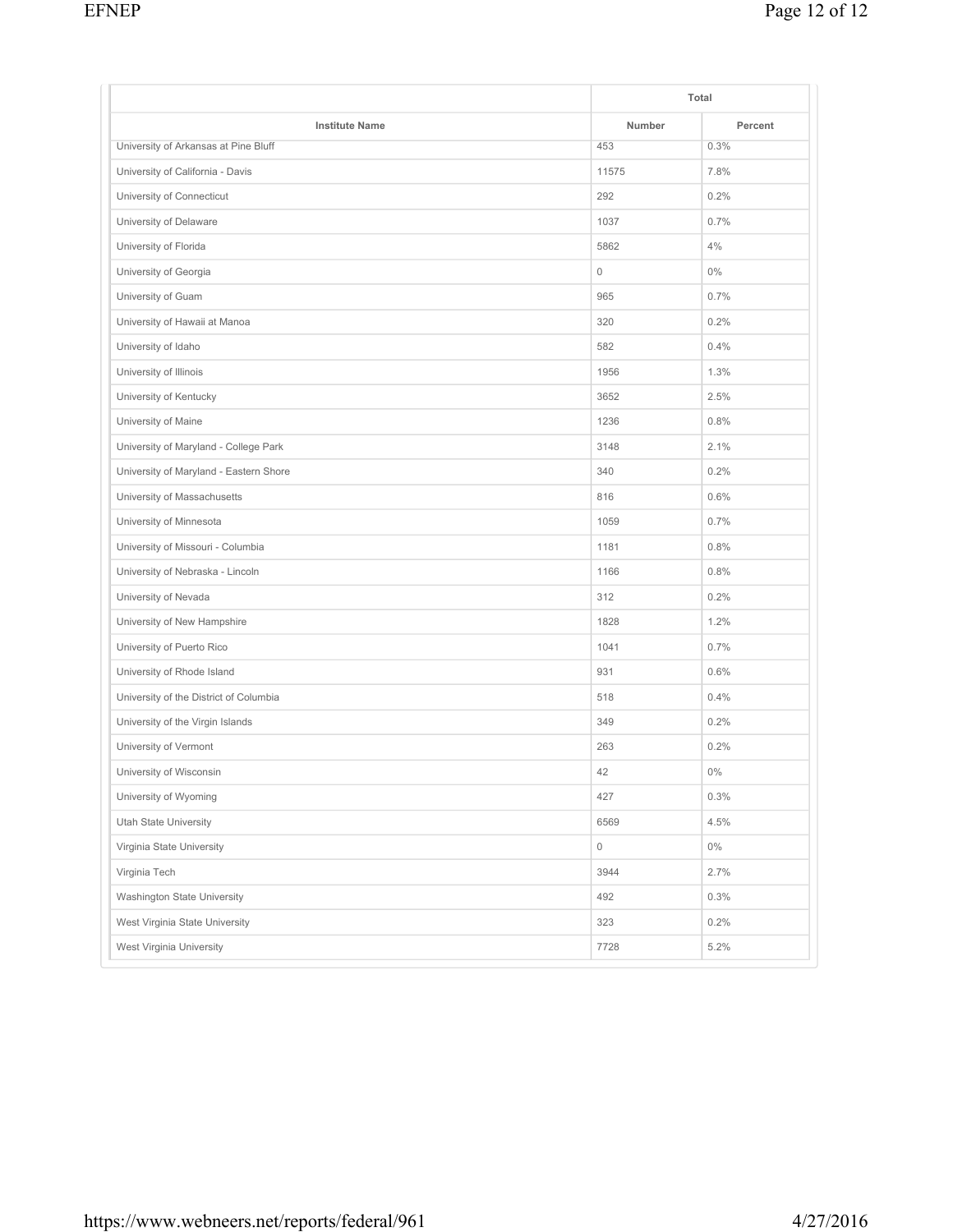## <span id="page-47-0"></span>**Paraprofessional Summary Report**

**System:** EFNEP **Institutes(s)**: All Institutes **Filter**: Paraprofessional **Reporting Year**:2015 **Reporting Period**:10/01/2014 - 09/30/2015

## **1. Total Number of Paraprofessionals: 1635**

## **2. Full Time Equivalents Spent on Adults and Youth by Program:**

| Program       | Adult | Youth | Total  |
|---------------|-------|-------|--------|
| <b>EFNEP</b>  | 678.6 | 279   | 957.6  |
| SNAP-Ed       | 30.4  | 17.3  | 47.7   |
| State Project | 0.8   | 0.1   | 0.8    |
| Other         | 0.8   | 0.4   | 1.2    |
| Total         | 710.6 | 296.7 | 1007.3 |

## **3. Gender and Racial/Ethnic Characteristics**

|                                           |                        |                | Female  |              | Male    | Total          |         |
|-------------------------------------------|------------------------|----------------|---------|--------------|---------|----------------|---------|
| Race                                      | Ethnicity              | Total          | Percent | Total        | Percent | Total          | Percent |
|                                           | Hispanic or Latino:    | $\overline{2}$ | $0\%$   | $\mathbf{1}$ | $0\%$   | 3              | $0\%$   |
|                                           | Not Hispanic / Latino: | 5              | $0\%$   | 0            | $0\%$   | 5              | $0\%$   |
| All Others Reporting Multiple Races       | Not Provided:          | $\mathbf{1}$   | $0\%$   | 0            | $0\%$   | $\mathbf{1}$   | $0\%$   |
|                                           | Total:                 | 8              | $0\%$   | $\mathbf{1}$ | 0%      | 9              | 1%      |
|                                           | Hispanic or Latino:    | 278            | 17%     | 11           | $1\%$   | 289            | 18%     |
|                                           | Not Hispanic / Latino: | 743            | 45%     | 20           | 1%      | 763            | 47%     |
| White                                     | Not Provided:          | 28             | 2%      | 0            | $0\%$   | 28             | 2%      |
|                                           | Total:                 | 1049           | 64%     | 31           | 2%      | 1080           | 66%     |
|                                           | Hispanic or Latino:    | 10             | 1%      | $\mathbf{1}$ | $0\%$   | 11             | $1\%$   |
|                                           | Not Hispanic / Latino: | 344            | 21%     | 16           | $1\%$   | 360            | 22%     |
| <b>Black or African American</b>          | Not Provided:          | 23             | 1%      | 0            | $0\%$   | 23             | $1\%$   |
|                                           | Total:                 | 377            | 23%     | 17           | $1\%$   | 394            | 24%     |
|                                           | Hispanic or Latino:    | 43             | 3%      | $\mathbf{1}$ | $0\%$   | 44             | 3%      |
|                                           | Not Hispanic / Latino: | $\overline{7}$ | $0\%$   | 0            | $0\%$   | $\overline{7}$ | $0\%$   |
| American Indian or Alaskan Native         | Not Provided:          | $\mathbf{0}$   | $0\%$   | 0            | $0\%$   | $\circ$        | $0\%$   |
|                                           | Total:                 | 50             | 3%      | $\mathbf{1}$ | $0\%$   | 51             | 3%      |
|                                           | Hispanic or Latino:    | $\Omega$       | $0\%$   | $\mathbf 0$  | $0\%$   | $\Omega$       | $0\%$   |
|                                           | Not Hispanic / Latino: | 37             | 2%      | $\mathbf{1}$ | $0\%$   | 38             | 2%      |
| Asian                                     | Not Provided:          | $\mathbf{1}$   | $0\%$   | 0            | $0\%$   | $\mathbf{1}$   | $0\%$   |
|                                           | Total:                 | 38             | 2%      | $\mathbf{1}$ | $0\%$   | 39             | 2%      |
| Native Hawaiian or Other Pacific Islander | Hispanic or Latino:    | $\mathbf 0$    | $0\%$   | 0            | $0\%$   | $\mathbf 0$    | $0\%$   |
|                                           |                        |                |         |              |         |                |         |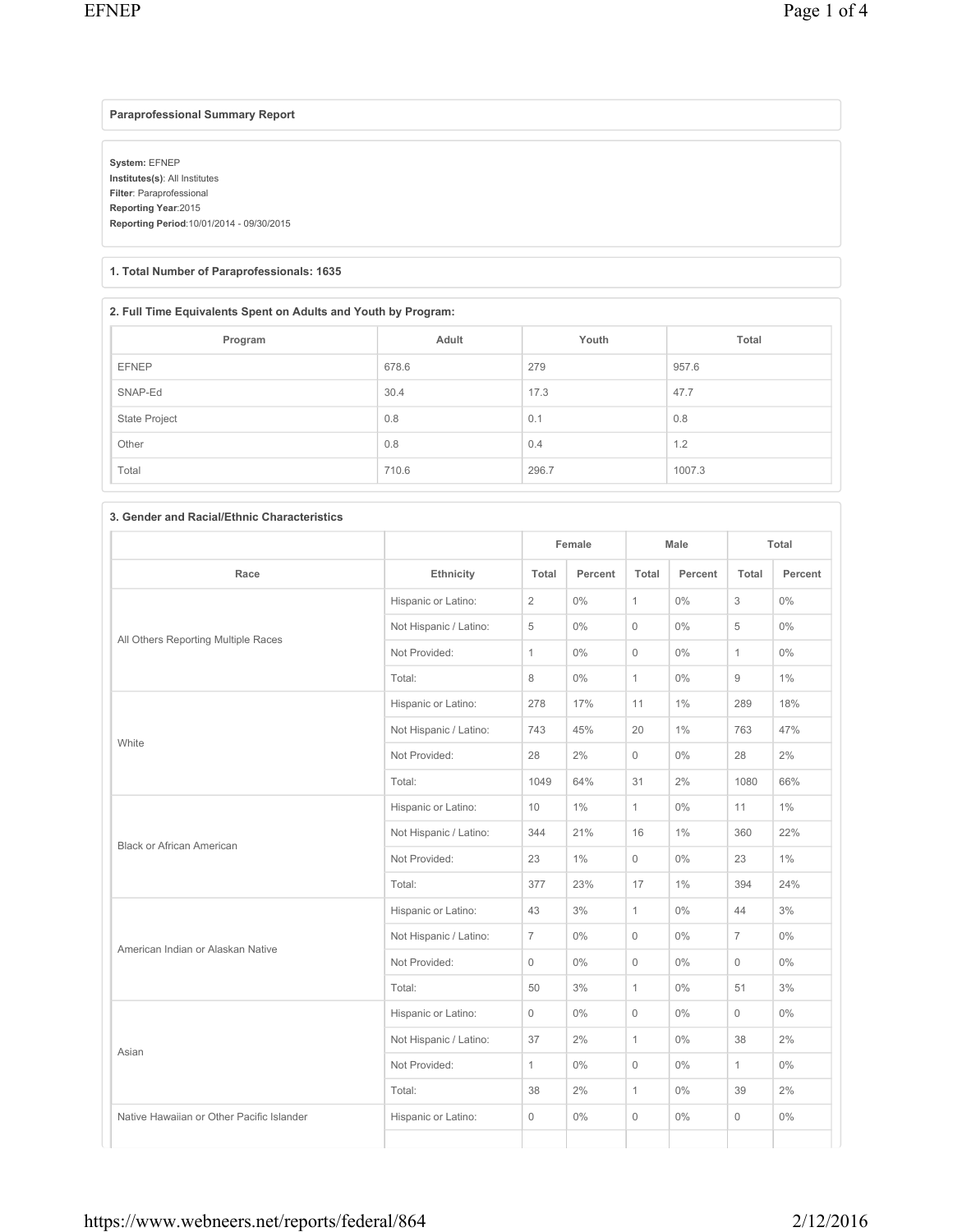|                                             |                        |                | Female  |                | Male    |                | Total   |
|---------------------------------------------|------------------------|----------------|---------|----------------|---------|----------------|---------|
| Race                                        | Ethnicity              | Total          | Percent | Total          | Percent | Total          | Percent |
|                                             | Not Hispanic / Latino: | 16             | $1\%$   | $\overline{2}$ | $0\%$   | 18             | $1\%$   |
|                                             | Not Provided:          | 10             | $1\%$   | $\overline{2}$ | $0\%$   | 12             | $1\%$   |
|                                             | Total:                 | 26             | 2%      | $\overline{4}$ | $0\%$   | 30             | 2%      |
|                                             | Hispanic or Latino:    | 89             | 5%      | $\mathbf 0$    | $0\%$   | 89             | 5%      |
| Not Provided                                | Not Hispanic / Latino: | 11             | 1%      | $\mathbf{1}$   | $0\%$   | 12             | $1\%$   |
|                                             | Not Provided:          | 149            | 9%      | 3              | $0\%$   | 152            | 9%      |
|                                             | Total:                 | 249            | 15%     | $\overline{4}$ | $0\%$   | 253            | 15%     |
|                                             | Hispanic or Latino:    | $\overline{4}$ | $0\%$   | $\mathbb O$    | $0\%$   | $\overline{4}$ | $0\%$   |
| White and Black or African American         | Not Hispanic / Latino: | 3              | $0\%$   | $\mathbf 0$    | $0\%$   | 3              | $0\%$   |
|                                             | Not Provided:          | $\mathbf{0}$   | $0\%$   | $\mathbf 0$    | $0\%$   | $\mathbf{0}$   | $0\%$   |
|                                             | Total:                 | $\overline{7}$ | $0\%$   | $\mathbf 0$    | $0\%$   | $\overline{7}$ | $0\%$   |
|                                             | Hispanic or Latino:    | $\mathbf{0}$   | $0\%$   | $\mathbf 0$    | $0\%$   | $\mathbf 0$    | $0\%$   |
| White and Asian                             | Not Hispanic / Latino: | $\mathbf{1}$   | $0\%$   | $\mathbf 0$    | $0\%$   | $\mathbf{1}$   | $0\%$   |
|                                             | Not Provided:          | $\mathbf{0}$   | $0\%$   | $\mathbf 0$    | $0\%$   | $\circ$        | $0\%$   |
|                                             | Total:                 | $\mathbf{1}$   | $0\%$   | $\mathbf 0$    | $0\%$   | $\mathbf{1}$   | $0\%$   |
|                                             | Hispanic or Latino:    | $\mathbf{0}$   | $0\%$   | $\mathbf 0$    | $0\%$   | $\mathbf 0$    | $0\%$   |
|                                             | Not Hispanic / Latino: | $\overline{2}$ | $0\%$   | $\mathbf 0$    | $0\%$   | $\overline{2}$ | $0\%$   |
| White and American Indian or Alaskan Native | Not Provided:          | $\Omega$       | $0\%$   | $\mathbf 0$    | $0\%$   | $\circ$        | $0\%$   |
|                                             | Total:                 | $\overline{2}$ | $0\%$   | $\mathbf 0$    | $0\%$   | $\overline{2}$ | $0\%$   |
|                                             | Hispanic or Latino:    | 426            | 26%     | 14             | $1\%$   | 440            | 27%     |
|                                             | Not Hispanic / Latino: | 1169           | 71%     | 40             | $2\%$   | 1209           | 74%     |
| All Races                                   | Not Provided:          | 212            | 13%     | 5              | $0\%$   | 217            | 13%     |
|                                             | Total:                 | 1807           | 111%    | 59             | 4%      | 1866           | 114%    |

|                                  |                | Total   |
|----------------------------------|----------------|---------|
| <b>Institute Name</b>            | Number         | Percent |
| Alabama A&M University           | $\overline{4}$ | 0.2%    |
| Alcorn State University          | $\overline{2}$ | 0.1%    |
| American Samoa Community College | 11             | 0.7%    |
| Auburn University                | 36             | 2.2%    |
| <b>Clemson University</b>        | 12             | 0.7%    |
| College of Micronesia            | 8              | 0.5%    |
| Colorado State University        | 14             | 0.9%    |
| <b>Cornell University</b>        | 88             | 5.4%    |
| Delaware State University        | $\mathbf{1}$   | 0.1%    |
| Florida A&M University           | $\overline{2}$ | 0.1%    |
| Fort Valley State University     | $\mathbf{1}$   | 0.1%    |
| Iowa State University            | 17             | 1%      |
|                                  |                |         |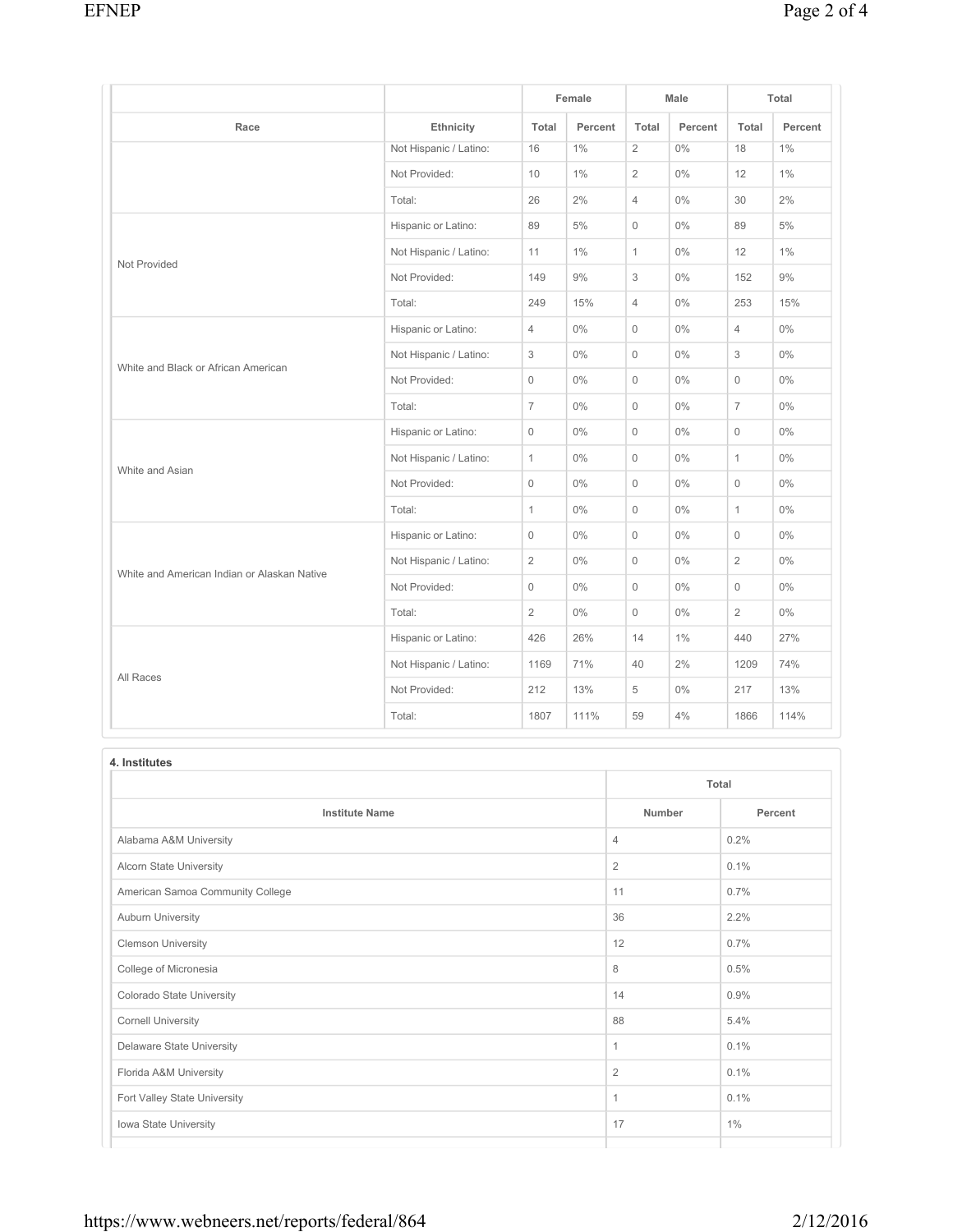|                                             | Total               |         |
|---------------------------------------------|---------------------|---------|
| <b>Institute Name</b>                       | Number              | Percent |
| Kansas State University                     | 18                  | 1.1%    |
| Kentucky State University                   | 3                   | 0.2%    |
| Langston University                         | $\mathbf{1}$        | 0.1%    |
| <b>Lincoln University</b>                   | $\overline{4}$      | 0.2%    |
| Louisiana State University                  | 26                  | 1.6%    |
| Michigan State University                   | 94                  | 5.7%    |
| Mississippi State University                | 27                  | 1.7%    |
| Montana State University                    | 8                   | 0.5%    |
| New Mexico State University                 | 12                  | 0.7%    |
| North Carolina A&T State University         | 15                  | 0.9%    |
| North Carolina State University             | 60                  | 3.7%    |
| North Dakota State University               | 8                   | 0.5%    |
| Northern Marianas College                   | 3                   | 0.2%    |
| Oklahoma State University                   | 50                  | 3.1%    |
| Oregon State University                     | 16                  | $1\%$   |
| Pennsylvania State University               | 103                 | 6.3%    |
| Prairie View A&M University                 | 5                   | 0.3%    |
| <b>Purdue University</b>                    | 32                  | 2%      |
| Rutgers, the State University of New Jersey | 24                  | 1.5%    |
| South Carolina State University             | $\mathsf{O}\xspace$ | $0\%$   |
| South Dakota State University               | 12                  | 0.7%    |
| Southern University                         | $\mathbf{1}$        | 0.1%    |
| Tennessee State University                  | $\overline{4}$      | 0.2%    |
| Texas A&M University                        | 89                  | 5.4%    |
| The Ohio State University                   | 60                  | 3.7%    |
| The University of Tennessee                 | 26                  | 1.6%    |
| <b>Tuskegee University</b>                  | 8                   | 0.5%    |
| University of Alaska - Fairbanks            | 6                   | 0.4%    |
| University of Arizona                       | 65                  | 4%      |
| University of Arkansas                      | 34                  | 2.1%    |
| University of Arkansas at Pine Bluff        | $\overline{4}$      | 0.2%    |
| University of California - Davis            | 63                  | 3.9%    |
| University of Connecticut                   | $\hbox{9}$          | 0.6%    |
| University of Delaware                      | 14                  | 0.9%    |
| University of Florida                       | 35                  | 2.1%    |
| University of Georgia                       | 37                  | 2.3%    |
| University of Guam                          | $\hbox{g}$          | 0.6%    |
| University of Hawaii at Manoa               | 10                  | 0.6%    |
| University of Idaho                         | 12                  | 0.7%    |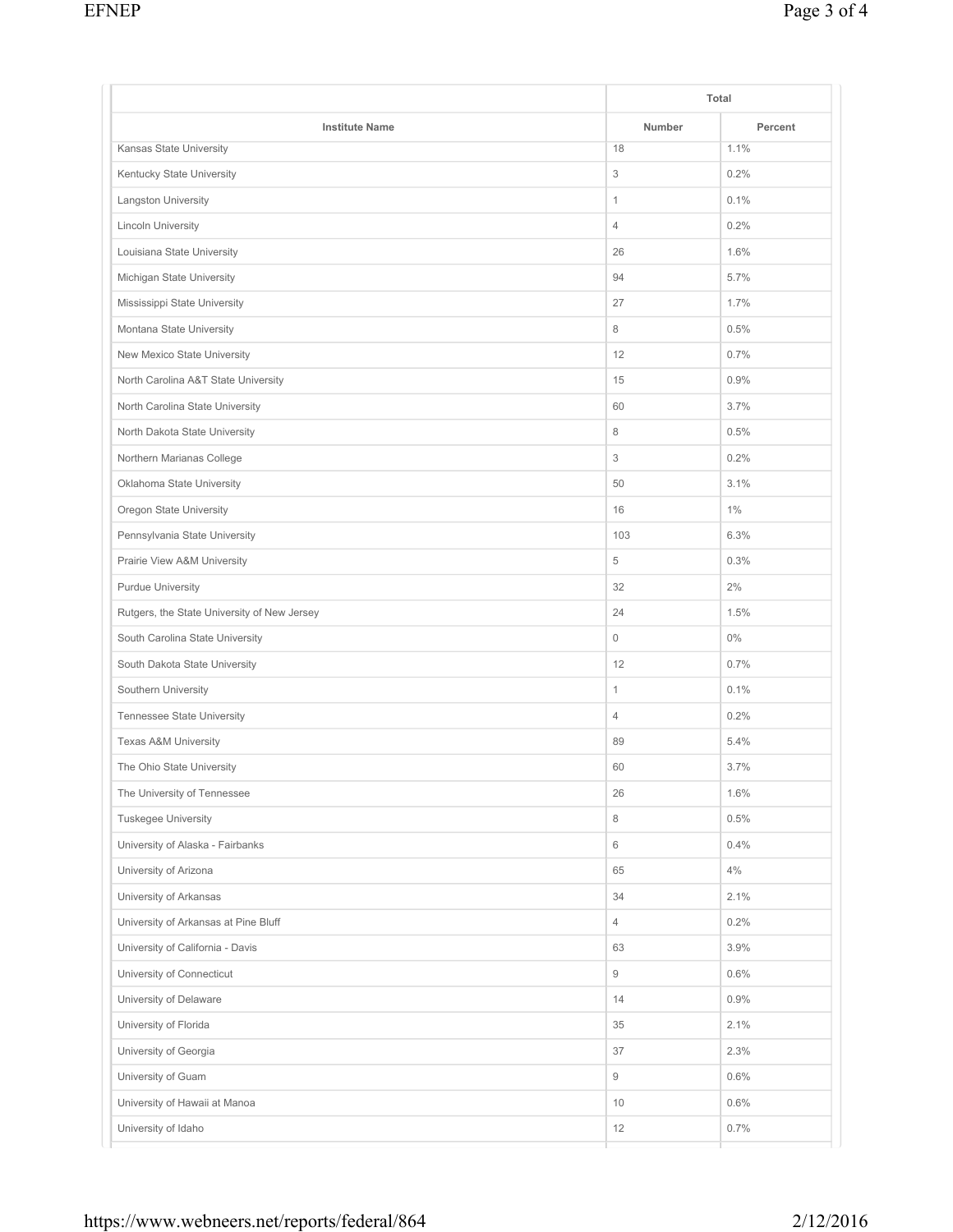|                                        | Total          |         |  |
|----------------------------------------|----------------|---------|--|
| <b>Institute Name</b>                  | Number         | Percent |  |
| University of Illinois                 | 48             | 2.9%    |  |
| University of Kentucky                 | 62             | 3.8%    |  |
| University of Maine                    | 12             | 0.7%    |  |
| University of Maryland - College Park  | 22             | 1.3%    |  |
| University of Maryland - Eastern Shore | $\overline{4}$ | 0.2%    |  |
| University of Massachusetts            | 15             | 0.9%    |  |
| University of Minnesota                | 14             | 0.9%    |  |
| University of Missouri - Columbia      | 33             | 2%      |  |
| University of Nebraska - Lincoln       | 17             | $1\%$   |  |
| University of Nevada                   | 6              | 0.4%    |  |
| University of New Hampshire            | 18             | 1.1%    |  |
| University of Puerto Rico              | 28             | 1.7%    |  |
| University of Rhode Island             | $\,6\,$        | 0.4%    |  |
| University of the District of Columbia | $\overline{4}$ | 0.2%    |  |
| University of the Virgin Islands       | 3              | 0.2%    |  |
| University of Vermont                  | 6              | 0.4%    |  |
| University of Wisconsin                | 19             | 1.2%    |  |
| University of Wyoming                  | 13             | 0.8%    |  |
| <b>Utah State University</b>           | 29             | 1.8%    |  |
| Virginia State University              | 3              | 0.2%    |  |
| Virginia Tech                          | 22             | 1.3%    |  |
| Washington State University            | 12             | 0.7%    |  |
| West Virginia State University         | $\overline{4}$ | 0.2%    |  |
| West Virginia University               | 32             | 2%      |  |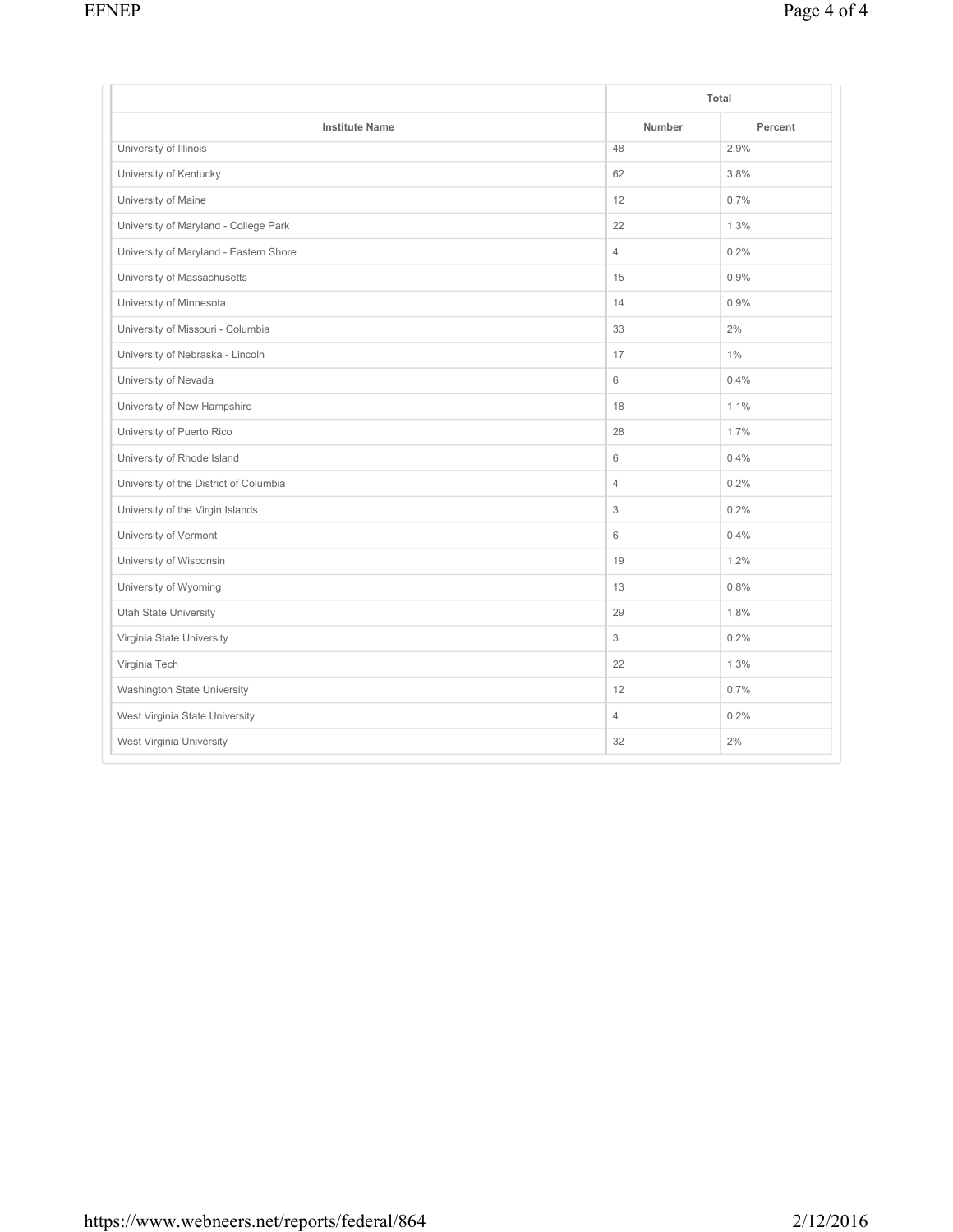## <span id="page-51-0"></span>**Professional Summary Report**

**System:** EFNEP **Institutes(s)**: All Institutes **Filter**: Professional **Reporting Year**:2015 **Reporting Period**:10/01/2014 - 09/30/2015

## **1. Total Number of Professionals: 472**

## **2. Full Time Equivalents Spent on Adults and Youth by Program:**

| Program              | Adult | Youth | Total |
|----------------------|-------|-------|-------|
| <b>EFNEP</b>         | 78.2  | 29.9  | 108.1 |
| SNAP-Ed              | 5.8   | 1.7   | 7.5   |
| <b>State Project</b> | 0.3   | 0.1   | 0.4   |
| Other                | 0.5   | 0     | 0.5   |
| Total                | 84.8  | 31.7  | 116.6 |

## **3. Gender and Racial/Ethnic Characteristics**

|                                           |                        | Female         |         | Male                |         | Total               |         |
|-------------------------------------------|------------------------|----------------|---------|---------------------|---------|---------------------|---------|
| Race                                      | Ethnicity              | Total          | Percent | Total               | Percent | Total               | Percent |
|                                           | Hispanic or Latino:    | 1              | $0\%$   | $\circ$             | $0\%$   | $\mathbf{1}$        | $0\%$   |
|                                           | Not Hispanic / Latino: | $\mathbf{1}$   | $0\%$   | $\mathsf{O}\xspace$ | $0\%$   | $\mathbf{1}$        | $0\%$   |
| All Others Reporting Multiple Races       | Not Provided:          | $\circ$        | $0\%$   | $\mathsf{O}\xspace$ | $0\%$   | $\mathsf{O}\xspace$ | $0\%$   |
|                                           | Total:                 | $\overline{2}$ | $0\%$   | $\mathsf{O}\xspace$ | $0\%$   | $\overline{2}$      | $0\%$   |
|                                           | Hispanic or Latino:    | 29             | 6%      | $\mathbf{1}$        | $0\%$   | 30                  | 6%      |
|                                           | Not Hispanic / Latino: | 219            | 46%     | 18                  | 4%      | 237                 | 50%     |
| White                                     | Not Provided:          | $\mathbf{1}$   | $0\%$   | $\circ$             | $0\%$   | $\mathbf{1}$        | $0\%$   |
|                                           | Total:                 | 249            | 53%     | 19                  | 4%      | 268                 | 57%     |
| <b>Black or African American</b>          | Hispanic or Latino:    | $\mathbf{1}$   | $0\%$   | $\circ$             | $0\%$   | $\mathbf{1}$        | $0\%$   |
|                                           | Not Hispanic / Latino: | 81             | 17%     | 10                  | 2%      | 91                  | 19%     |
|                                           | Not Provided:          | $\overline{4}$ | $1\%$   | $\mathsf{O}\xspace$ | $0\%$   | $\overline{4}$      | $1\%$   |
|                                           | Total:                 | 86             | 18%     | 10                  | 2%      | 96                  | 20%     |
|                                           | Hispanic or Latino:    | $\overline{2}$ | $0\%$   | $\mathbf 0$         | $0\%$   | $\overline{2}$      | $0\%$   |
|                                           | Not Hispanic / Latino: | $\overline{2}$ | $0\%$   | $\circ$             | $0\%$   | $\overline{2}$      | $0\%$   |
| American Indian or Alaskan Native         | Not Provided:          | $\Omega$       | $0\%$   | $\mathsf{O}\xspace$ | $0\%$   | $\mathbf 0$         | $0\%$   |
|                                           | Total:                 | $\overline{4}$ | 1%      | $\mathsf{O}\xspace$ | $0\%$   | $\overline{4}$      | 1%      |
|                                           | Hispanic or Latino:    | $\Omega$       | 0%      | $\mathsf{O}\xspace$ | $0\%$   | $\Omega$            | $0\%$   |
|                                           | Not Hispanic / Latino: | 25             | 5%      | $\mathsf{O}\xspace$ | $0\%$   | 25                  | 5%      |
| Asian                                     | Not Provided:          | $\circ$        | $0\%$   | $\mathsf{O}\xspace$ | $0\%$   | $\circ$             | $0\%$   |
|                                           | Total:                 | 25             | 5%      | $\mathsf{O}\xspace$ | $0\%$   | 25                  | 5%      |
| Native Hawaiian or Other Pacific Islander | Hispanic or Latino:    | $\mathbf 0$    | $0\%$   | $\mathbf{0}$        | $0\%$   | $\circ$             | $0\%$   |
|                                           |                        |                |         |                     |         |                     |         |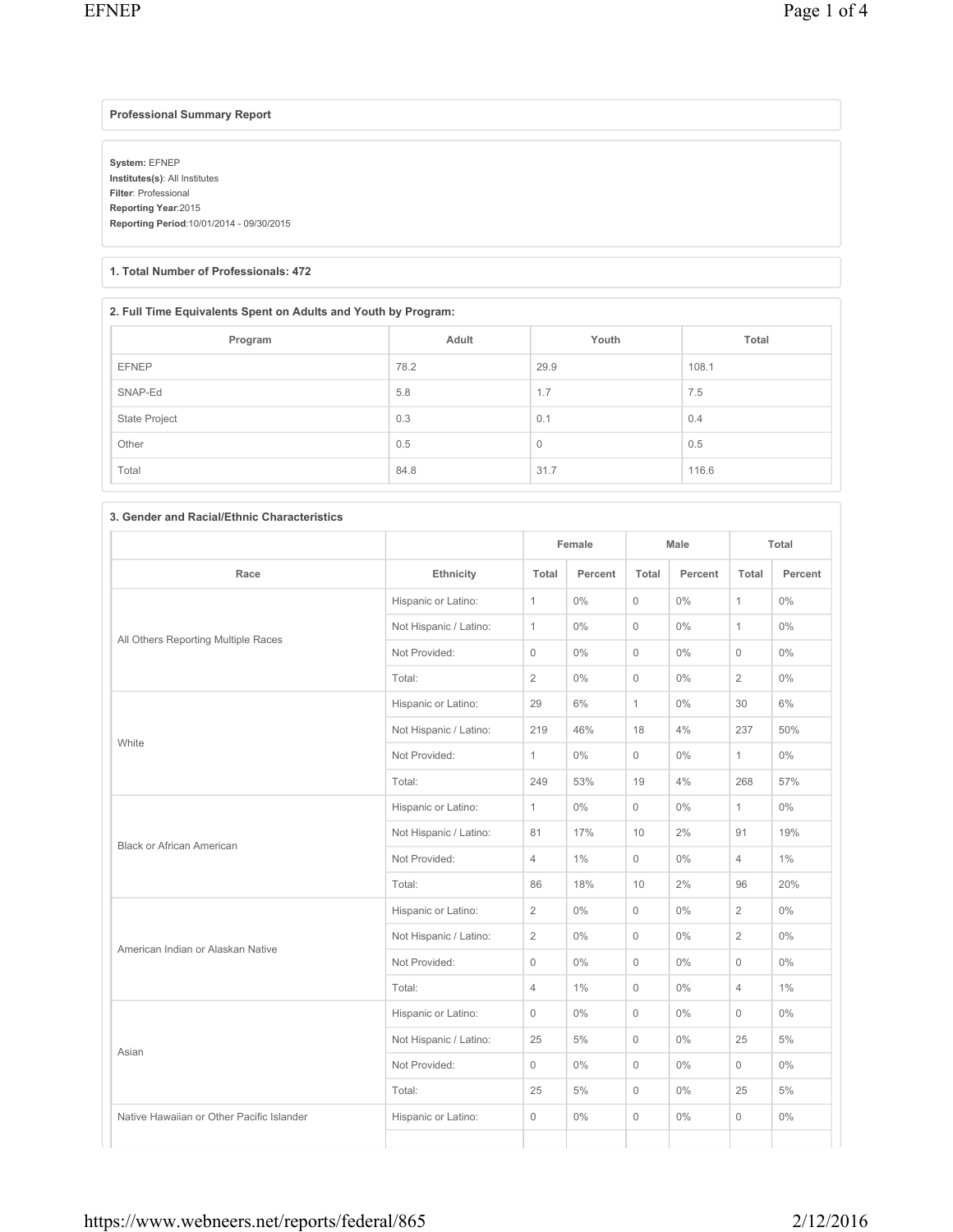|                                             |                        | Female         |         |                     | Male    | Total          |         |
|---------------------------------------------|------------------------|----------------|---------|---------------------|---------|----------------|---------|
| Race                                        | Ethnicity              | Total          | Percent | Total               | Percent | Total          | Percent |
|                                             | Not Hispanic / Latino: | $\mathfrak 3$  | $1\%$   | $\circ$             | $0\%$   | 3              | $1\%$   |
|                                             | Not Provided:          | $\overline{0}$ | $0\%$   | $\mathbb O$         | $0\%$   | $\circ$        | $0\%$   |
|                                             | Total:                 | 3              | $1\%$   | $\circ$             | $0\%$   | 3              | $1\%$   |
|                                             | Hispanic or Latino:    | 10             | 2%      | $\mathsf{O}$        | $0\%$   | 10             | $2\%$   |
| Not Provided                                | Not Hispanic / Latino: | $\mathbf{1}$   | $0\%$   | $\mathsf{O}$        | $0\%$   | $\mathbf{1}$   | $0\%$   |
|                                             | Not Provided:          | 128            | 27%     | $\overline{2}$      | $0\%$   | 130            | 28%     |
|                                             | Total:                 | 139            | 29%     | $\overline{2}$      | $0\%$   | 141            | 30%     |
|                                             | Hispanic or Latino:    | $\mathbf{1}$   | $0\%$   | $\circ$             | $0\%$   | $\mathbf{1}$   | $0\%$   |
|                                             | Not Hispanic / Latino: | $\mathbf 0$    | $0\%$   | $\mathsf{O}\xspace$ | $0\%$   | $\circ$        | $0\%$   |
| White and Black or African American         | Not Provided:          | $\mathbf 0$    | $0\%$   | $\circ$             | $0\%$   | $\circ$        | $0\%$   |
|                                             | Total:                 | $\mathbf{1}$   | $0\%$   | $\mathbb O$         | $0\%$   | $\mathbf{1}$   | $0\%$   |
|                                             | Hispanic or Latino:    | $\mathbf 0$    | $0\%$   | $\circ$             | $0\%$   | $\circ$        | $0\%$   |
| White and Asian                             | Not Hispanic / Latino: | $\mathbf{1}$   | $0\%$   | $\mathsf{O}\xspace$ | $0\%$   | $\mathbf{1}$   | $0\%$   |
|                                             | Not Provided:          | $\mathbf{0}$   | $0\%$   | $\circ$             | $0\%$   | $\Omega$       | $0\%$   |
|                                             | Total:                 | $\mathbf{1}$   | $0\%$   | $\circ$             | $0\%$   | $\mathbf{1}$   | $0\%$   |
|                                             | Hispanic or Latino:    | $\mathbf{1}$   | $0\%$   | $\mathsf{O}\xspace$ | $0\%$   | $\mathbf{1}$   | $0\%$   |
| White and American Indian or Alaskan Native | Not Hispanic / Latino: | $\mathbf{1}$   | $0\%$   | $\mathsf{O}\xspace$ | $0\%$   | $\mathbf{1}$   | $0\%$   |
|                                             | Not Provided:          | $\mathbf{0}$   | $0\%$   | $\circ$             | $0\%$   | $\Omega$       | $0\%$   |
|                                             | Total:                 | $\overline{2}$ | $0\%$   | $\circ$             | $0\%$   | $\overline{2}$ | $0\%$   |
|                                             | Hispanic or Latino:    | 45             | 10%     | $\mathbf{1}$        | $0\%$   | 46             | 10%     |
| All Races                                   | Not Hispanic / Latino: | 334            | 71%     | 28                  | 6%      | 362            | 77%     |
|                                             | Not Provided:          | 133            | 28%     | $\overline{2}$      | $0\%$   | 135            | 29%     |
|                                             | Total:                 | 512            | 108%    | 31                  | 7%      | 543            | 115%    |

|                                  |                | Total   |  |  |
|----------------------------------|----------------|---------|--|--|
| <b>Institute Name</b>            | Number         | Percent |  |  |
| Alabama A&M University           | $\overline{4}$ | 0.8%    |  |  |
| Alcorn State University          | 1              | 0.2%    |  |  |
| American Samoa Community College | $\mathbf{0}$   | $0\%$   |  |  |
| Auburn University                | $\mathbf{0}$   | $0\%$   |  |  |
| Clemson University               | 1              | 0.2%    |  |  |
| College of Micronesia            | $\mathbf{0}$   | $0\%$   |  |  |
| Colorado State University        | $\mathbf{0}$   | $0\%$   |  |  |
| Cornell University               | 49             | 10.4%   |  |  |
| Delaware State University        | 1              | 0.2%    |  |  |
| Florida A&M University           | 3              | 0.6%    |  |  |
| Fort Valley State University     | 6              | 1.3%    |  |  |
| Iowa State University            | $\overline{7}$ | 1.5%    |  |  |
|                                  |                |         |  |  |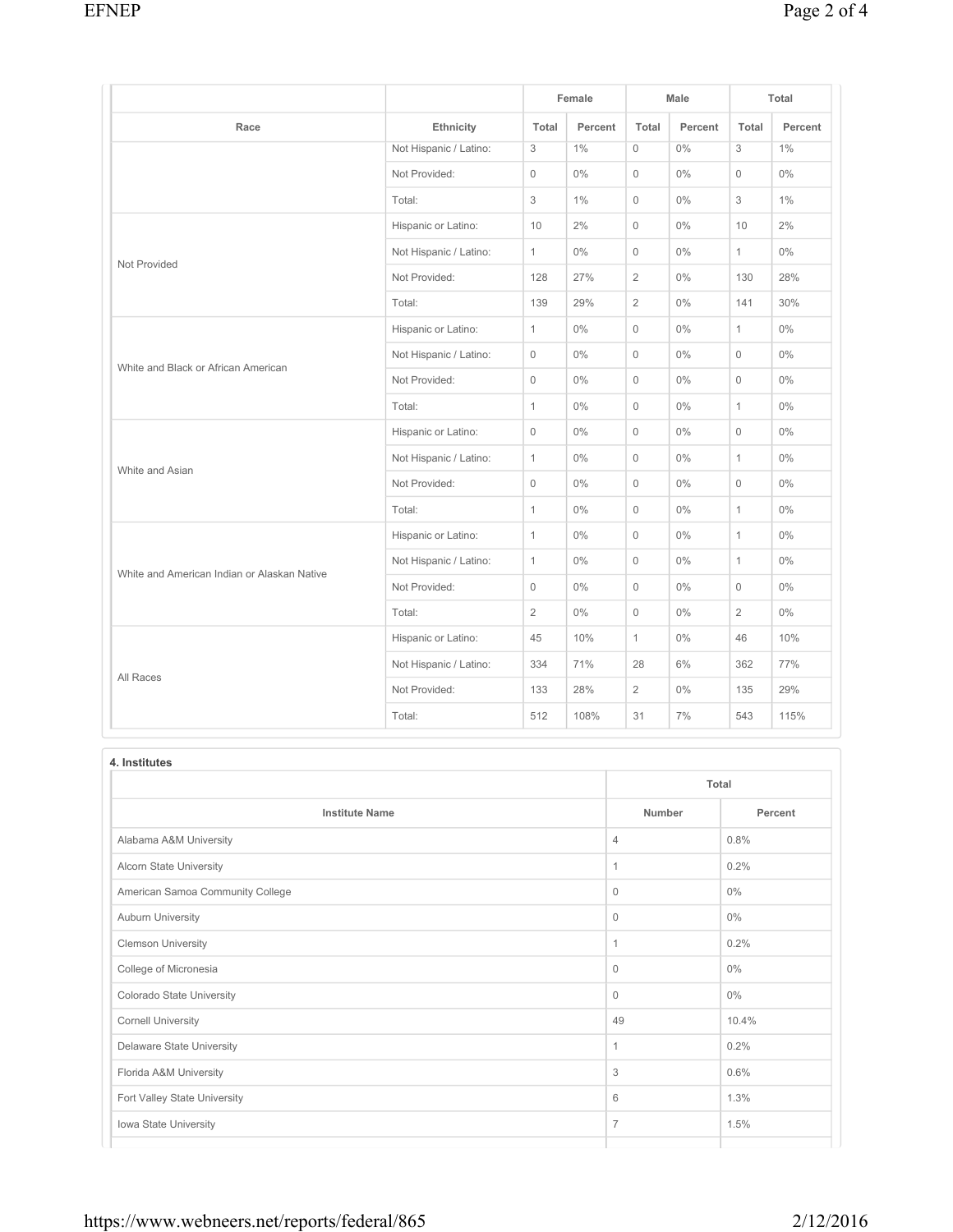|                                             | Total               |         |  |
|---------------------------------------------|---------------------|---------|--|
| <b>Institute Name</b>                       | Number              | Percent |  |
| Kansas State University                     | 6                   | 1.3%    |  |
| Kentucky State University                   | $\overline{2}$      | 0.4%    |  |
| Langston University                         | $\mathsf{O}\xspace$ | $0\%$   |  |
| <b>Lincoln University</b>                   | $\mathbb O$         | $0\%$   |  |
| Louisiana State University                  | 20                  | 4.2%    |  |
| Michigan State University                   | 24                  | 5.1%    |  |
| Mississippi State University                | 50                  | 10.6%   |  |
| Montana State University                    | $\overline{2}$      | 0.4%    |  |
| New Mexico State University                 | $\mathbb O$         | $0\%$   |  |
| North Carolina A&T State University         | $\mathsf{O}\xspace$ | $0\%$   |  |
| North Carolina State University             | $\mathbb O$         | $0\%$   |  |
| North Dakota State University               | $\overline{2}$      | 0.4%    |  |
| Northern Marianas College                   | $\overline{2}$      | 0.4%    |  |
| Oklahoma State University                   | 8                   | 1.7%    |  |
| Oregon State University                     | $\overline{4}$      | 0.8%    |  |
| Pennsylvania State University               | 81                  | 17.2%   |  |
| Prairie View A&M University                 | $\mathsf{O}\xspace$ | $0\%$   |  |
| <b>Purdue University</b>                    | $\overline{2}$      | 0.4%    |  |
| Rutgers, the State University of New Jersey | 11                  | 2.3%    |  |
| South Carolina State University             | $\overline{7}$      | 1.5%    |  |
| South Dakota State University               | $\overline{2}$      | 0.4%    |  |
| Southern University                         | $\mathbf{1}$        | 0.2%    |  |
| <b>Tennessee State University</b>           | 3                   | 0.6%    |  |
| Texas A&M University                        | 12                  | 2.5%    |  |
| The Ohio State University                   | 11                  | 2.3%    |  |
| The University of Tennessee                 | $\overline{4}$      | 0.8%    |  |
| <b>Tuskegee University</b>                  | $\overline{2}$      | 0.4%    |  |
| University of Alaska - Fairbanks            | $\mathbb O$         | $0\%$   |  |
| University of Arizona                       | $\hbox{9}$          | 1.9%    |  |
| University of Arkansas                      | 17                  | 3.6%    |  |
| University of Arkansas at Pine Bluff        | $\sqrt{2}$          | 0.4%    |  |
| University of California - Davis            | 15                  | 3.2%    |  |
| University of Connecticut                   | $\mathbf{1}$        | 0.2%    |  |
| University of Delaware                      | $\mathsf{O}\xspace$ | $0\%$   |  |
| University of Florida                       | $\overline{7}$      | 1.5%    |  |
| University of Georgia                       | 10                  | 2.1%    |  |
| University of Guam                          | $\mathbf{1}$        | 0.2%    |  |
| University of Hawaii at Manoa               | 3                   | 0.6%    |  |
| University of Idaho                         | $\mathbb O$         | $0\%$   |  |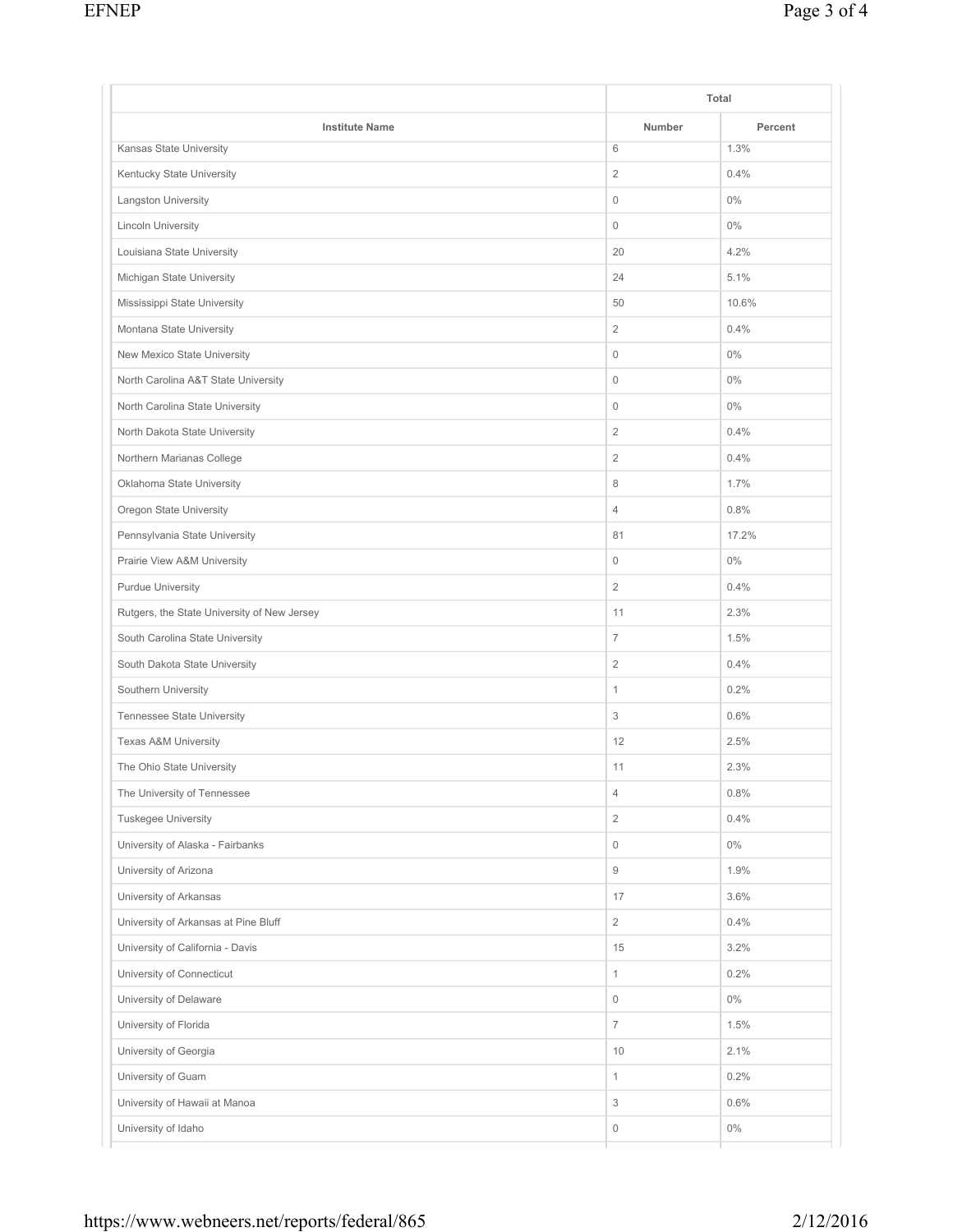|                                        | Total               |         |  |
|----------------------------------------|---------------------|---------|--|
| <b>Institute Name</b>                  | Number              | Percent |  |
| University of Illinois                 | 5                   | 1.1%    |  |
| University of Kentucky                 | $\overline{2}$      | 0.4%    |  |
| University of Maine                    | 3                   | 0.6%    |  |
| University of Maryland - College Park  | 23                  | 4.9%    |  |
| University of Maryland - Eastern Shore | $\mathbb O$         | $0\%$   |  |
| University of Massachusetts            | $\overline{4}$      | 0.8%    |  |
| University of Minnesota                | $\mathbf{0}$        | $0\%$   |  |
| University of Missouri - Columbia      | $\mathbb O$         | $0\%$   |  |
| University of Nebraska - Lincoln       | $\overline{4}$      | 0.8%    |  |
| University of Nevada                   | $\mathbf{1}$        | 0.2%    |  |
| University of New Hampshire            | $\mathbf{0}$        | $0\%$   |  |
| University of Puerto Rico              | $\overline{7}$      | 1.5%    |  |
| University of Rhode Island             | $\overline{4}$      | 0.8%    |  |
| University of the District of Columbia | $\overline{2}$      | 0.4%    |  |
| University of the Virgin Islands       | $\mathbf{1}$        | 0.2%    |  |
| University of Vermont                  | $\mathbf 0$         | $0\%$   |  |
| University of Wisconsin                | 6                   | 1.3%    |  |
| University of Wyoming                  | $\mathbf{1}$        | 0.2%    |  |
| <b>Utah State University</b>           | $\overline{4}$      | 0.8%    |  |
| Virginia State University              | $\mathbb O$         | $0\%$   |  |
| Virginia Tech                          | $\mathbb O$         | $0\%$   |  |
| Washington State University            | $\mathsf{O}\xspace$ | $0\%$   |  |
| West Virginia State University         | $\mathbf 0$         | $0\%$   |  |
| West Virginia University               | 12                  | 2.5%    |  |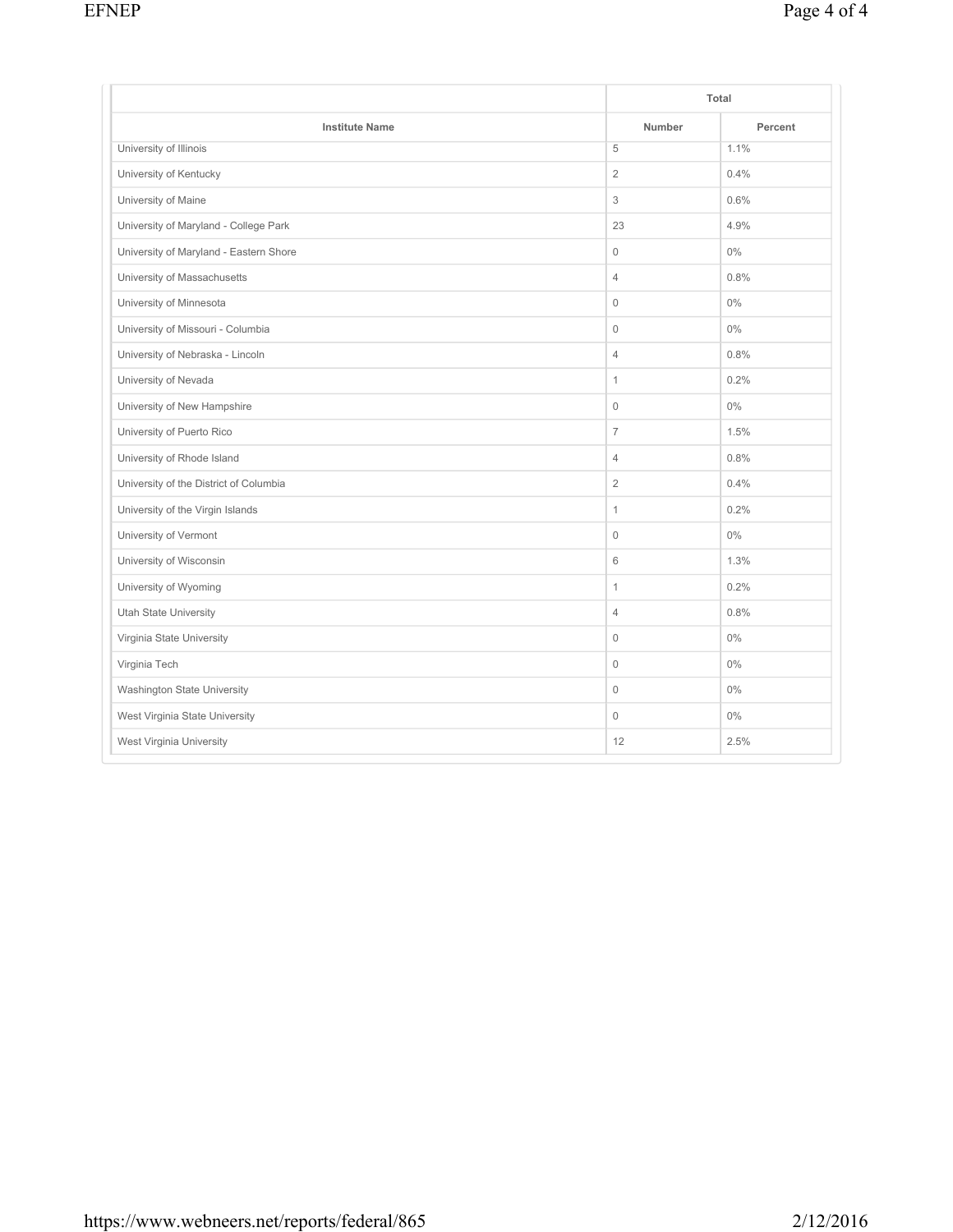## <span id="page-55-0"></span>**Volunteer Summary Report**

| System: EFNEP                             |
|-------------------------------------------|
| <b>Institutes(s): All Institutes</b>      |
| Filter: Volunteer                         |
| Reporting Year:2015                       |
| Reporting Period: 10/01/2014 - 09/30/2015 |
|                                           |

| 1. Number of Volunteers |        |         |
|-------------------------|--------|---------|
| <b>Volunteer's Age</b>  | Number | Percent |
| Youth (Under 18)        | 579    | 3%      |
| Adult (18 or older)     | 22623  | 107%    |
| Total                   | 23202  | 100%    |

| 2. Full Time Equivalents Spent on Adults and Youth by Program: |             |              |             |  |  |  |
|----------------------------------------------------------------|-------------|--------------|-------------|--|--|--|
| Program                                                        | Adult       | Youth        | Total       |  |  |  |
| <b>EFNEP</b>                                                   | 58.4        | 63.3         | 121.7       |  |  |  |
| SNAP-Ed                                                        | 0           | $\mathbf 0$  | 0           |  |  |  |
| <b>State Project</b>                                           | $\mathbf 0$ | $\mathbf{0}$ | $\mathbf 0$ |  |  |  |
| Other                                                          | 0.1         | 0            | 0.1         |  |  |  |
| Total                                                          | 58.5        | 63.4         | 121.9       |  |  |  |

|                                     |                        | Female       |         |                | Male    |              | Total   |
|-------------------------------------|------------------------|--------------|---------|----------------|---------|--------------|---------|
| Race                                | Ethnicity              | Total        | Percent | Total          | Percent | Total        | Percent |
|                                     | Hispanic or Latino:    | 12           | $0\%$   | $\overline{4}$ | $0\%$   | 16           | $0\%$   |
|                                     | Not Hispanic / Latino: | 38           | $0\%$   | 9              | $0\%$   | 47           | $0\%$   |
| All Others Reporting Multiple Races | Not Provided:          | $\mathbf{0}$ | $0\%$   | $\mathbf 0$    | $0\%$   | $\mathbf{0}$ | $0\%$   |
|                                     | Total:                 | 50           | $0\%$   | 13             | $0\%$   | 63           | $0\%$   |
| White                               | Hispanic or Latino:    | 3022         | 14%     | 432            | 2%      | 3454         | 16%     |
|                                     | Not Hispanic / Latino: | 11236        | 53%     | 1362           | 6%      | 12598        | 59%     |
|                                     | Not Provided:          | 172          | 1%      | 26             | $0\%$   | 198          | $1\%$   |
|                                     | Total:                 | 14430        | 68%     | 1820           | 9%      | 16250        | 77%     |
|                                     | Hispanic or Latino:    | 96           | $0\%$   | 25             | $0\%$   | 121          | $1\%$   |
|                                     | Not Hispanic / Latino: | 3547         | 17%     | 702            | 3%      | 4249         | 20%     |
| <b>Black or African American</b>    | Not Provided:          | 91           | $0\%$   | 25             | $0\%$   | 116          | $1\%$   |
|                                     | Total:                 | 3734         | 18%     | 752            | 4%      | 4486         | 21%     |
|                                     | Hispanic or Latino:    | 146          | $1\%$   | 22             | $0\%$   | 168          | $1\%$   |
| American Indian or Alaskan Native   | Not Hispanic / Latino: | 174          | $1\%$   | 18             | $0\%$   | 192          | $1\%$   |
|                                     | Not Provided:          | 5            | $0\%$   | $\mathbf{1}$   | $0\%$   | 6            | $0\%$   |
|                                     | Total:                 | 325          | 2%      | 41             | $0\%$   | 366          | 2%      |
| Asian                               | Hispanic or Latino:    | 12           | $0\%$   | $\mathbf 0$    | $0\%$   | 12           | $0\%$   |
|                                     |                        |              |         |                |         |              |         |

# https://www.webneers.net/reports/federal/866 2/12/2016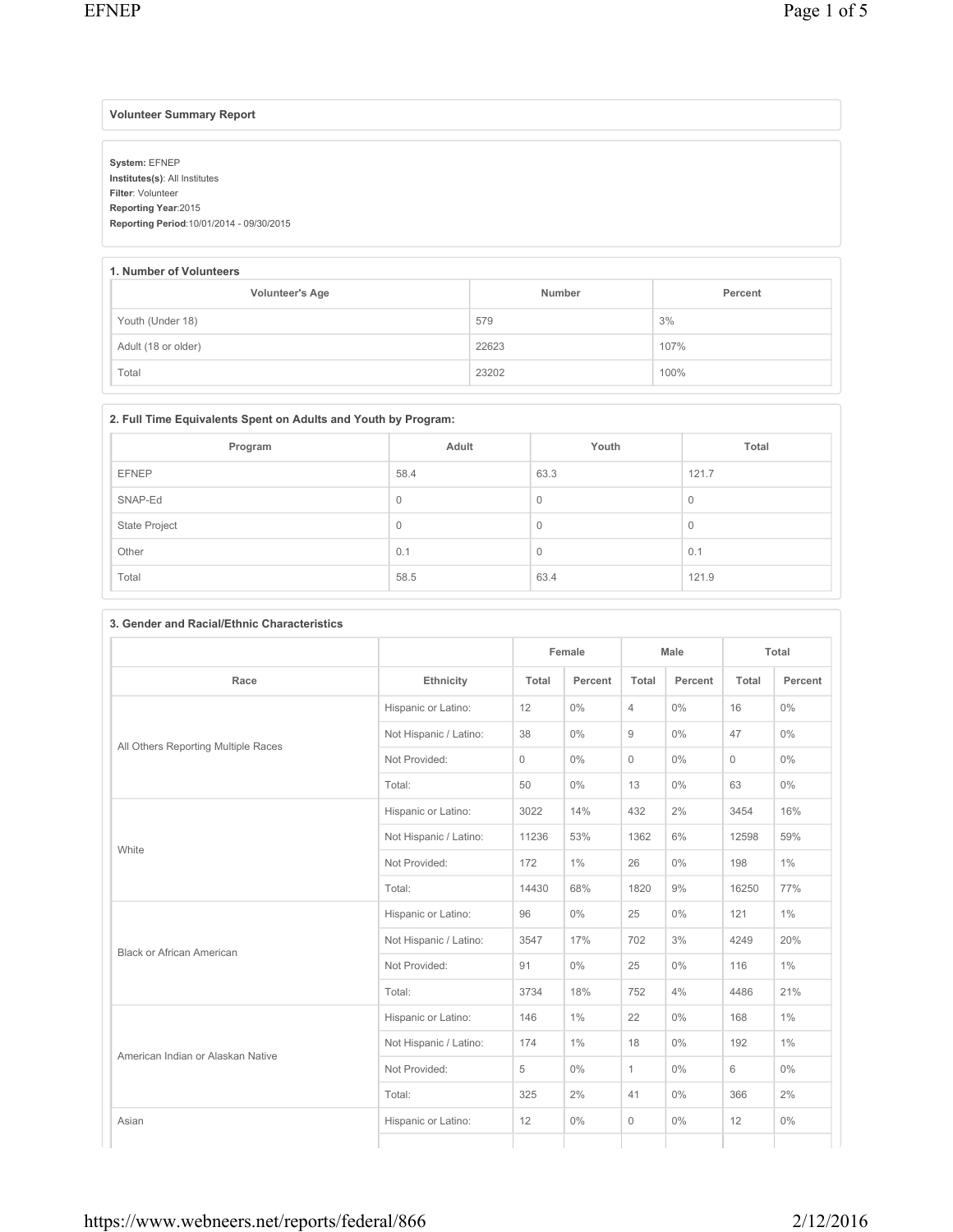|                                             |                        | Female         |         | Male         |         | Total          |         |
|---------------------------------------------|------------------------|----------------|---------|--------------|---------|----------------|---------|
| Race                                        | Ethnicity              | Total          | Percent | Total        | Percent | Total          | Percent |
|                                             | Not Hispanic / Latino: | 255            | $1\%$   | 39           | $0\%$   | 294            | $1\%$   |
|                                             | Not Provided:          | 3              | $0\%$   | 0            | $0\%$   | 3              | $0\%$   |
|                                             | Total:                 | 270            | 1%      | 39           | $0\%$   | 309            | $1\%$   |
| Native Hawaiian or Other Pacific Islander   | Hispanic or Latino:    | 12             | $0\%$   | 5            | $0\%$   | 17             | $0\%$   |
|                                             | Not Hispanic / Latino: | 58             | $0\%$   | 9            | $0\%$   | 67             | $0\%$   |
|                                             | Not Provided:          | $\overline{4}$ | $0\%$   | $\mathbf{1}$ | $0\%$   | 5              | $0\%$   |
|                                             | Total:                 | 74             | $0\%$   | 15           | $0\%$   | 89             | $0\%$   |
|                                             | Hispanic or Latino:    | 817            | 4%      | 111          | $1\%$   | 928            | 4%      |
|                                             | Not Hispanic / Latino: | 87             | $0\%$   | 11           | $0\%$   | 98             | $0\%$   |
| Not Provided                                | Not Provided:          | 437            | 2%      | 44           | $0\%$   | 481            | 2%      |
|                                             | Total:                 | 1341           | 6%      | 166          | $1\%$   | 1507           | 7%      |
|                                             | Hispanic or Latino:    | 20             | $0\%$   | 6            | $0\%$   | 26             | $0\%$   |
|                                             | Not Hispanic / Latino: | 40             | $0\%$   | 3            | $0\%$   | 43             | $0\%$   |
| White and Black or African American         | Not Provided:          | $\mathbf{2}$   | $0\%$   | $\mathbf{1}$ | $0\%$   | 3              | $0\%$   |
|                                             | Total:                 | 62             | $0\%$   | 10           | $0\%$   | 72             | $0\%$   |
|                                             | Hispanic or Latino:    | $\mathbf{1}$   | $0\%$   | 0            | $0\%$   | $\mathbf{1}$   | $0\%$   |
| White and Asian                             | Not Hispanic / Latino: | 12             | $0\%$   | 3            | $0\%$   | 15             | $0\%$   |
|                                             | Not Provided:          | $\mathbf 0$    | $0\%$   | 0            | $0\%$   | 0              | $0\%$   |
|                                             | Total:                 | 13             | $0\%$   | 3            | $0\%$   | 16             | $0\%$   |
| White and American Indian or Alaskan Native | Hispanic or Latino:    | 5              | $0\%$   | 0            | $0\%$   | 5              | $0\%$   |
|                                             | Not Hispanic / Latino: | 32             | $0\%$   | 5            | $0\%$   | 37             | $0\%$   |
|                                             | Not Provided:          | $\overline{2}$ | $0\%$   | 0            | $0\%$   | $\overline{2}$ | $0\%$   |
|                                             | Total:                 | 39             | $0\%$   | 5            | $0\%$   | 44             | $0\%$   |
|                                             | Hispanic or Latino:    | 4143           | 20%     | 605          | 3%      | 4748           | 22%     |
| All Races                                   | Not Hispanic / Latino: | 15479          | 73%     | 2161         | 10%     | 17640          | 83%     |
|                                             | Not Provided:          | 716            | 3%      | 98           | $0\%$   | 814            | 4%      |
|                                             | Total:                 | 20338          | 96%     | 2864         | 13%     | 23202          | 109%    |

| 4. Institutes                    |                |         |  |  |
|----------------------------------|----------------|---------|--|--|
|                                  |                | Total   |  |  |
| <b>Institute Name</b>            | Number         | Percent |  |  |
| Alabama A&M University           | $\mathbf{0}$   | $0\%$   |  |  |
| Alcorn State University          | $\overline{2}$ | $0\%$   |  |  |
| American Samoa Community College | $\mathbf 0$    | $0\%$   |  |  |
| Auburn University                | 247            | $0\%$   |  |  |
| <b>Clemson University</b>        | 241            | $0\%$   |  |  |
| College of Micronesia            | 12             | $0\%$   |  |  |
| Colorado State University        | 201            | $0\%$   |  |  |
| <b>Cornell University</b>        | 741            | $0\%$   |  |  |
|                                  |                |         |  |  |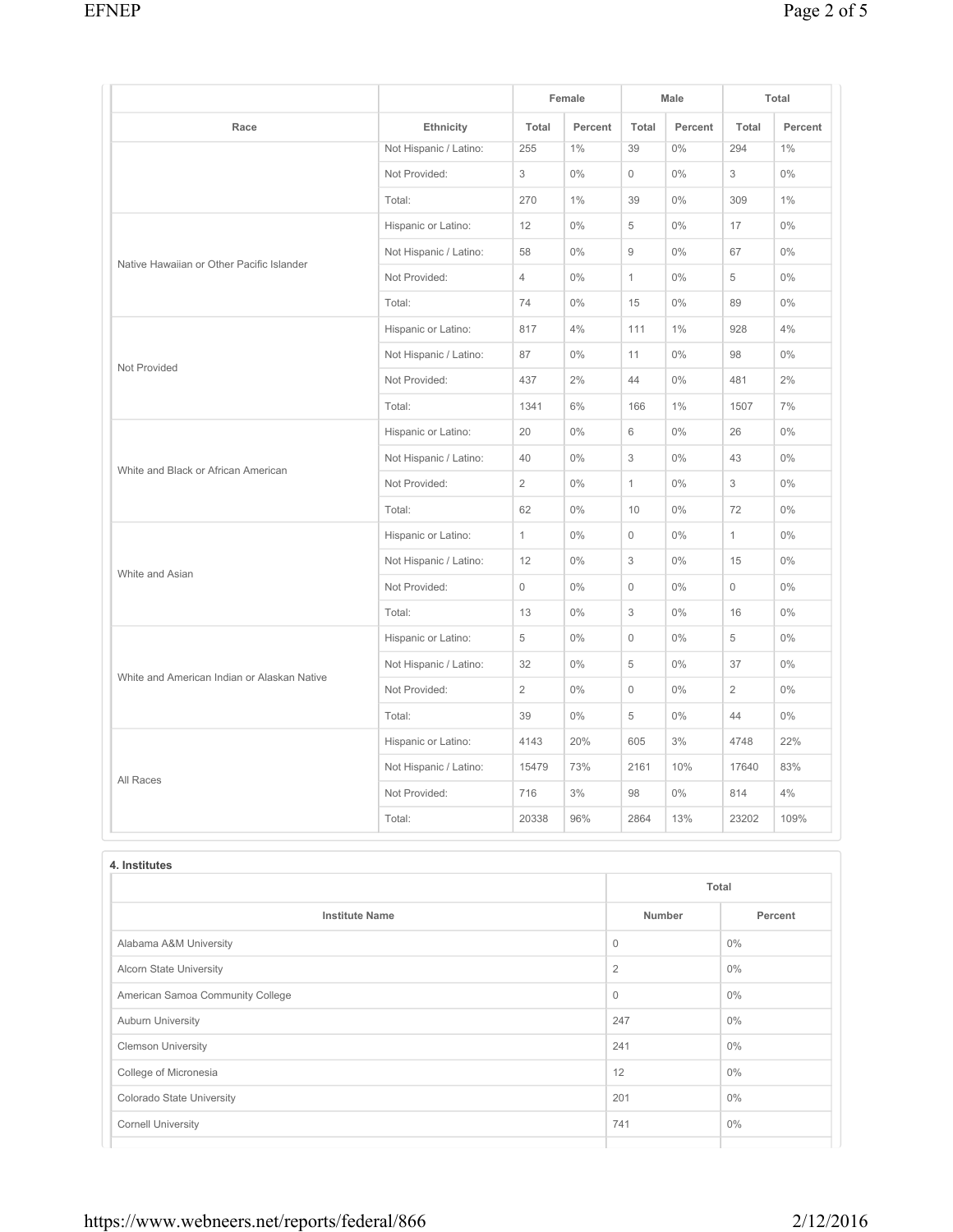|                                             | Total               |       |
|---------------------------------------------|---------------------|-------|
| <b>Institute Name</b>                       | Number<br>Percent   |       |
| <b>Delaware State University</b>            | 17                  | $0\%$ |
| Florida A&M University                      | $\mathbf 0$         | $0\%$ |
| Fort Valley State University                | $\overline{2}$      | $0\%$ |
| Iowa State University                       | $\overline{4}$      | $0\%$ |
| Kansas State University                     | 166                 | $0\%$ |
| Kentucky State University                   | $\mathbf{1}$        | $0\%$ |
| <b>Langston University</b>                  | $\mathbb O$         | $0\%$ |
| <b>Lincoln University</b>                   | $\mathbf 0$         | $0\%$ |
| Louisiana State University                  | 390                 | $0\%$ |
| Michigan State University                   | $\mathbf 0$         | $0\%$ |
| Mississippi State University                | 953                 | $0\%$ |
| Montana State University                    | 161                 | $0\%$ |
| New Mexico State University                 | 203                 | $0\%$ |
| North Carolina A&T State University         | 230                 | $0\%$ |
| North Carolina State University             | 1725                | $0\%$ |
| North Dakota State University               | 6                   | $0\%$ |
| Northern Marianas College                   | 12                  | $0\%$ |
| Oklahoma State University                   | 1173                | $0\%$ |
| Oregon State University                     | 52                  | $0\%$ |
| Pennsylvania State University               | 1780                | $0\%$ |
| Prairie View A&M University                 | 96                  | $0\%$ |
| <b>Purdue University</b>                    | 107                 | $0\%$ |
| Rutgers, the State University of New Jersey | 258                 | $0\%$ |
| South Carolina State University             | 45                  | $0\%$ |
| South Dakota State University               | 350                 | $0\%$ |
| Southern University                         | 20                  | $0\%$ |
| Tennessee State University                  | 47                  | $0\%$ |
| Texas A&M University                        | 2631                | $0\%$ |
| The Ohio State University                   | 243                 | $0\%$ |
| The University of Tennessee                 | 507                 | $0\%$ |
| <b>Tuskegee University</b>                  | 45                  | $0\%$ |
| University of Alaska - Fairbanks            | 81                  | $0\%$ |
| University of Arizona                       | 148                 | $0\%$ |
| University of Arkansas                      | 711                 | $0\%$ |
| University of Arkansas at Pine Bluff        | 73                  | $0\%$ |
| University of California - Davis            | 1438                | $0\%$ |
| University of Connecticut                   | 76                  | $0\%$ |
| University of Delaware                      | $\mathsf{O}\xspace$ | $0\%$ |
| University of Florida                       | 294                 | $0\%$ |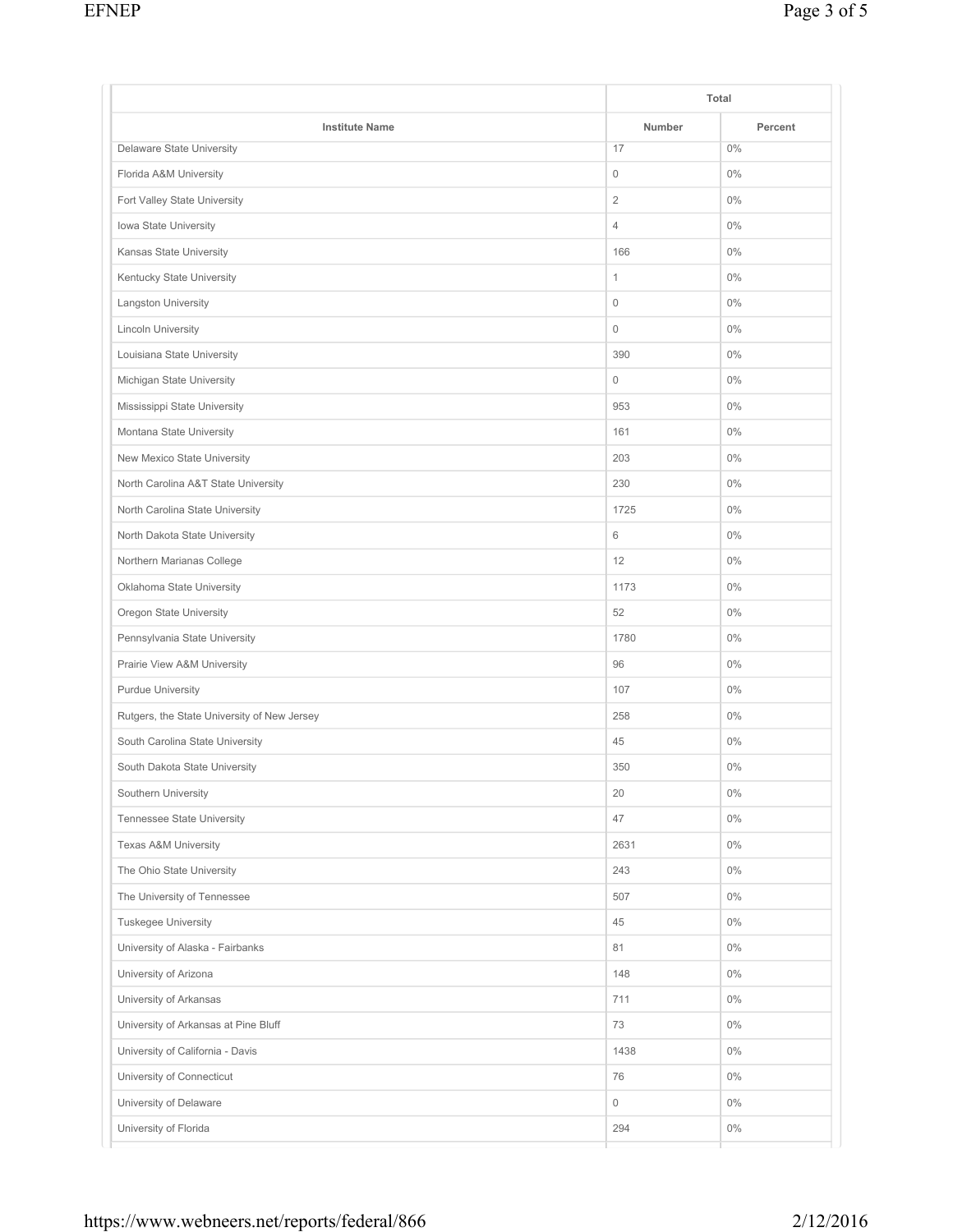|                                        |                     | Total   |  |
|----------------------------------------|---------------------|---------|--|
| <b>Institute Name</b>                  | Number              | Percent |  |
| University of Georgia                  | 91                  | $0\%$   |  |
| University of Guam                     | 25                  | $0\%$   |  |
| University of Hawaii at Manoa          | 24                  | $0\%$   |  |
| University of Idaho                    | 48                  | $0\%$   |  |
| University of Illinois                 | 207                 | $0\%$   |  |
| University of Kentucky                 | 1902                | $0\%$   |  |
| University of Maine                    | 137                 | $0\%$   |  |
| University of Maryland - College Park  | $\overline{2}$      | $0\%$   |  |
| University of Maryland - Eastern Shore | 13                  | $0\%$   |  |
| University of Massachusetts            | 292                 | $0\%$   |  |
| University of Minnesota                | 537                 | $0\%$   |  |
| University of Missouri - Columbia      | 32                  | $0\%$   |  |
| University of Nebraska - Lincoln       | 137                 | $0\%$   |  |
| University of Nevada                   | $\mathbf 0$         | $0\%$   |  |
| University of New Hampshire            | 196                 | $0\%$   |  |
| University of Puerto Rico              | 370                 | $0\%$   |  |
| University of Rhode Island             | $\mathbb O$         | $0\%$   |  |
| University of the District of Columbia | 14                  | $0\%$   |  |
| University of the Virgin Islands       | $\mathbb O$         | $0\%$   |  |
| University of Vermont                  | 27                  | $0\%$   |  |
| University of Wisconsin                | $\mathbb O$         | $0\%$   |  |
| University of Wyoming                  | 36                  | $0\%$   |  |
| <b>Utah State University</b>           | 949                 | $0\%$   |  |
| Virginia State University              | $\mathsf{O}\xspace$ | $0\%$   |  |
| Virginia Tech                          | 400                 | $0\%$   |  |
| Washington State University            | $\overline{0}$      | $0\%$   |  |
| West Virginia State University         | $\mathsf{O}\xspace$ | $0\%$   |  |
| West Virginia University               | 311                 | 0%      |  |

## **5. Volunteer Roles**

| Role                       | Number | Percent |
|----------------------------|--------|---------|
| Instructional              | 4619   | 22%     |
| <b>Advisory Committee</b>  | 437    | 2%      |
| <b>Educational Support</b> | 9725   | 46%     |
| <b>Support Service</b>     | 10656  | 50%     |
| Middle Manager             | 935    | 4%      |

## **6. Current / Former Participant Number Percent**